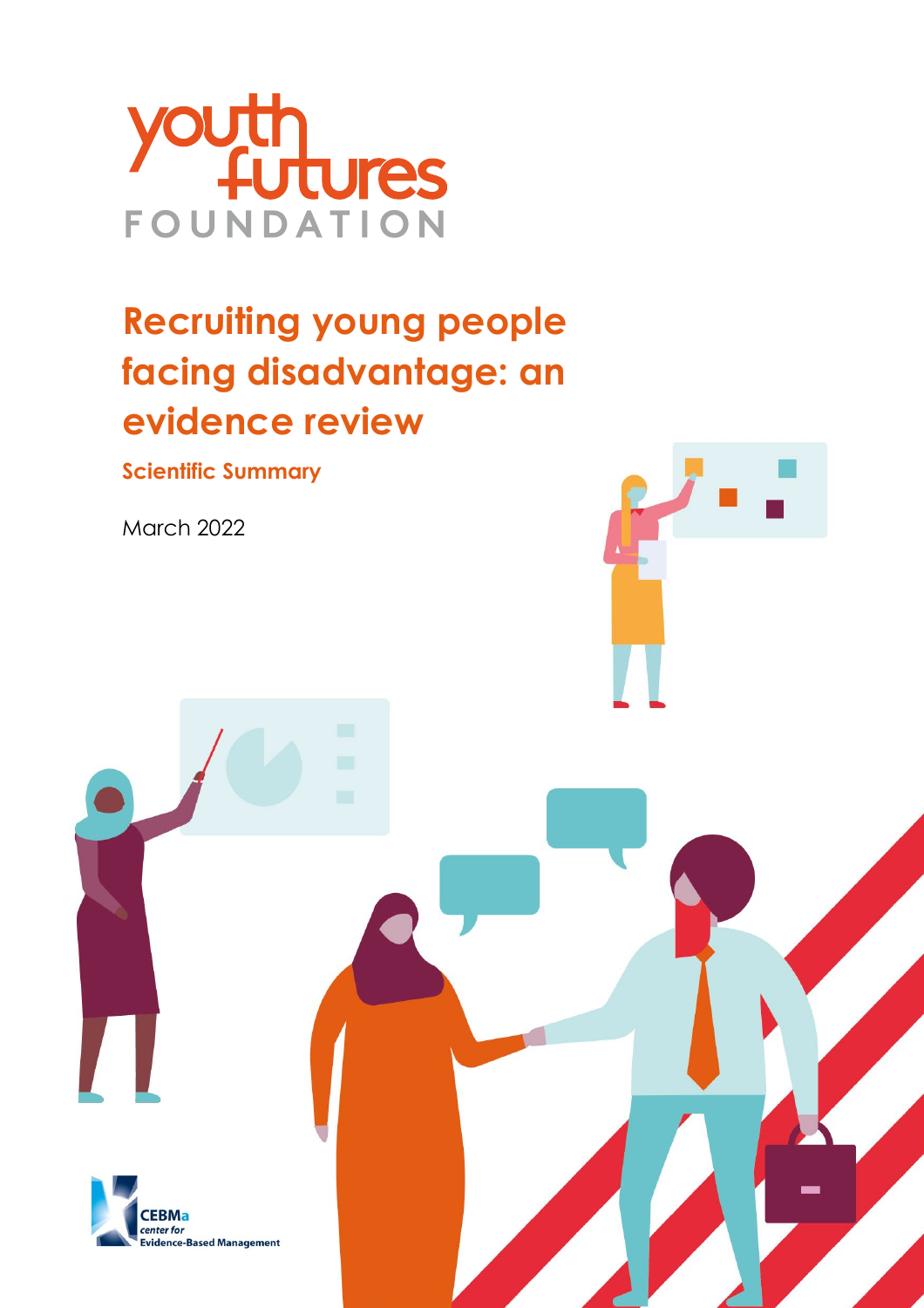### **1. Background**

Youth Futures Foundation is an independent, not-for-profit organisation dedicated to improving employment outcomes for young people from marginalised backgrounds. Youth Futures' mission is to narrow employment gaps by investing in evidence generation and identifying effective interventions aimed at improving employment outcomes for young people. For this reason, Youth Futures approached the Center for Evidence-Based Management (CEBMa) to undertake a review of the scientific research literature regarding the impact of practices that employers use to recruit and select young people from marginalised backgrounds. This review presents an overview of the findings.

### **2. What is a Rapid Evidence Assessment (REA)?**

Evidence reviews come in many forms. One of the best-known is the conventional literature review, which provides an overview of the relevant scientific literature published on a topic. However, a conventional literature review's trustworthiness is often low: clear criteria for inclusion are sometimes lacking and studies may be selected based on the researcher's individual preferences. As a result, conventional literature reviews are prone to severe bias. For this reason, 'rapid evidence assessments' (REAs) are used.

An REA is a specific research methodology that aims to identify the most relevant studies on a specific topic as comprehensively as possible, and to select appropriate studies based on explicit criteria. In addition, the methodological quality of the studies included is assessed by independent reviewers using explicit criteria. In contrast to a conventional literature review, an REA is transparent, verifiable and reproducible, and, as a result, the likelihood of bias is considerably smaller.

#### **3. Main question: What does the review answer?**

What is known in the scientific literature about the impact of practices that employers use to recruit and select young people from marginalised backgrounds?

This in turn raises further questions:

- 1. What is meant by a marginalised background?
- 2. What practices used to recruit and select young people from marginalised backgrounds are most widely studied/evaluated?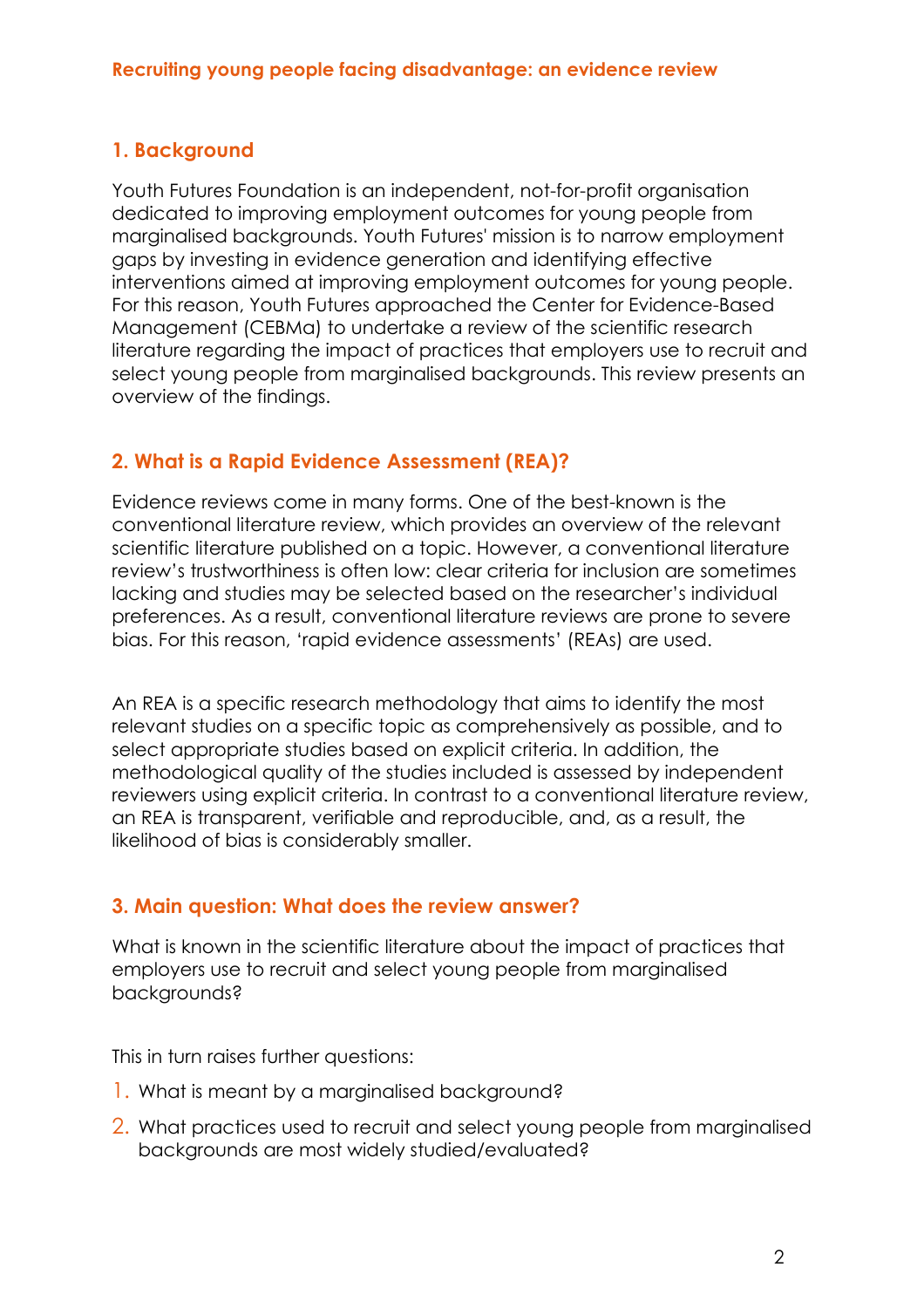- 3. What is known about the effectiveness and impact of these practices?
- 4. How can bias in the selection of young people from marginalised backgrounds be minimised?

### **4. Search strategy: How was the evidence sought?**

Three databases were used to identify studies. The studies identified were peer-reviewed academic journals published between 1980-2021, with a focus on 2000-2021 for primary studies.

Our search used a combination of terms including, but not limited to, 'recruitment', 'selection', 'youth', 'young', 'marginalised' and 'disadvantaged'.

An overview of all search terms, databases and queries is provided in Appendix I.

### **5. Selection process: How were publications and papers selected?**

Selection of the scientific publications and papers took place in three phases.

First, titles and abstracts of the 889 + 115 scientific publications and the 2,226 papers identified were screened for relevance based on the title and abstract. In case of doubt or lack of information, the publication/paper was included. Duplicate publications/papers were removed. This first phase yielded 194 scientific publications and 60 papers.

Second, the publications/papers were screened for relevance based on the full text. This second phase yielded 42 scientific publications and 21 papers.

Third, the 42 scientific publications were screened using these inclusion criteria:

- 1. Type of studies: Focusing on empirical studies.
- 2. Measurement: Only studies in which the attributes of successful recruitment and selection practices are quantitatively measured.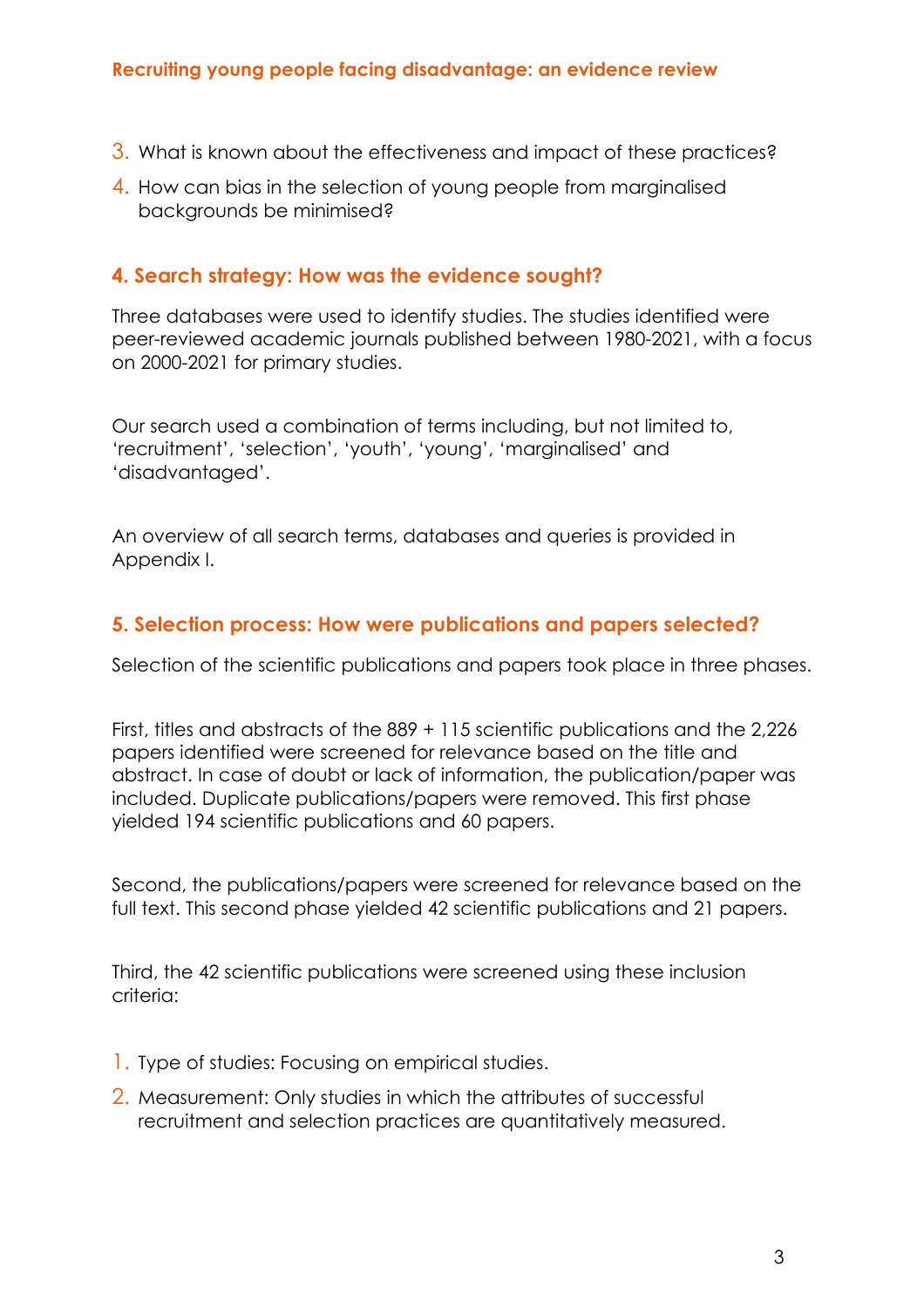In addition, the following exclusion criteria were applied:

- 1. Descriptive studies on gaps (wage, employment status, education) between disadvantaged and non-disadvantaged young people.
- 2. Studies on the outcomes (consequences) of youth unemployment.
- 3. Studies on the early antecedents of youth unemployment.
- 4. Studies on outcomes other than employment, such as health status, mental wellbeing, etc.

### **6. Data extraction: What data was extracted?**

From each study, information relevant to the review question, such as year of publication, research design, sample size, population (e.g., industry, type of employees), type of practice, possible moderators or mediators, main findings and effect sizes, were extracted. An overview of all data extracted is provided in Appendix III (scientific publications) and Appendix IV (papers).

This third phase yielded a total number of 27 scientific publications and 8 papers. An overview of the selection process is provided in Appendix II.

### **7. Critical appraisal: How was the quality of the included studies judged?**

### **Methodological appropriateness**

The classification systems of Shadish, Cook and Campbell (2002), and Petticrew and Roberts (2006) were used to determine the methodological appropriateness of the research design of the studies included. Any discrepancies were resolved through discussion or by consulting a third party where necessary. The following levels of appropriateness were used for the classification, where an 'A' indicates a high level of appropriateness, and a 'D' indicates a low level of appropriateness: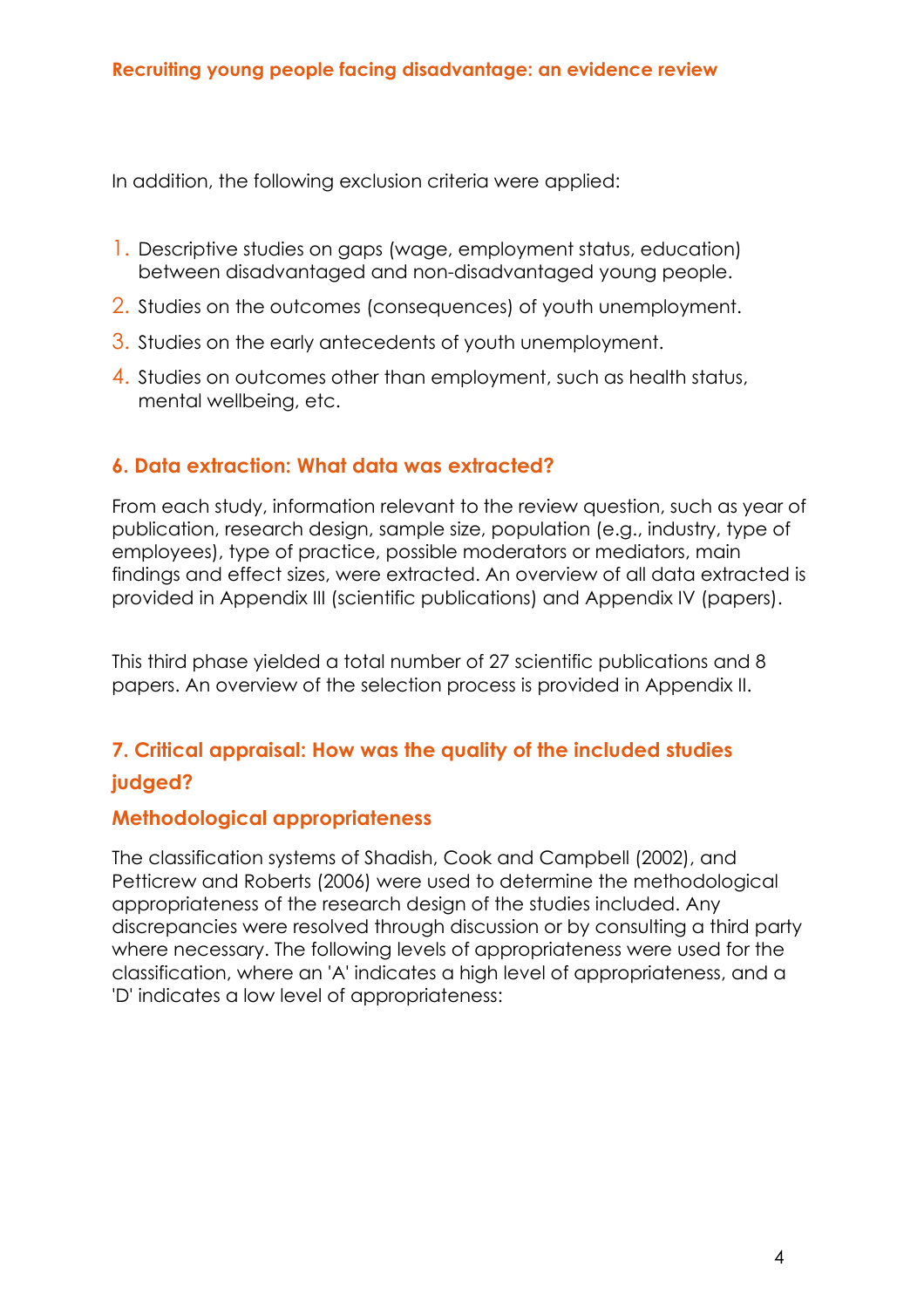|                                                |                                                                                                                                    |              | <b>Study Design</b> |                            |              |      |  |  |
|------------------------------------------------|------------------------------------------------------------------------------------------------------------------------------------|--------------|---------------------|----------------------------|--------------|------|--|--|
| <b>Purpose</b>                                 | <b>Example</b>                                                                                                                     | <b>RCT</b>   | <b>CBA</b>          | $\mathbf C$ .<br><b>BA</b> | <b>Cross</b> | Qual |  |  |
| Effect, impact                                 | Does A have an<br>effect/impact on B?<br>What are the critical<br>success factors for A?<br>What are the factors that<br>affect B? | $\mathbf{A}$ | B                   | C                          | D            | na   |  |  |
| <b>Association</b>                             | Is A related to B?<br>Does A often occur with B?<br>Do A and B co-vary?                                                            | $\mathsf{A}$ | A                   | A                          | A            | na   |  |  |
| <b>Frequency</b>                               | How often does A occur?<br>How many people prefer<br>Υś                                                                            | na           | na                  | na                         | A            | na   |  |  |
| <b>Difference</b>                              | Is there a difference<br>between A and B?                                                                                          | na           | na                  | A                          | A            | na   |  |  |
|                                                | What is people's attitude<br>toward A?<br><b>Attitude, opinion</b> Are people satisfied with<br>Υś<br>Do people agree with A?      | na           | na                  | na                         | A            | C    |  |  |
| Experience,<br>perceptions,<br>feelings, needs | What are people's<br>experience with A?<br>What are people's feelings<br>about A?<br>What are people's<br>perceptions about A?     | na           | na                  | na                         | B            | A    |  |  |
| <b>Exploration,</b><br>theory building         | Why does A occur?<br>Why is A different from B?                                                                                    | na           | na                  | na                         | B            | A    |  |  |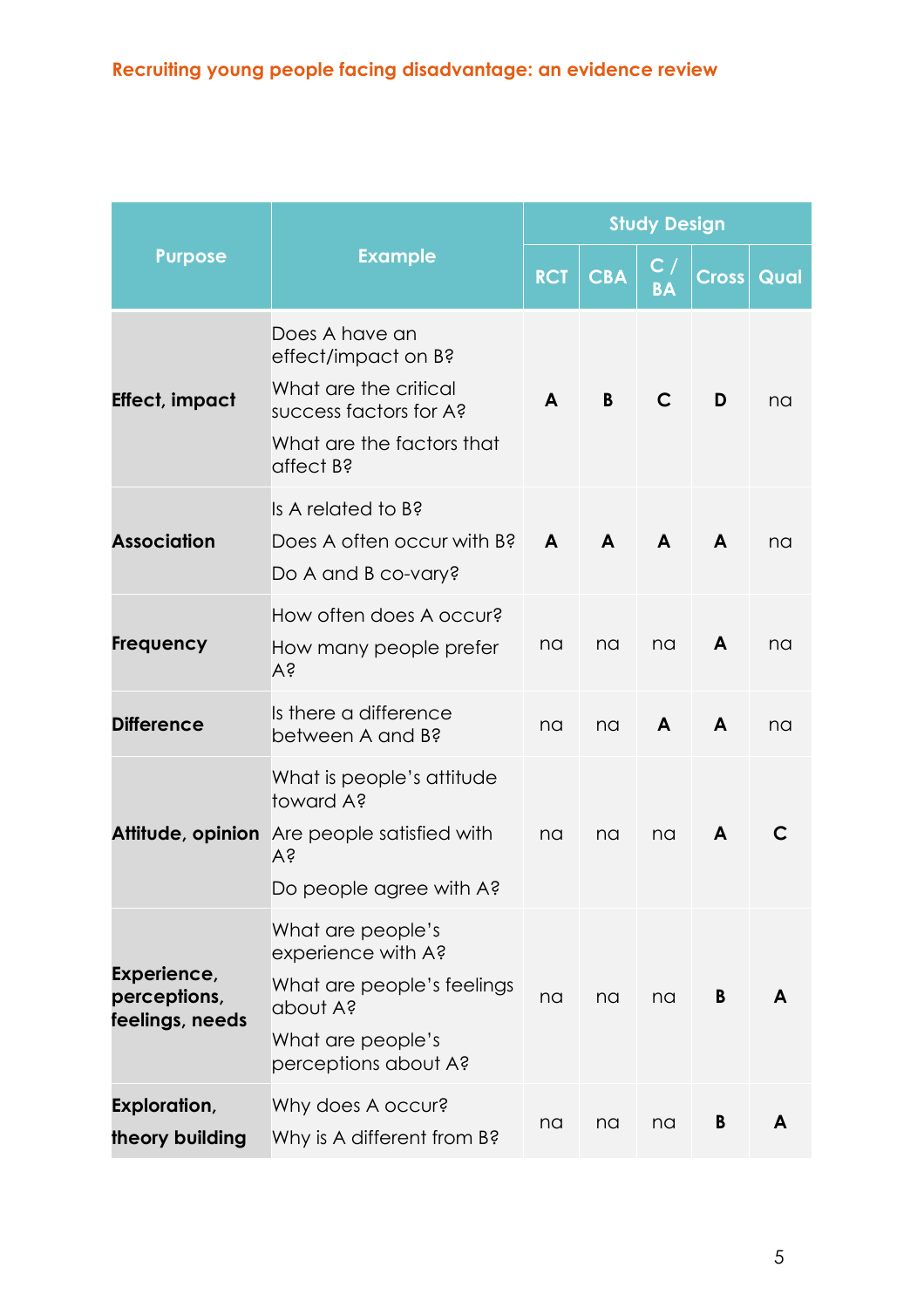| In what context does A<br>occur? |  |
|----------------------------------|--|
|----------------------------------|--|

*RCT = Randomised controlled trial; CBA = Non-randomised controlled before-after study; C = Controlled study; BA = Before-after study; Cross = cross-sectional study; Qual = Qualitative study; na = not appropriate*

#### **Methodological quality**

To determine methodological quality, all the studies included were systematically assessed based on explicit quality criteria, such as the PRISMA statement (Moher, Liberati, Tetzlaff, & Altman, 2009) and CONSORT statement (Moher, Schulz, & Altman, 2001), the CASP checklists (Critical Appraisal Skills Programme, n.d.), the checklists of the EPPI-Centre (Newman & Elbourne, 2005), and the critical appraisal criteria developed by the Center for Evidence-Based Management. Based on a tally of the number of weaknesses, the trustworthiness was downgraded. The final level was determined as follows: downgrade one level if two weaknesses were identified, downgrade two levels if four weaknesses were identified, etc.

#### **Effect sizes**

To determine the magnitude of an effect, Cohen's rule of thumb (Cohen, 1988), was applied. According to Cohen, a 'small' effect is one that is only visible through careful examination. A 'medium' effect, however, is one that is 'visible to the naked eye of the careful observer'. Finally, a 'large' effect is an effect that anyone can easily see because it is substantial.

### **Outcome of the appraisal: What is the quality of the studies included?**

The overall quality of the included scientific publications was moderate to high. Of the 27 empirical studies included, 16 studies were graded level A, indicating a high level of evidence quality. The outcome of the critical appraisal of each study included is reported in Appendix III.

### **8. Main Findings**

### **Question 1:What is meant by 'disadvantaged' and 'marginalised' young people?**

Based on the screening of the included empirical studies and policy papers, we made the following observations: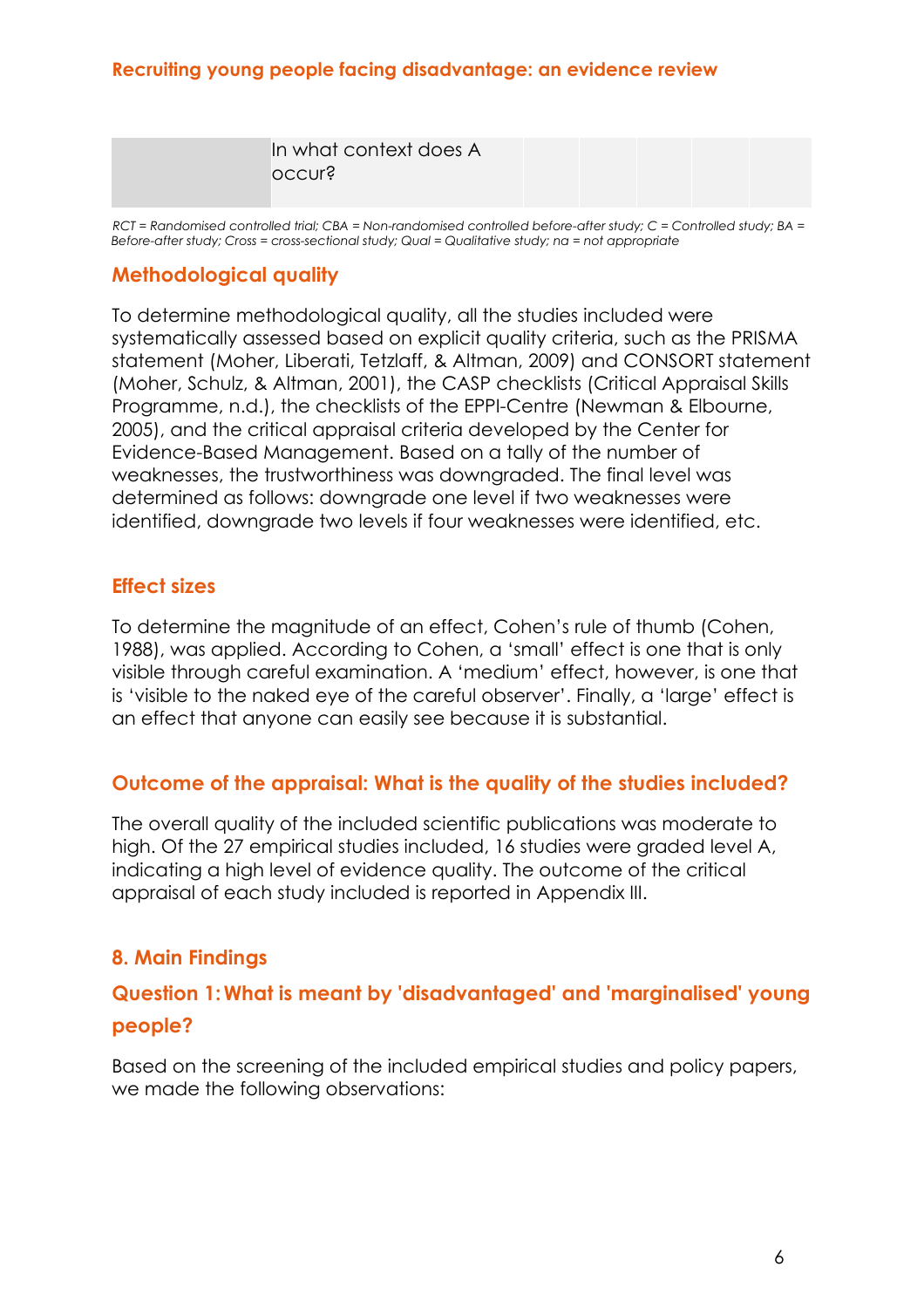#### **Observation 1**

There is no generally agreed definition of the term 'marginalised' or 'disadvantaged youth'. Many authors of the studies included in this review use these broad terms to refer to many characteristics and needs.

As a result, the studies cover a wide range of populations from a variety of countries that all have their specific characteristics and needs, (for example, young first-time mothers living in a disadvantaged community versus young men with a chronic health conditions).

This means it is impossible to draw general conclusions about what makes an effective recruitment and selection practice. The effect of an approach is dependent on the context, country and needs of the population defined in that particular study.

#### **Observation 2**

Notwithstanding the observation made above, two broad categories can be distinguished that should be taken into consideration when recruiting and selecting young people:

| <b>Educated and skilled</b>    | Young people who are sufficiently educated and<br>who possess good skills but who have a<br>disadvantage on the labour market due to their<br>age, race, colour, gender, sexual orientation,<br>disability, etc.                    |
|--------------------------------|-------------------------------------------------------------------------------------------------------------------------------------------------------------------------------------------------------------------------------------|
| Undereducated and<br>unskilled | Young people with lower levels of educational<br>attainment and lack (social and/or professional)<br>skills due to a wide range of factors, such as<br>poverty, drug abuse, mental problems, social issues,<br>discrimination, etc. |

### **Question 2:What practices used to recruit and select young people from marginalised backgrounds are most widely studied/evaluated?**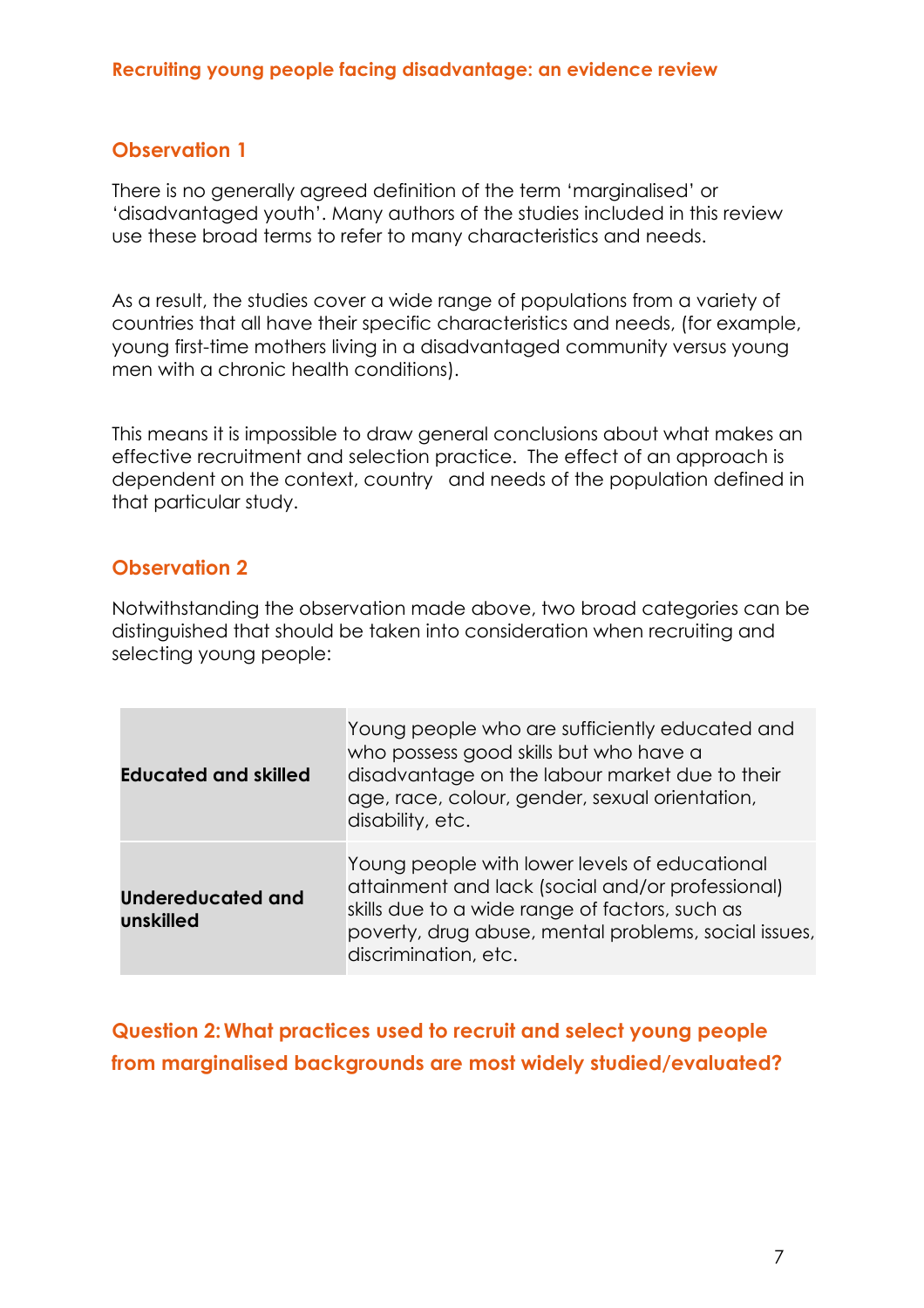### **Question 3:What is known about the effectiveness and impact of these practices?**

### **Finding 1: The scientific evidence on practices used to** *recruit* **young people facing disadvantage is scarce in both quantity and quality**

The outcome of this review indicates that there are only a limited number of scientific studies on practices employers use to recruit young people facing disadvantage/marginalisation. However, some of the papers included discuss and/or recommend practices found to be effective in studies in other domains, such as marketing and (health) promotion. An overview of the most relevant findings and recommendations is provided below

### **Finding 2: Young people facing disadvantage encounter heightened barriers to information access (Level: na)**

# **Finding 3: To obtain employment, young people facing disadvantage tend to use informal job search methods, in particular, their own social network (Level: na)**

The endeavour to recruit disadvantaged young people starts with job advertisements. In popular business literature, it is often suggested that the best places for employers to post job advertisements are online platforms such as LinkedIn and Indeed, social media, or traditional media such as newspapers. However, some studies (e.g., Buchanan, 2016; Morris, 2015; Janta, 2011) suggest that disadvantaged young people, especially those who are undereducated and unskilled, face heightened barriers to information access due to lack of insight into the job market, literacy issues, lack of self-efficacy, lack of confidence and/or lack of job searching skills. In addition, it was found (e.g., Collins, 2001; Chapple, 2002; Janta, 2011; Klinthall, 2016) that in order to find employment, disadvantaged or marginalised groups generally tend to rely on personal contacts and their informal network rather than formal channels. These findings suggest that both traditional and online media may not be the most appropriate information channels to recruit disadvantaged young people, but organisations instead should actively look for places where disadvantaged young people congregate. Some policy papers therefore (e.g., Haque, 2020; Chapple, 2002; Perkic, 2019) recommend the use of local, informal networks or reaching out directly to disadvantaged young people by visiting local community-based organisations such as youth centres, or simply by talking to disadvantaged youngsters on the streets.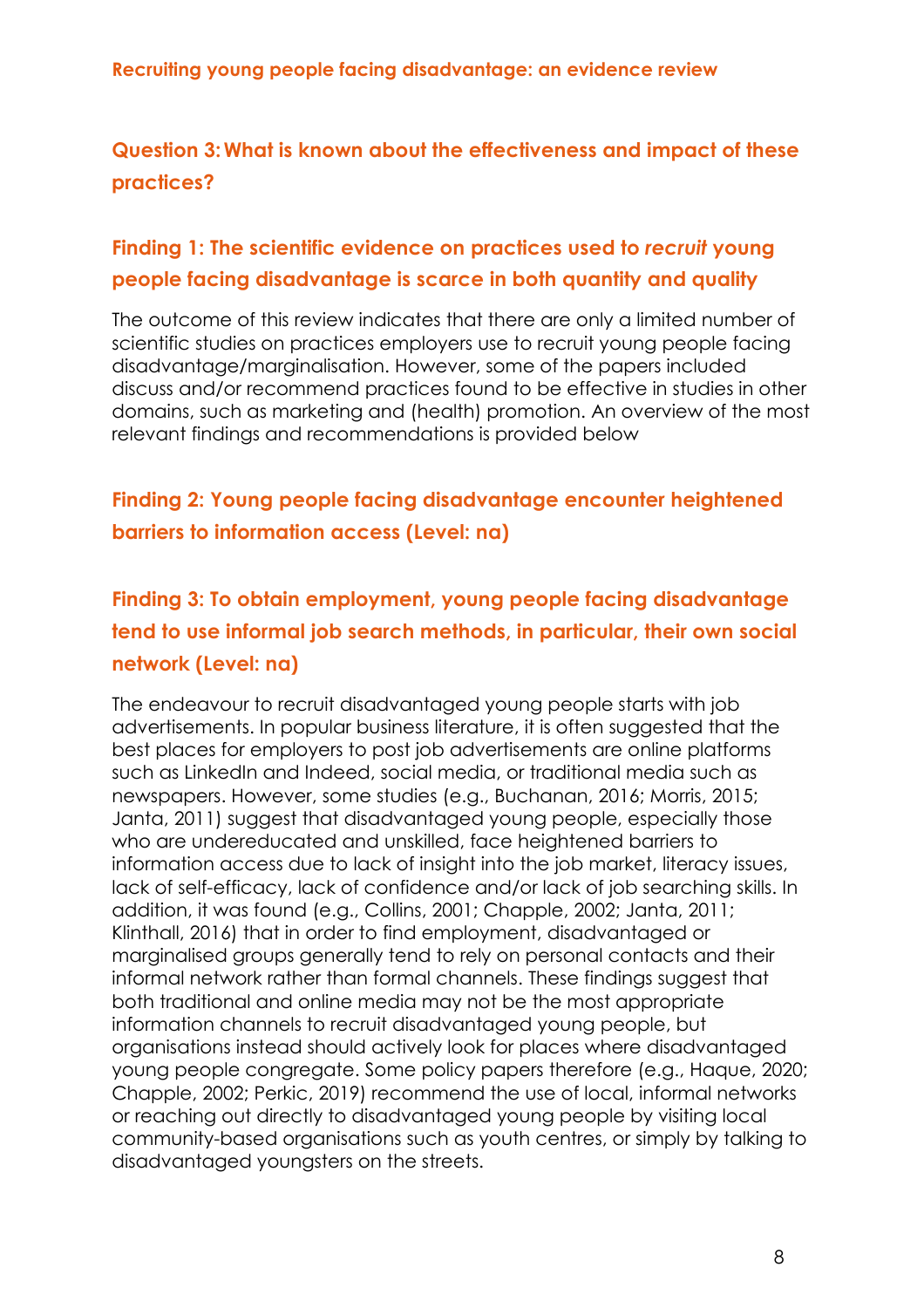# **Finding 4: Targeted marketing techniques may be effective tools to enhance the awareness of job opportunities among young people facing disadvantage (Level: A / na)**

Targeted marketing techniques identify groups who share common needs or characteristics and position services to appeal to and reach these groups. A specific form of targeted marketing is ethnic marketing, which incorporates cultural and ethnic cues such as language, symbols and photographic models from relevant ethnic backgrounds, in the communication strategy (Butt, 2010).

A systematic review based on 36 randomised controlled trials in the domain of social marketing has shown that targeted marketing techniques can be effective tools to reach specific target groups, such as young people, particular ethnic groups or disadvantaged groups (Gordon, 2006). This finding supports the results of studies that demonstrate that targeted marketing interventions in general lead to more positive attitudes as well as greater purchasing intent (e.g., Butt, 2012; Leveton, 1996; Nwanko, 1998; Gordon, 2006). Although this review did not identify quantitative studies in which the effect of targeted marketing techniques on the recruitment of disadvantaged young people was evaluated, several policy papers – including a systematic review – suggest that ethnic-specific approaches, targeting subgroups and using language, graphics and prosocial messages in job advertisements that are appealing to the target group, can be effective tools to reach disadvantaged young people (Collins, 2001; Cooper, 2013; Percic, 2019; Thornley, 2010).

# **Finding 5: There is strong evidence that selection practices are negatively biased against young people facing disadvantage (Level A)**

The outcome of this review indicates that there are only a limited number of scientific studies on practices employers use to select disadvantaged/marginalised young people. However, in the past decades a large number of studies consistently demonstrate that selection procedures are often negatively biased regarding ethnicity, colour, gender, age, social background, sexual orientation, disability, etc. (e.g., Dean, 2008; Huffcutt, 1998; Martocchio, 1992; Roth, 2008; Whetzel, 2008; Wozniak, 2011). In addition, many of the included policy papers state that disadvantaged young people face marginalisation in the labour market during the selection process due to (unconscious) bias and negative perceptions from employers (e.g., Cooper, 2013; Haque, 2020; Hasluck, 2007; Morris, 2015). For this reason, the REA was expanded with the following question: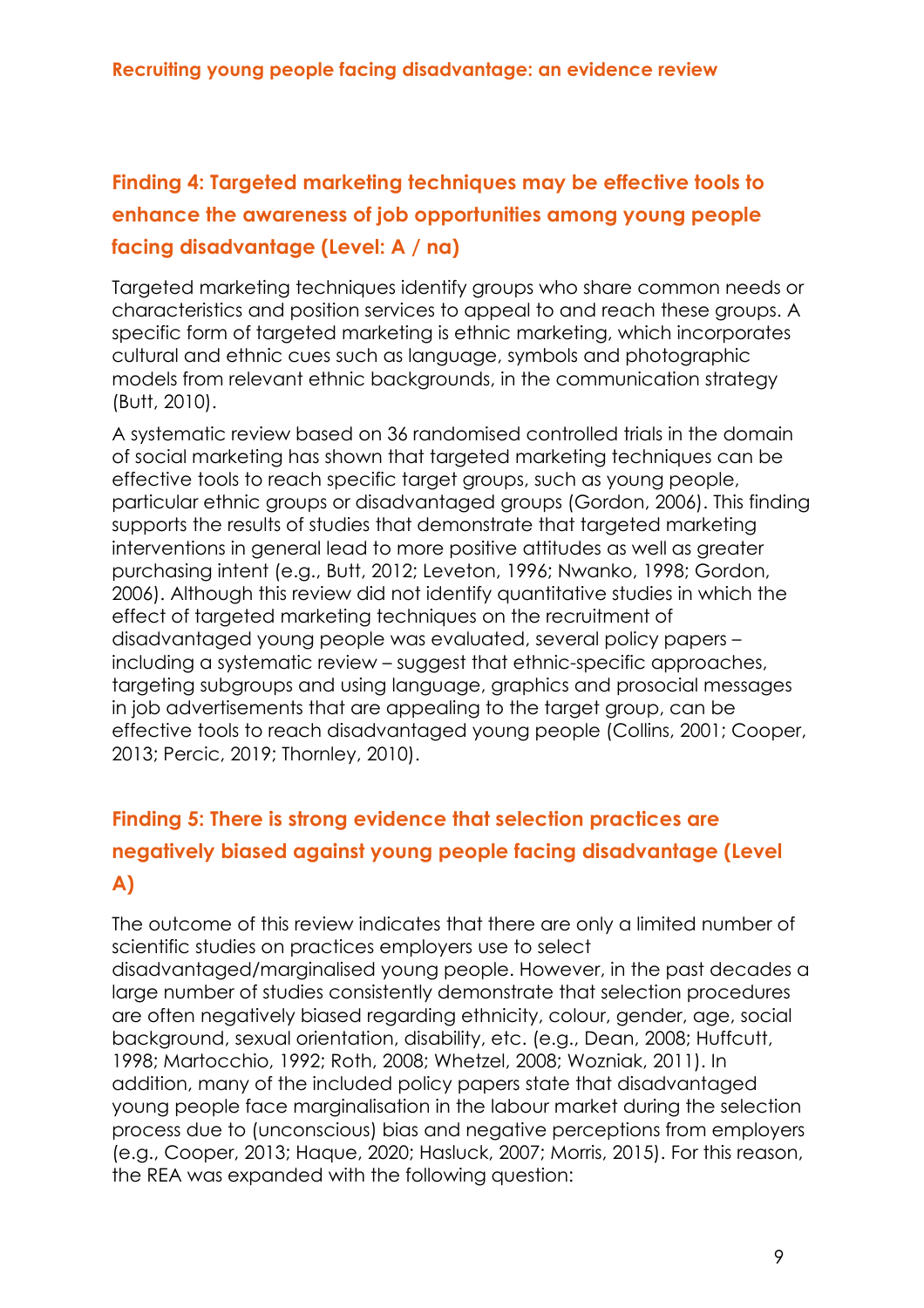### **Question 4:How can bias in the selection of young people from marginalised backgrounds be minimalised?**

An optimal selection procedure focuses on the candidate's capability to perform the essential tasks and functions of the job as defined in the job description. Unfortunately, interviewer decisions are often affected by many other factors – such as the candidates' skin colour, accent, age or socioeconomic background. This phenomenon is referred to as 'bias': a tendency to have a subjective opinion or view toward or against an individual, an ethnic group, nation, religion or social class, etc. Biases tend to be unconscious, so employers don't always realise that their selection practices could be biasing the selection outcome (e.g. Kahneman, 1982; Simon, 1965). Numerous high-quality studies have consistently shown, however, that organisational selection practices are vulnerable to subjectivity, biases, prejudice and other influences. This is particularly the case when organisations are committed to hiring, evaluating and promoting young people who could be negatively affected by bias due to their age, race, colour, gender, sexual orientation or disability, rather than youngsters who lack the necessary social and/or professional skills.

In general, there are three ways of minimising bias in the selection process. The first is to promote the job-relatedness of the selection method, that is, to measure skills and abilities needed for the job (also referred to as the *validity*  of the selection method). The second is to promote the consistent use of the method such that the scores a candidate obtains from two administrations of the same selection method are highly correlated (also referred to as the *reliability* of the method). Finally, when selecting employees, subgroup differences must be considered. An overview of the main findings on all three aspects is provided below.

### **A. Practices that improve the validity of selection methods Finding 6: Structured job interviews are more resistant to bias than unstructured ones (Level C)**

Job interviews can be structured, semi-structured or open (unstructured). Structured interviews use a fixed format, where the same questions (prepared beforehand) are asked of each applicant, usually in the same order. More than 13 meta-analyses have consistently found strong evidence that structured job interviews are less biased against marginalised groups than unstructured ones (e.g., Dixon, 2002; Huffcutt,1999; Huffcutt, 1994; Levashina, 2014; McDaniel, 1994). More specifically, use of structured interviews substantially reduces disparities related to race, gender, age, disability, etc.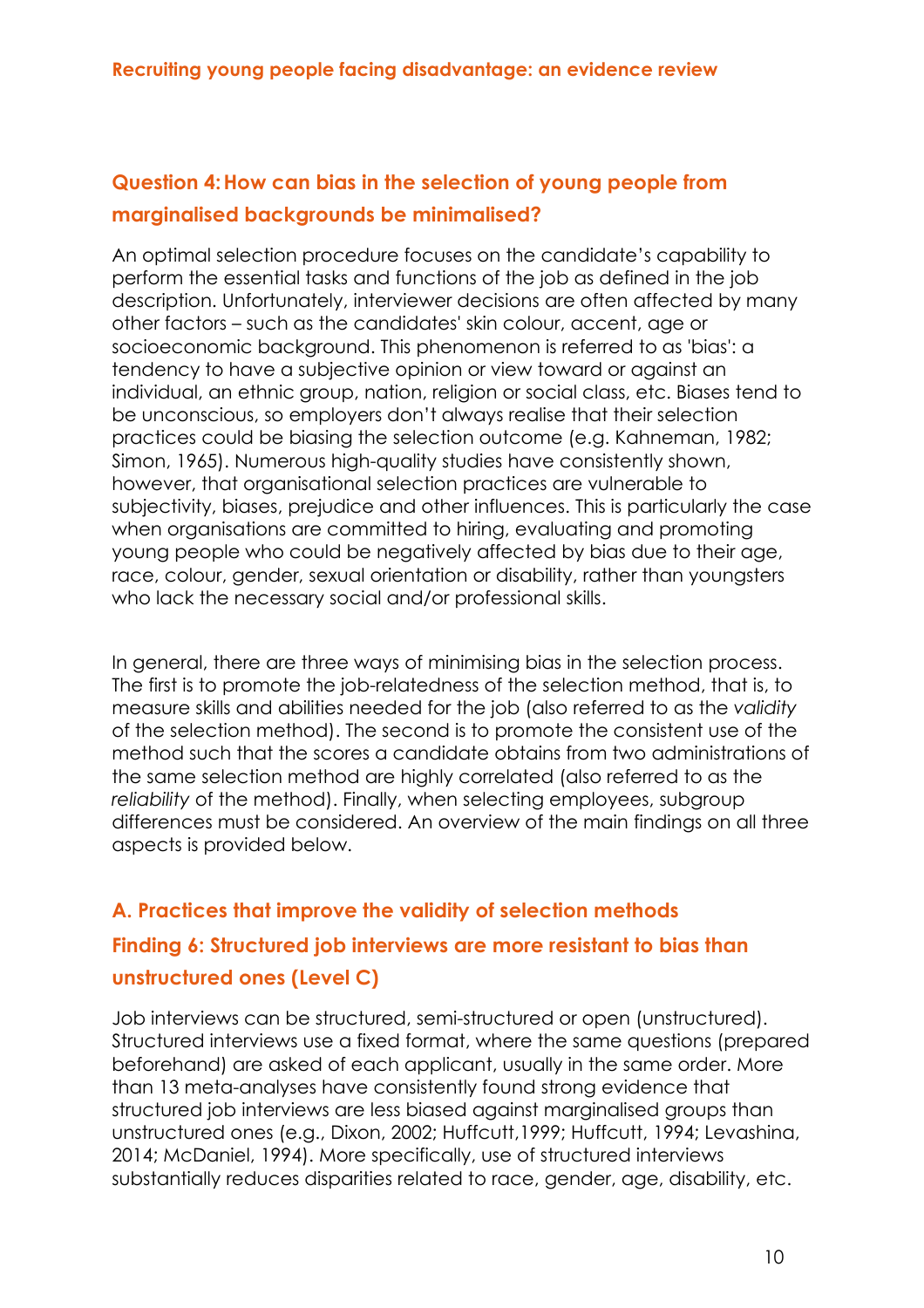However, it was found that unstructured interviews become less biased against marginalised groups as the complexity of the job increases, in particular jobs that comprise multiple, partially interdependent subtasks (Huffcutt, 1998).

### **Finding 7: The use of scoring anchors increases the reliability and validity of job interviews (Level C)**

Another factor that is related to the reliability and validity of (structured) job interviews is the use of scoring anchors, also referred to as benchmark answers. In this type of interview, questions and their potential answers are based on a thorough job analysis and then each answer is rated according to its quality/correctness. In the interview session, the interviewers match the interviewee's answers to benchmark answers. Several meta-analyses have shown that the use of scoring anchors increases the validity and reliability of the job interview (Dixon, 2002).

#### **Finding 8: Interviewer training improves an interview's validity (Level C)**

Several meta-analyses indicate that the validity of the interview increases if the interviewers have previously been provided with training (e.g., Huffcutt, 1999), for example, in how to conduct a (structured) job interview and how to use scoring anchors. A systematic review found that training did not appear to affect the validity of panel interviews, however, results suggest that it may improve their reliability (Dixon, 2002).

### **Finding 9: Using the same interviewer(s) across all applicants improves an interview's validity (Level D)**

A meta-analysis based on 120 studies demonstrated that an interview's validity moderately increases if all applicants are interviewed by the same person or panel (Huffcutt, 1999). It was found that this practice is especially important when the interview is not highly structured.

### **Finding 10: The use of situational judgment tests improves the validity of job interviews (Level A)**

Situational judgment tests (SJTs) present work-related situations and then ask the applicant about possible responses to that situation. There are typically three types of SJT questions: situational, past behaviour and knowledge. Situational questions ask respondents how they would likely behave in a given situation (e.g., ''Assume that you were faced with the following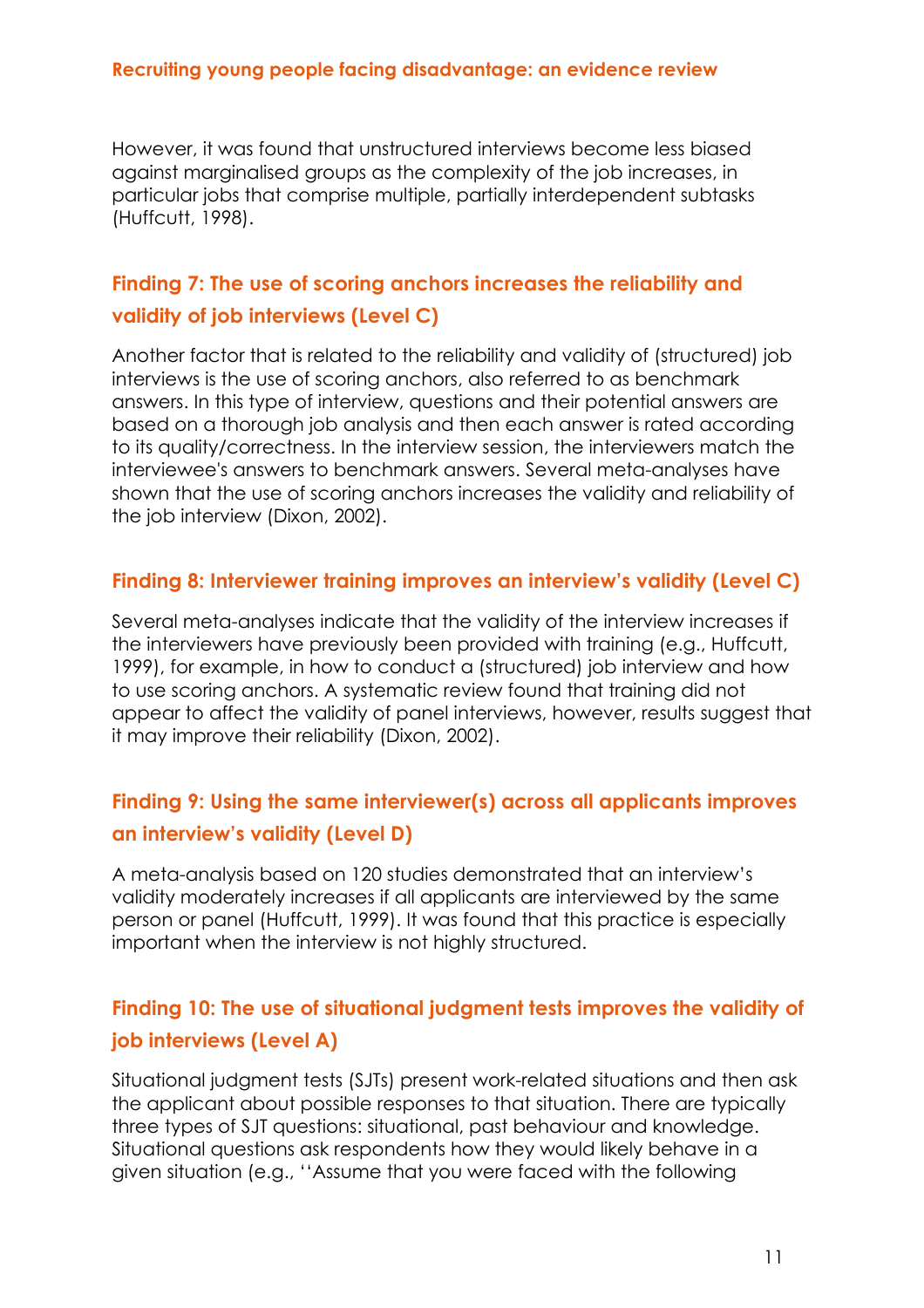situation ... what would you do?''). Past behaviour questions ask respondents about how they behaved in a past situation (e.g., ''Can you think of a time when ... what did you do?''). Finally, knowledge questions ask respondents to evaluate the effectiveness of possible responses to a given situation. A large number of studies have indicated that the use of SJTs substantially improves the validity of job interviews (e.g., McDaniel, 2007). A meta-analysis found that past behaviour questions in combination with anchored answering scales (above) tend to yield a higher interview validity than situational questions, especially when used for low complexity jobs (Taylor, 2002).

### **B. Predictors of job performance**

**Finding 11: General Mental Ability in combination with a structured interview or a work sample test is the most valid and reliable predictor of future performance (Level C)**

### **Finding 12: Age and job experience are unreliable predictors of future performance (Level C)**

A meta-analysis based on 85 years of research in personnel selection suggests that the validity of General Mental Ability (GMA), also referred to as General Intelligence (IQ), measures for predicting job performance is stronger than that of any other method. Further, when used together with a work sample test or structured interview, GMA may be an even better forecaster of future performance. On the other hand, age and job experience, emphasised in many selection processes, are not good performance predictors (Schmidt, 1998). This finding was confirmed by an unpublished meta-analysis that included 100 years of research (Schmidt, 2016).

### **Finding 13: In general, assessments centres are unreliable predictors of future performance (Level A)**

An assessment centre is a recruitment selection process where an organisation typically assesses a group of candidates at the same time and place using a range of selection exercises.

Many organisations use assessment centres because they believe assessment centres provide them with a wide range of insights about candidates and their developmental possibilities. However, many studies have demonstrated that assessment centres have little incremental validity over GMA measures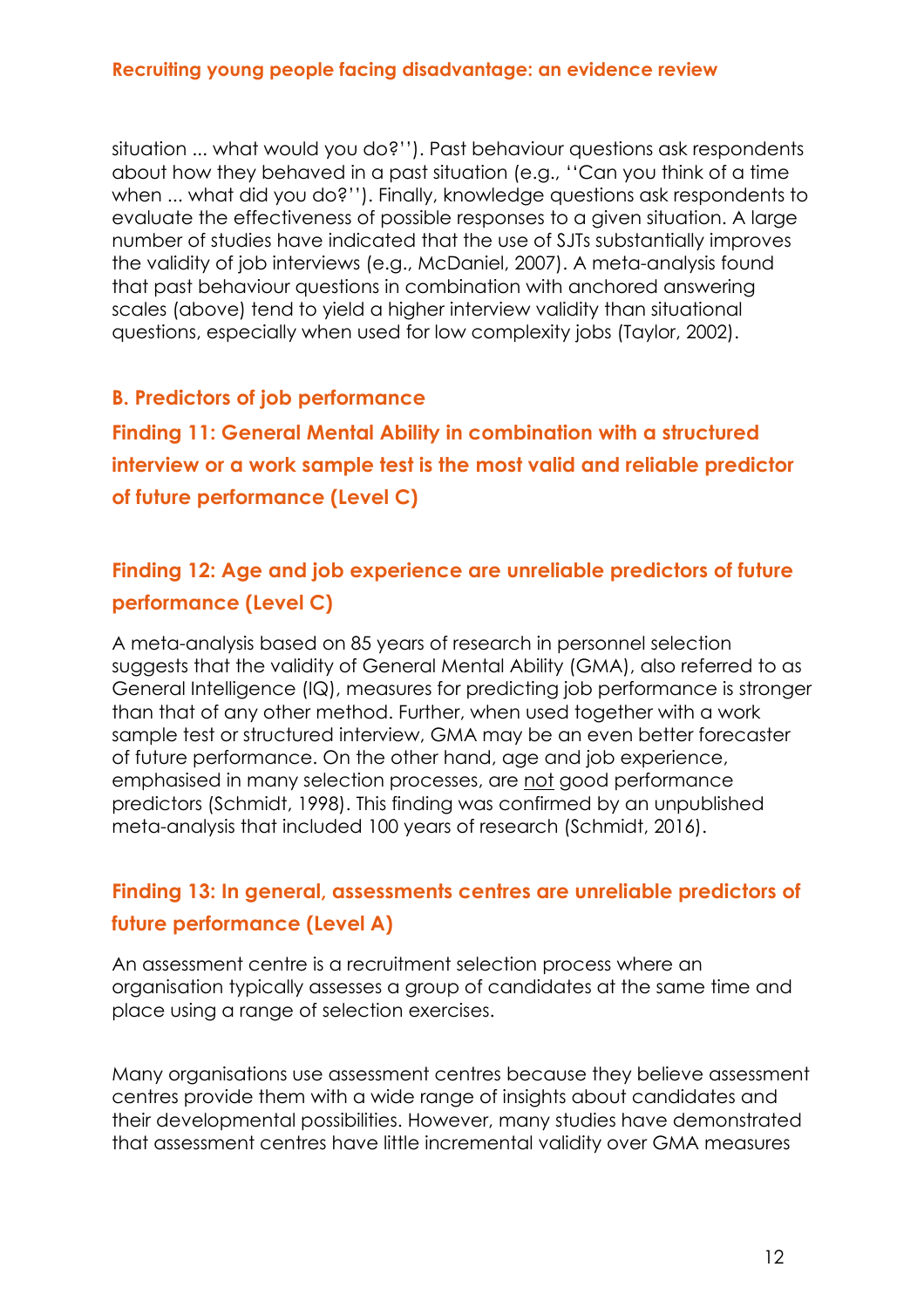(a 2% increase), work sample tests and structured interviews (Schmidt, 2016, see also Lance, 2008).

### **C. Subgroup differences**

The above findings constitute the best available evidence on the topic of employee selection. Given the target population of this REA, that is young people from disadvantaged and marginalised backgrounds, the studies included were scanned for ethnic, gender, age and other relevant subgroup differences.

The following findings draw on studies from a range of different countries. They provide a wider global context. Caution should be applied in transferring findings across national settings into the UK due to different recruitment practices and population demographics.

### **Finding 14: Well-designed general cognitive ability tests account, and adjust, for possible subgroup differences (Level A)**

It is widely agreed that cognitive ability tests are the most valid and reliable predictor for future performance (see above). However, evidence shows that these tests can have serious flaws. Numerous studies indicate that White applicants obtain higher scores than ethnic minority applicants, suggesting a test bias against minority groups (e.g., Martocchio, 1992; Schmidt, 1988; Roth, 2001). For example, early meta-analyses on this topic found that White applicants tend to score about one standard deviation higher than Black applicants and about two-thirds of a standard deviation higher than Hispanic applicants (e.g., Gottfredson, 1988; Huffcutt, 1998; Hunter, 1984; Sackett, 1994). Obviously, such differences can have profound effects on hiring outcomes. Well-designed cognitive ability tests therefore account (and adjust) for possible group differences.

### **Finding 15: Structured interviews have lower ethnic group differences than non-structured interviews (Level A)**

It was found that, on average, high-structured interviews result in lower ethnic group differences than low-structured interviews (Huffcutt, 1998). In addition, it was found that these differences tend to decrease as the complexity of the job increases, and when there is a greater proportion of minorities in the applicant pool.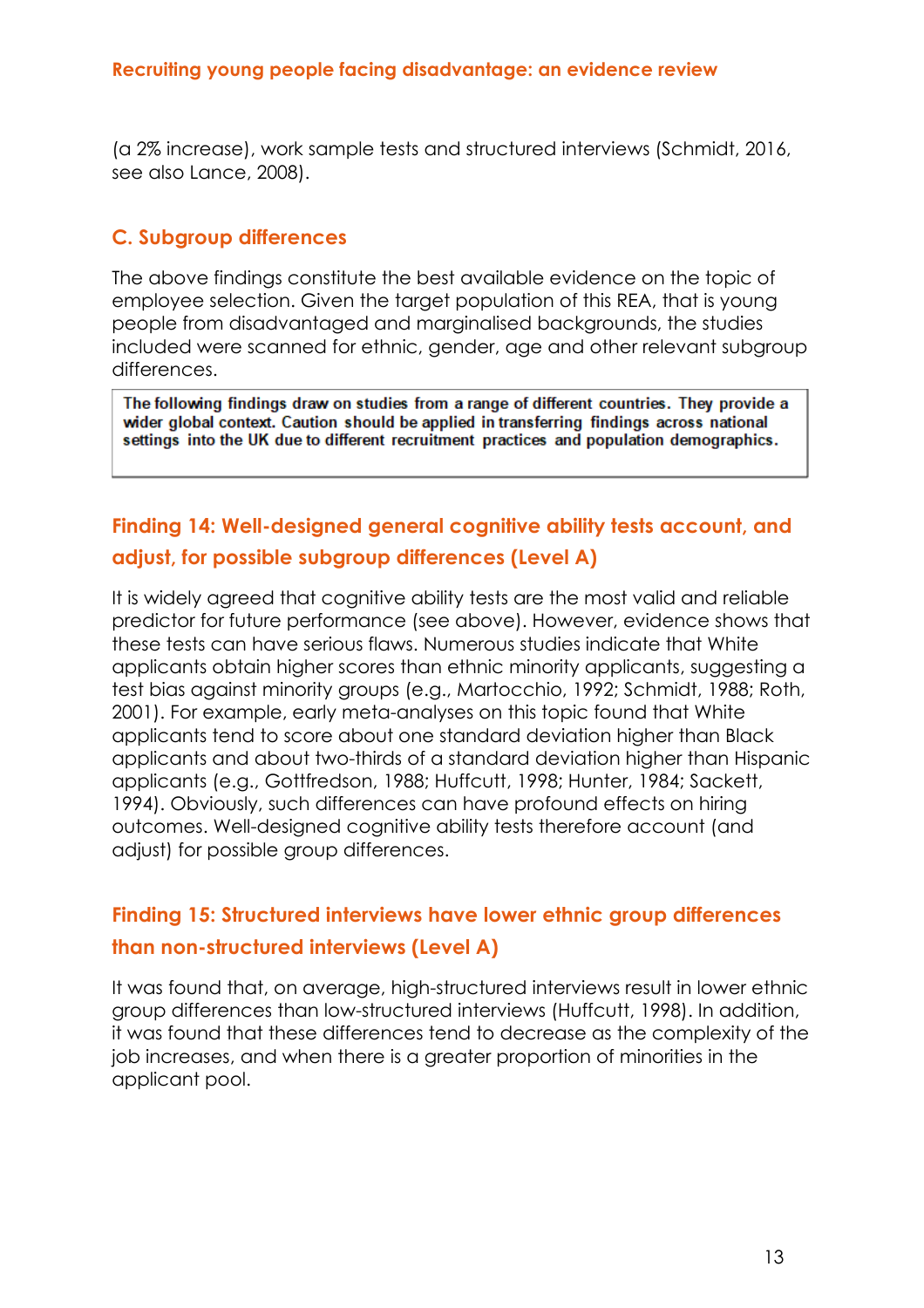### **Finding 16: There are differences between minority groups on work sample tests (Level A)**

A widely used method for the selection of new employees is the work sample test, that is, a hands-on simulation of the job that must be performed by the applicant. However, when subjective measures of performance are used (rather than objective measures or anchored test scores – see above), White applicants received substantially higher ratings (Martocchio, 1992; Roth, 2008).

### **Finding 17: There are differences between ethnic groups on situational judgment tests (Level A)**

A meta-analysis of 62 studies found that, on average, White applicants perform better on situational judgment tests than Black, Hispanic and Asian applicants (Whetzel, 2008). Female applicants performed slightly better than male applicants.

### **Finding 18: There are differences between ethnic groups in ratings of assessment centres (Level A)**

A meta-analysis of 27 studies found that there are substantial differences between the assessment centre ratings of Black and White applicants. (Dean, 2008). Differences between Hispanic vs White applicants and male vs female groups tend to be lower.

### **9. Conclusion**

This review identified only a limited number of scientific studies on practices employers use to recruit or select disadvantaged young people. Fortunately, the scientific evidence on the recruitment and selection of employees in general is vast and many of the insights that emerge from these studies are also relevant and applicable to the population of disadvantaged young people. When it comes to recruitment practices, the evidence suggests that using local, informal networks, reaching out directly to disadvantaged young people, and using targeted marketing techniques can be an effective recruitment strategy. When it comes to selection practices, the evidence consistently demonstrates that using unbiased, valid and reliable selection methods substantially increases the employment outcomes for young people from marginalised backgrounds. In particular, the use of GMA tests, work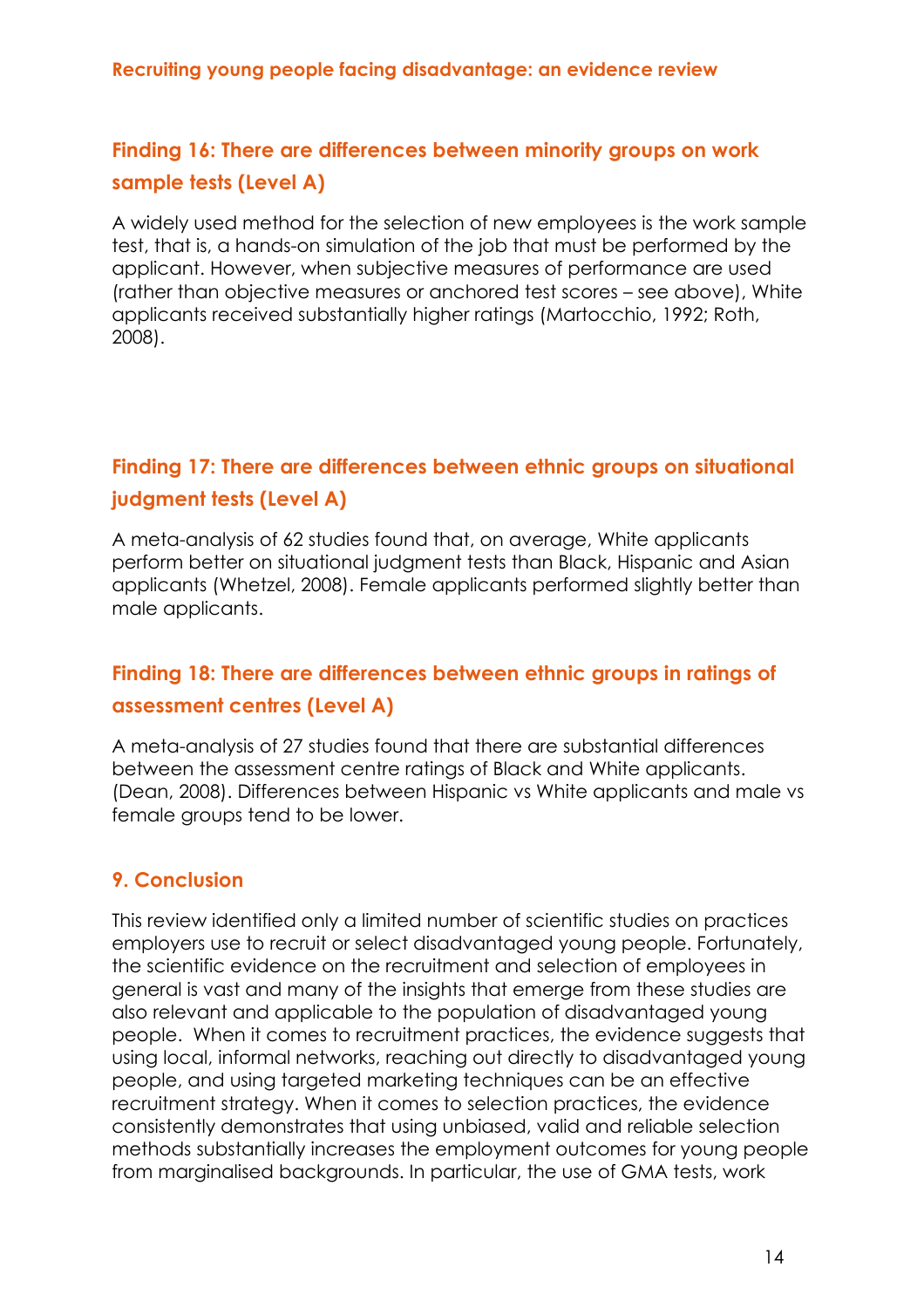sample tests, structured interviews, scoring anchors and situational judgment tests *– if* they account for group differences – increases the likelihood that the outcome of the selection procedure will be a fair representation of the population from which the organisation recruits its candidates – including young people from marginalised backgrounds. It should be noted that these selection methods are particularly effective when organisations are committed to hiring young people who could be negatively affected by bias due to their age, race, colour, gender, sexual orientation or disability, rather than young people who lack the necessary social and/or professional skills.

### **10. Limitations**

This REA aims to provide a balanced assessment of what is known in the scientific literature about the impact of practices that employers use to recruit and select young people from marginalised backgrounds by using the systematic review method to search and critically appraise empirical studies. However, in order to be 'rapid', concessions were made in relation to the breadth and depth of the search process, such as the exclusion of unpublished studies, the use of a limited number of databases and a focus on empirical research published in the period 2000 to 2019. As a consequence, some relevant studies may have been missed.

A second limitation concerns the critical appraisal of the studies included, which did not incorporate a comprehensive review of the psychometric properties of their tests, scales and questionnaires.

Given these limitations, care must be taken not to present the findings presented in this REA as conclusive.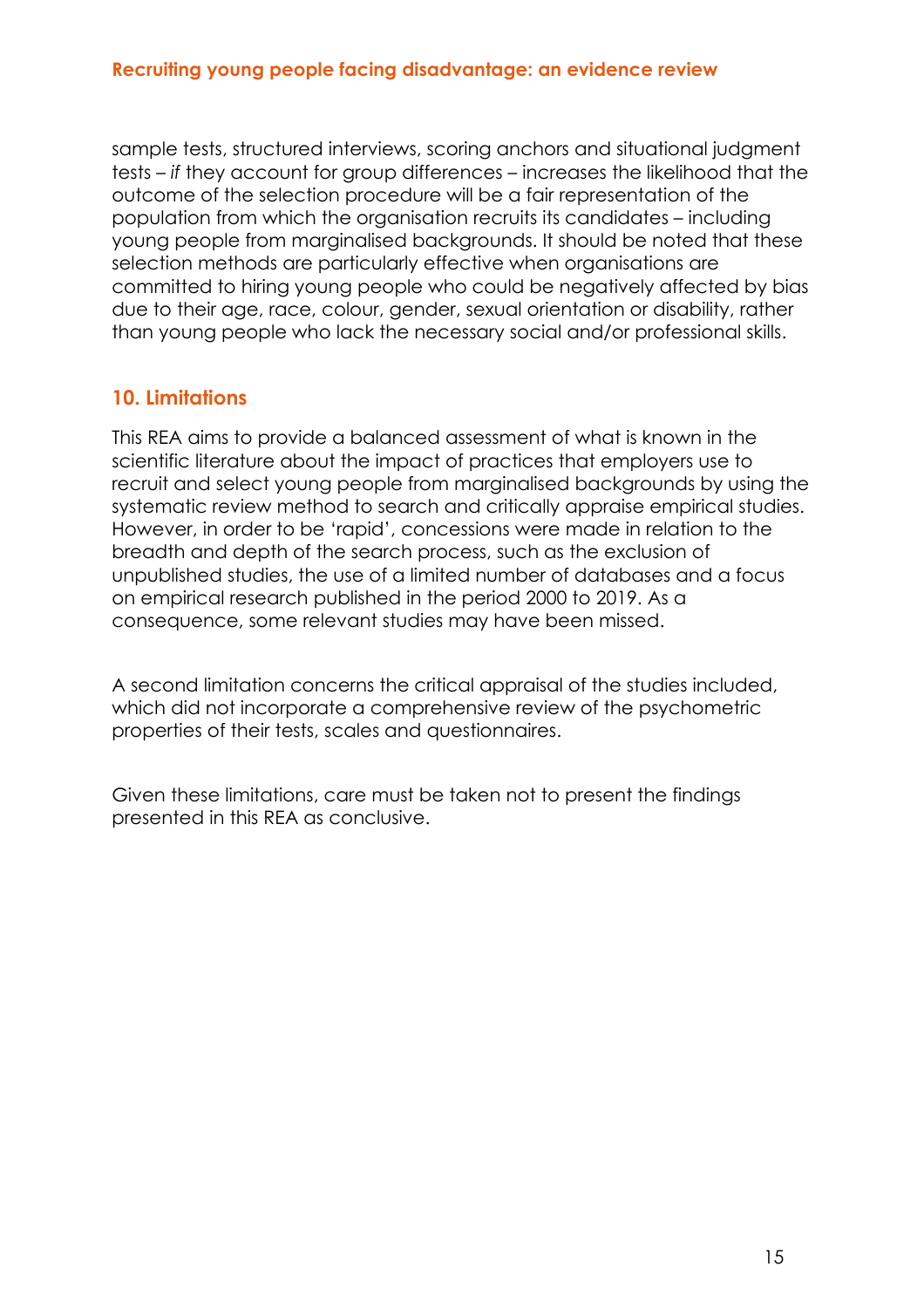#### **References**

Anderson, N., Salgado, J.F., & Hülsheger, U.R., (2010). Applicant reactions in selection: Comprehensive meta-analysis into reaction generalization versus situational specificity. *International Journal of Selection and Assessment*, 18(3), 291-304.

Barends, E., Rousseau, D.M. & Briner, R.B. (Eds). (2017). *CEBMa Guideline for Rapid Evidence Assessments in Management and Organizations*, Version 1.0. Center for Evidence Based Management, Amsterdam. Available from [www.cebma.org/guidelines/](http://www.cebma.org/guidelines/)

Buchanan S & Tuckerman L. (2016). The information behaviours of disadvantaged and disengaged adolescents. *Journal of Documentation*. 72(3):527-48.

Butt, M. M., & de Run, E. C. (2011). Do target and non-target ethnic group adolescents process advertisements differently?. *Australasian Marketing Journal (AMJ)*, *19*(2), 77-84.

Butt, M. M., & de Run, E. C. (2012). Can Ethnically Targeted Advertising Work for Malay Adolescents?: The Moderating Role of the Strength of Ethnic Identity. *Asian Academy of Management Journal*, *17*(1).

Chapple, K. (2002). "I Name it and I Claim it – in the Name of Jesus, this Job is Mine": Job Search, Networks, and Careers for Low-Income Women. *Economic Development Quarterly*, *16*(4), 294-313.

Cohen, J. (1988). *Statistical power analysis for the behavioral sciences* (2nd ed.). Hillsdale, NJ: Lawrence Earlbaum Associates.

Collins, E. L., & Zoch, L. M. (2001). Targeting the young, the poor, the less educated: thinking beyond traditional media. *Public Relations Review*, *27*(2), 197-212.

Cooper Gibson Research & Disability Rights UK. (2013). *Supported internship trial for 16 to 24*  year old learners with learning difficulties and/or disabilities: an evaluation. Department for Education.

Dean, M.A., Roth, P.L., & Bobko, P. (2008). Ethnic and gender subgroup differences in assessment center ratings: A meta-analysis. *Journal of Applied Psychology*, 93(3), 685-691.

Dixon, M., Wang, S., Calvin, J., Dineen, B., & Tomlinson, E. (2002). The panel interview: A review of empirical research and guidelines for practice. *Public Personnel Management*, 31(3), 397-428.

Gaugler, B.B., Rosenthal, D.B., Thornton, G.C., & Bentson, C. (1987). Meta-analysis of assessment center validity. *Journal of Applied Psychology*, 72(3), 493-511.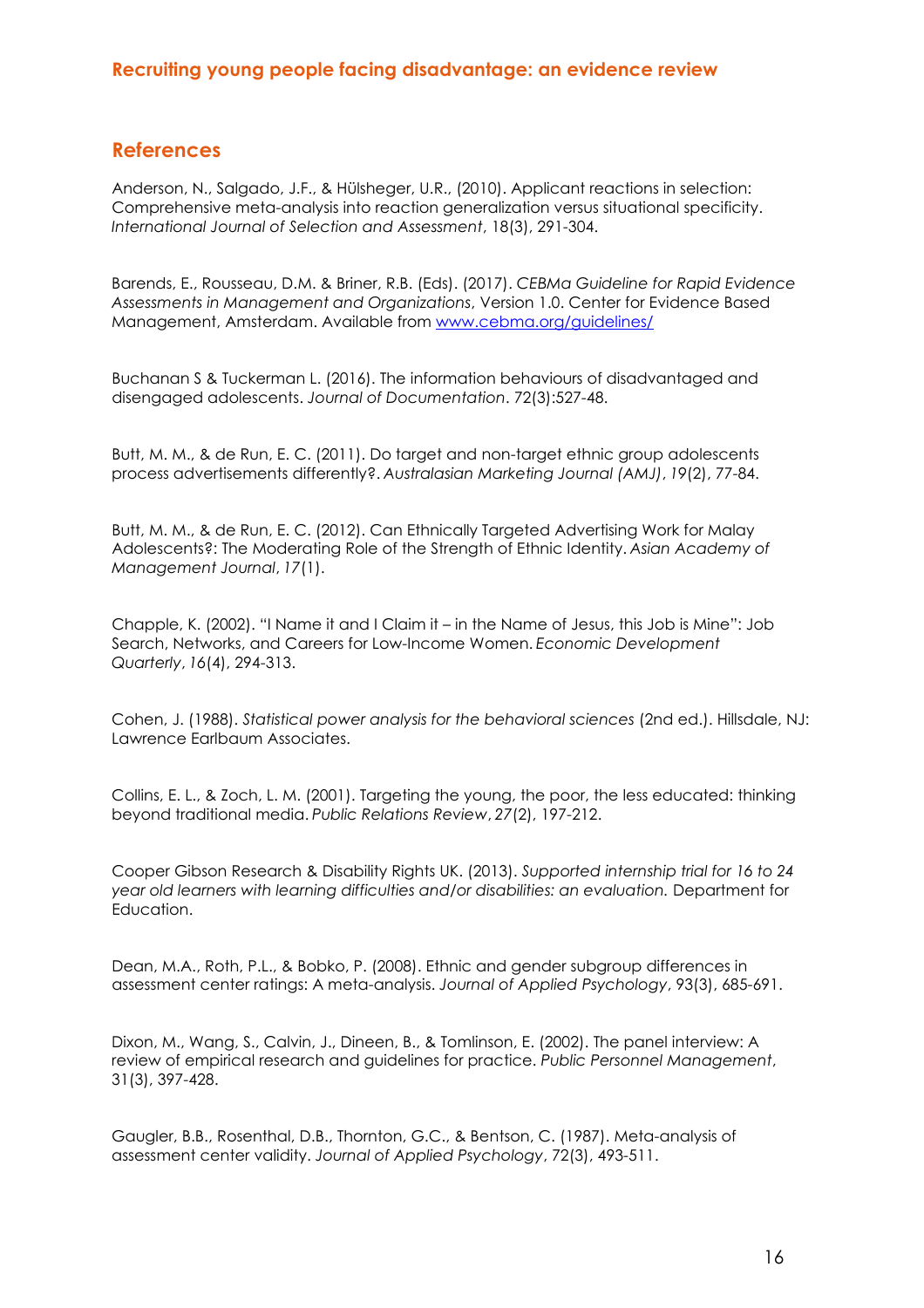Gordon, R., McDermott, L., Stead, M., & Angus, K. (2006). The effectiveness of social marketing interventions for health improvement: what's the evidence? *Public Health*, 120(12).

Gottfredson, L. S. (1988). Reconsidering fairness: A matter of social and ethical priorities. *Journal of Vocational Behavior*, *33*(3), 293-319.

Haque,Z., Mompelat,L. & McIntosh,. (2020). *Voice of the underrepresented: What's stopping young Black men getting on in the digital and construction sectors?* Greater London Authority.

Hasluck, C., Green, A.,(2007). *What works for whom? A review of evidence and metaanalysis for the Department for Work and Pensions.* Social Care Institute of Excellence.

Huffcutt, A.I., & Arthur, W. (1994). Hunter and Hunter (1984) revisited: Interview validity for entry-level jobs. *Journal of Applied Psychology*, 79(2), 184-190.

Huffcutt, A.I. & Roth, P.L. (1998). Racial group differences in employment interview evaluations. *Journal of Applied Psychology*, 83(2), 179-189.

Huffcutt, A.I., & Woehr, D.J. (1999). Further analysis of employment interview validity: A quantitative evaluation of interviewer-related structuring methods. *Journal of Organizational Behavior*, 20(4), 549-560.

Hunter, J. E., & Hunter, R. F. (1984). Validity and utility of alternative predictors of job performance. *Psychological bulletin*, *96*(1), 72.

Janta H. (2011). Polish migrant workers in the UK hospitality industry. *International Journal of Contemporary Hospitality Management*. 23(6):803-19.

Kahneman, D., Slovic, S. P., Slovic, P., & Tversky, A. (Eds.). (1982). *Judgment under uncertainty: Heuristics and biases*. Cambridge university press.

Klinthäll, M., & Urban, S. (2016). The strength of ethnic ties: Routes into the labour market in spaces of segregation. *Urban studies*, *53*(1), 3-16.

Lance, C. E. (2008). Why assessment centers do not work the way they are supposed to. *Industrial and Organizational Psychology*, *1*(1), 84-97.

Levashina, J., Hartwell, C. J., Morgeson, F. P., & Campion, M. A. (2014). The structured employment interview: Narrative and quantitative review of the research literature. *Personnel Psychology*, *67*(1), 241-293.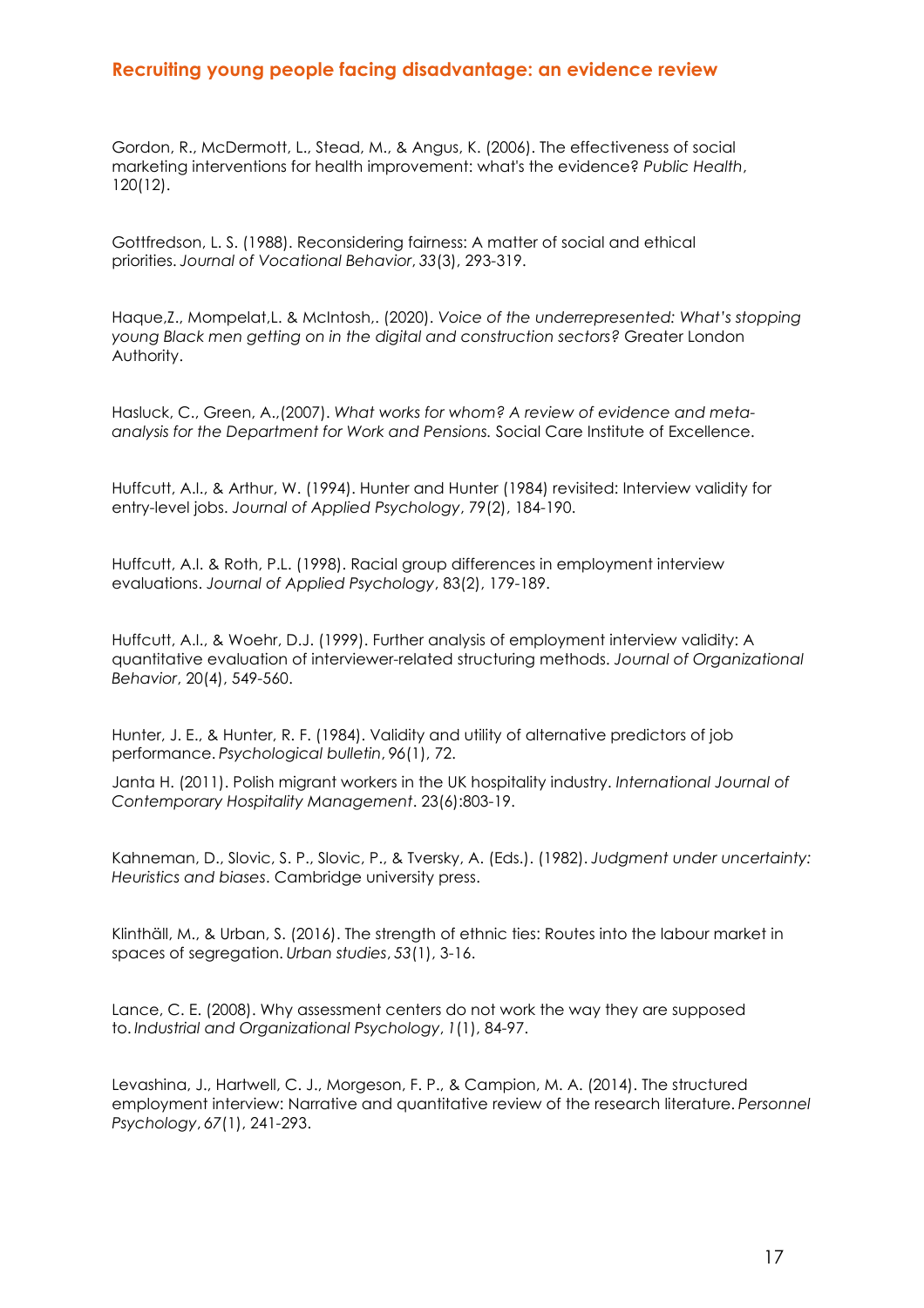Leveton, L., Mrazek, P., & Stoto, M. (1996). Social marketing to adolescents and minority populations. Social Marketing Quarterly, 3(1), 6-23.

Martocchio, J.J., & Whitener, E.M. (1992). Fairness in personnel selection: A meta-analysis and policy implications. *Human Relations*, 45(5), 489-506.

McDaniel, M.A., Hartman, N.S., Whetzel, D.L., & Grubb III, W. L. (2007). Situational judgment tests, response instructions, and validity: A meta-analysis. *Personnel Psychology*, 60(1).

McDaniel, M.A., Whetzel, D.L., Schmidt, F.L., & Maurer, S.D. (1994). The validity of employment interviews: A comprehensive review and meta-analysis. *Journal of Applied Psychology*, 79(4), 599-616.

Moher, D., Liberati, A., Tetzlaff, J., Altman, D. G., & Prisma Group. (2009). Preferred reporting items for systematic reviews and meta-analyses: the PRISMA statement. *PLoS medicine*, *6*(7), e1000097.

Moher, D., Schulz, K. F., Altman, D., Consort Group, & CONSORT Group. (2001). The CONSORT statement: revised recommendations for improving the quality of reports of parallel-group randomized trials. Jama, 285(15), 1987-1991.

Morris, M. (2015). *Supporting ethnic minority young people from education into work.* Joseph Rowntree Foundation. Retrieved from http://www.scie-socialcareonline.org.uk/supportingethnic-minority-young-people-from-education-into-work/r/a11G000000CT0ZbIAL

Nwankwo, S., & Lindridge, A. (1998). Marketing to ethnic minorities in Britain. Journal of Marketing Practice: Applied Marketing Science.

Perkić, D. (2019). *Engaging Disadvantaged Youths in Volunteering: What Works in Recruitment?* (Master's thesis).

Petticrew, M., & Roberts, H. (2006). How to appraise the studies: an introduction to assessing study quality. *Systematic reviews in the social sciences: A practical guide*, 125-163.

Roth, P., Bobko, P., McFarland, L., & Buster, M. (2008). Work sample tests in personnel selection: A meta-analysis of Black-White differences in overall and exercise scores. *Personnel Psychology*, 61(3), 637-662.

Sackett, P. R., & Wilk, S. L. (1994). Within-group norming and other forms of score adjustment in preemployment testing. *American Psychologist*, *49*(11), 929.

Schmidt, F. L. (1988). The problem of group differences in ability test scores in employment selection. *Journal of Vocational Behavior*, *33*(3), 272-292.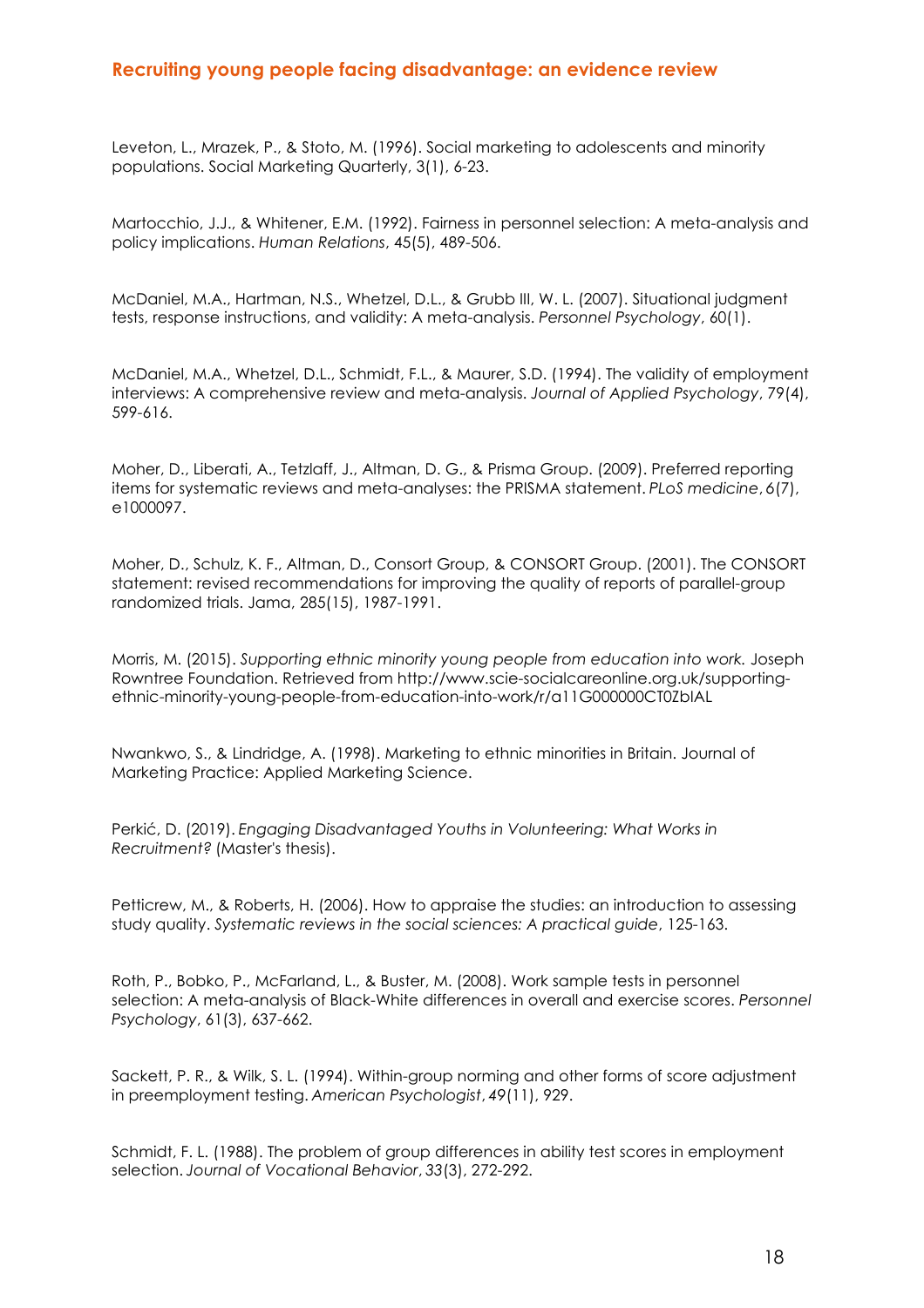Schmidt, J. A., & Pohler, D. M. (2018). Making stronger causal inferences: Accounting for selection bias in associations between high performance work systems, leadership, and employee and customer satisfaction. *Journal of Applied Psychology*, 103(9), 1001-1018.

Schmidt, F. L., & Hunter, J. E. (1998). The validity and utility of selection methods in personnel psychology: Practical and theoretical implications of 85 years of research findings. *Psychological bulletin*, *124*(2), 262.

Schmidt, F. L., Oh, I. S., & Shaffer, J. A. (2016). The Validity and Utility of Selection Methods in Personnel Psychology: Practical and Theoretical Implications of 100 Years. *Fox School of Business Research Paper*, 1-74.

Shadish, W. R., Cook, T. D., & Campbell, D. T. (2002). *Experimental and quasi-experimental designs for generalized causal inference*. Houghton, Mifflin and Company.

Shaughnessy, J. J., & Zechmeister, E. B. (1985). *Research methods in psychology*.

Simon, H. A. (1965). Administrative decision making. *Public Administration Review*, 31-37.

Taylor, P.J., & Small, B. (2002). Asking applicants what they would do versus what they did do: A meta-analytic comparison of situational and past behaviour employment interview questions. *Journal of Occupational and Organizational Psychology*, 75(3), 277-294.

Thornley, L., & Marsh, K. (2010). What works in social marketing to young people. *Systematic Review for the Health Research Council of New Zealand and the Ministry of Youth Development Final Report*.

Whetzel, D.L., McDaniel, M.A.; & Nguyen, N. T. (2008). Subgroup differences in situational judgment test performance: A meta-analysis. *Human Performance*, 21(3), 291-309.

Wozniak, A. (2011). Field Perspectives on the Causes of Low Employment Among Less Skilled Black Men. *The American Journal of Economics and Sociology, 70*(3), 811.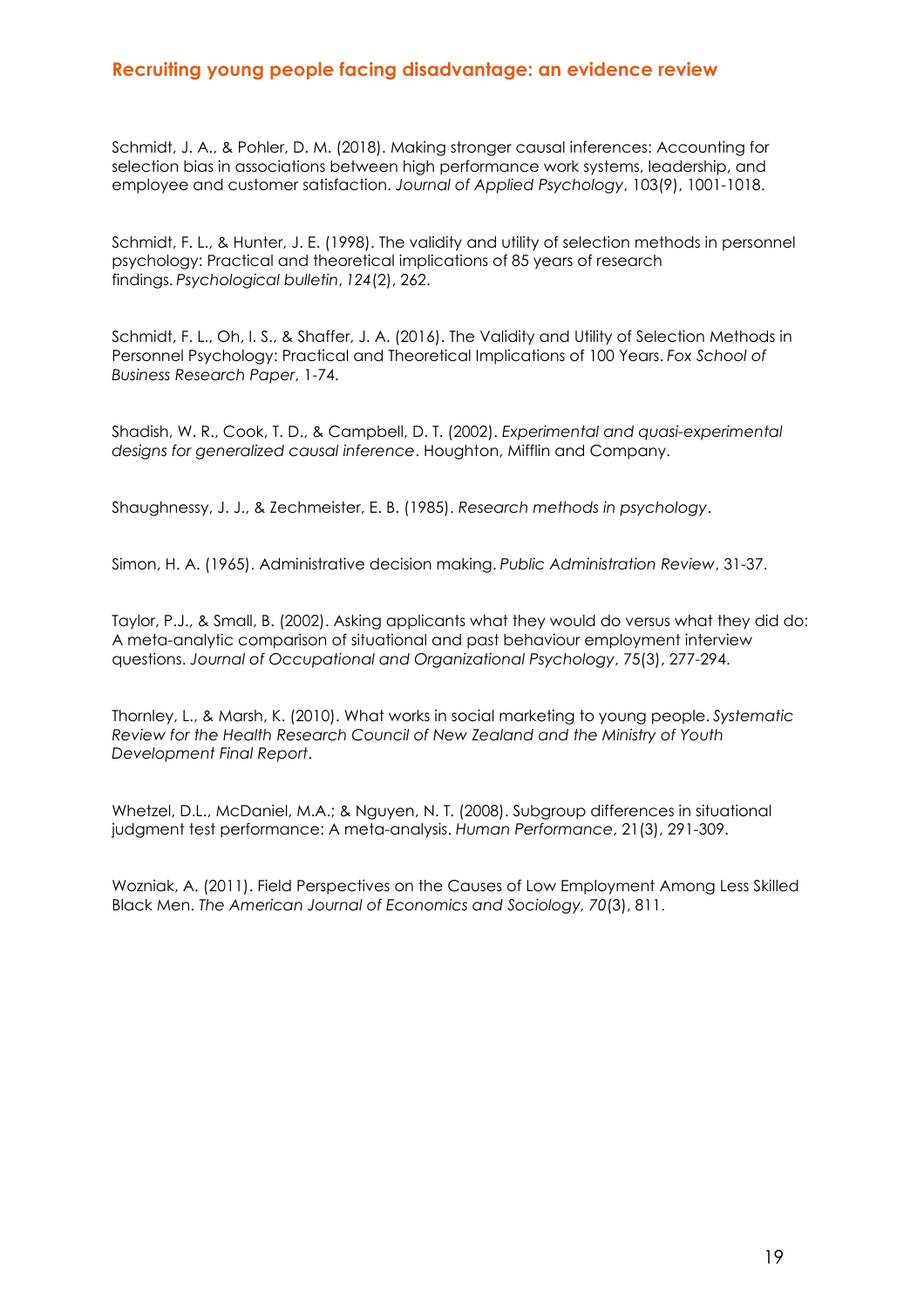### **Appendix 1 Search terms and queries**

Three databases were used to identify studies: ABI/INFORM Global, Business Source Premier and PsycINFO. The following generic search filters were applied during the search:

- Scholarly journals, peer-reviewed.
- Published in the period 1980 to 2021 for meta-analyses and the period 2000 to 2021 for primary studies.
- Articles in English.

A search was conducted using combinations of various search terms, such as (but not limited to) 'recruitment', 'selection', 'youth', 'young', 'marginalised' and 'disadvantaged'. We conducted seven different search queries and identified a total number of 889 scientific publications.

In addition, an extended search was conducted in PsycINFO for metaanalyses published in the past 40 years on the attributes of effective employee selection. This search yielded another 115 scientific publications.

Finally, a search was conducted in Econlit, IBSS, Planex, Social Policy & Practice (Social Policy), Social Science Database and the Sociology Collection to identify unpublished reports, government documents, policy papers and conference proceedings. This search identified a total of 2,226 papers.

| <b>ABI/INFORM Global, Business SourcePremier, PsycINFO</b><br>peer reviewed, scholarly journals, October 2021 |            |         |            |  |  |  |  |  |
|---------------------------------------------------------------------------------------------------------------|------------|---------|------------|--|--|--|--|--|
| Search terms                                                                                                  | <b>ABI</b> | P       | <b>PSY</b> |  |  |  |  |  |
| S1: ti(recruit*) OR ti(select*) OR ti(employ*) OR<br>ab(recruit*) OR ab(select*) OR ab(employ*)               | 389.206    | 476.906 | 511.078    |  |  |  |  |  |
| S2: ti("labour market") OR ab("labour market") OR<br>ti("labor market") OR ab("labor market")                 | 23.111     | 21,137  | 5,668      |  |  |  |  |  |
| S3: ti(disadvantaged) OR ti(margin*) OR ti(minorit*)<br>OR ti(ethnic*) OR ti(migrant*) OR ti(poor)            | 19.598     | 21,993  | 34,763     |  |  |  |  |  |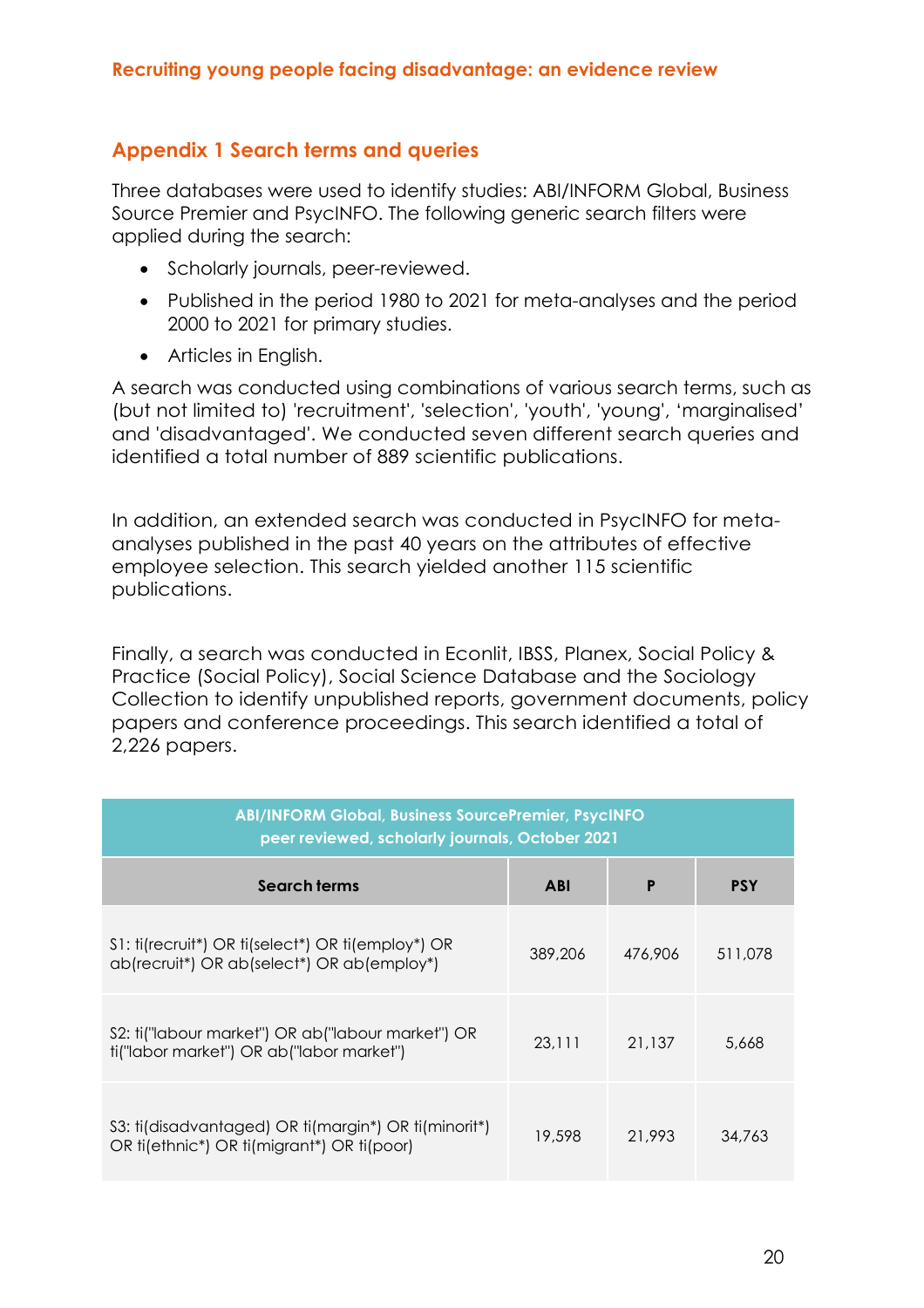| S4: ti(young*) OR ti(youth) OR ti(adolescent*) OR<br>ab(young*) OR ab(youth) OR ab(adolescent*) | 49.917 | 58.360 | 402.380 |
|-------------------------------------------------------------------------------------------------|--------|--------|---------|
| S5: S1 AND S3 AND S4, limit > 2000<br>*filter quantitative studies, age 13 - 29                 | 156    | 121    | $506*$  |
| S6: S2 AND S3 AND S4, limit > 2000<br>*filter quantitative studies, age 13 - 29                 | 36     | 38     | $16*$   |
| $ST:$ S5 OR S6                                                                                  | 173    | 136    | 513     |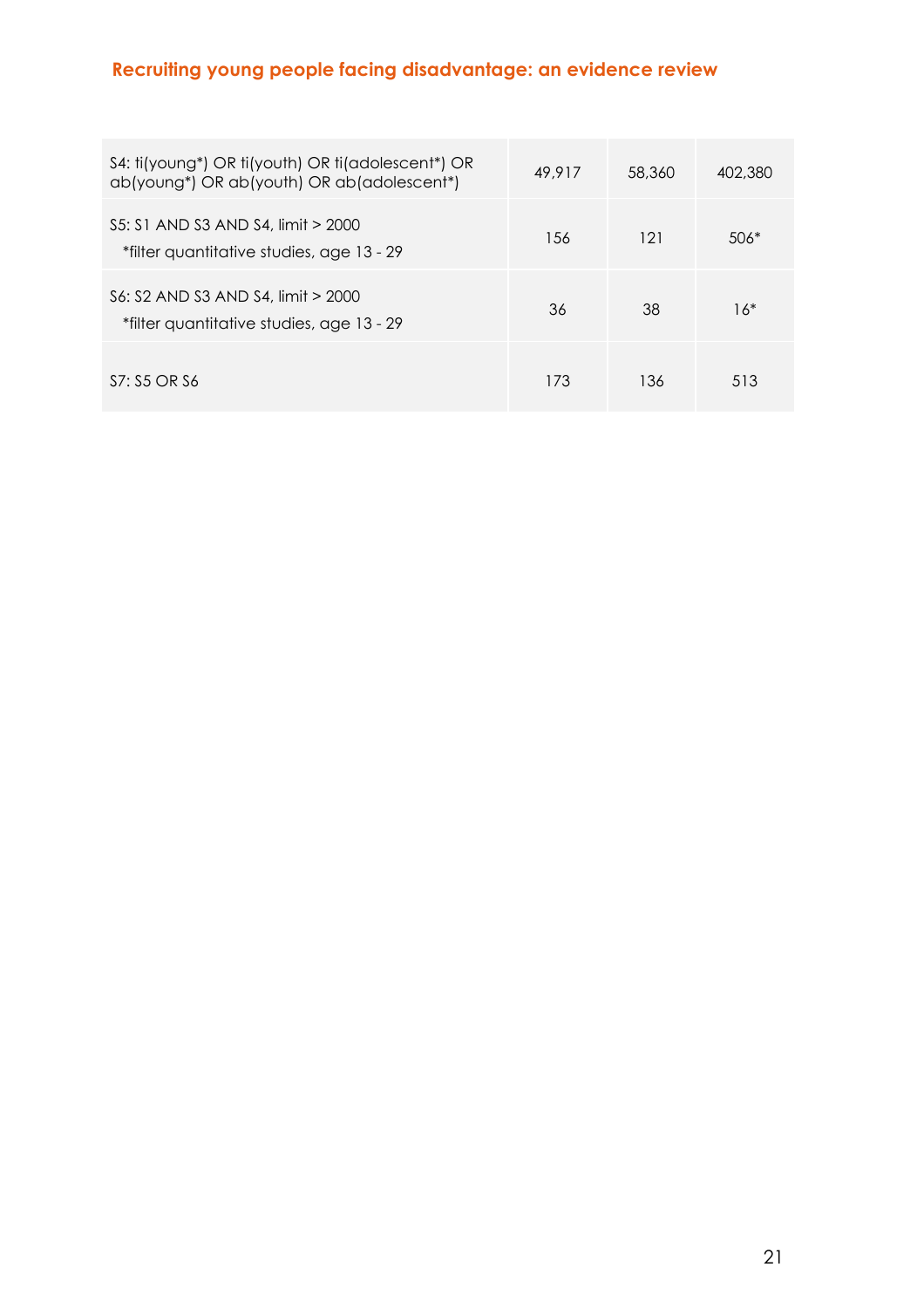

### **Appendix II Study selection**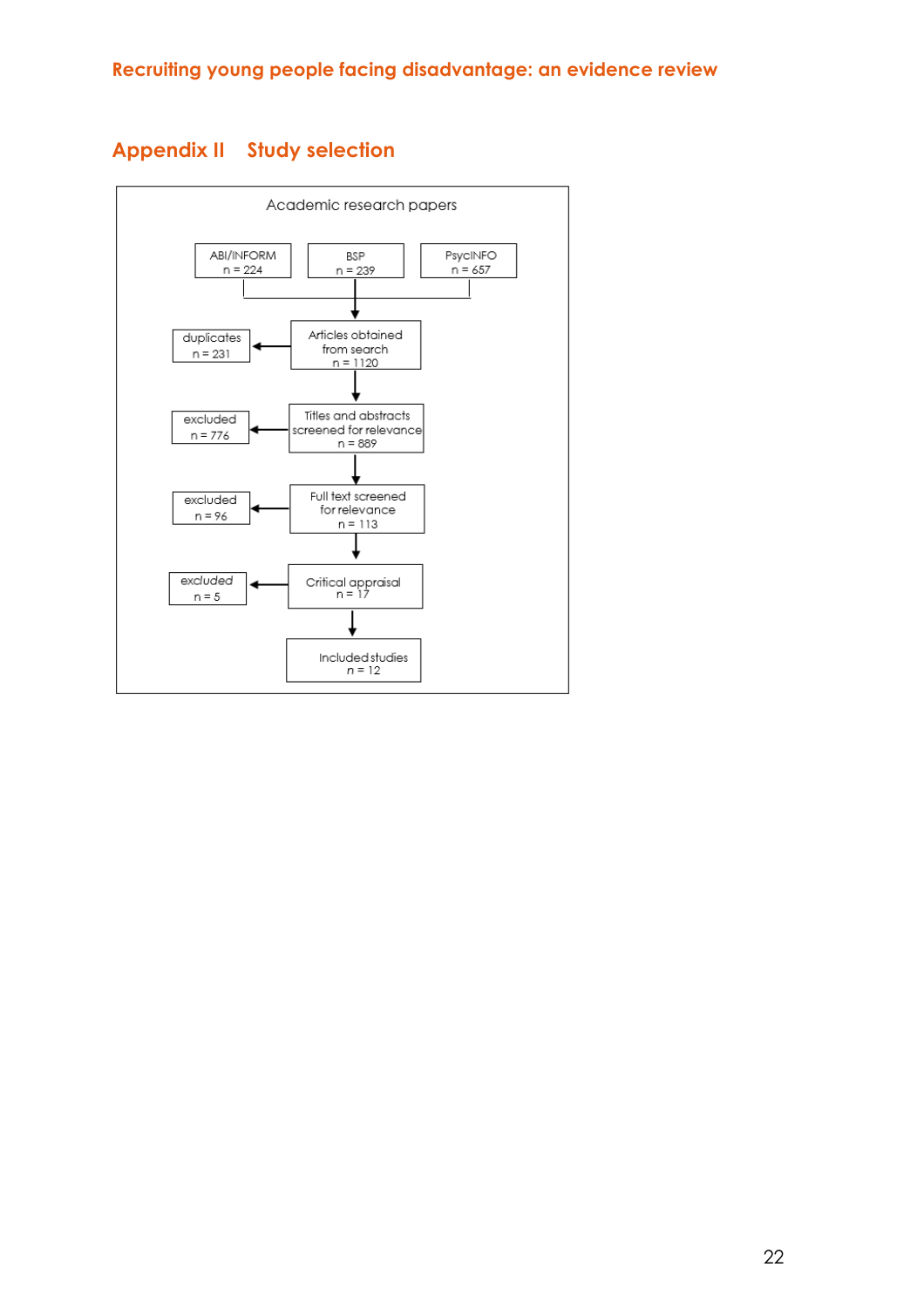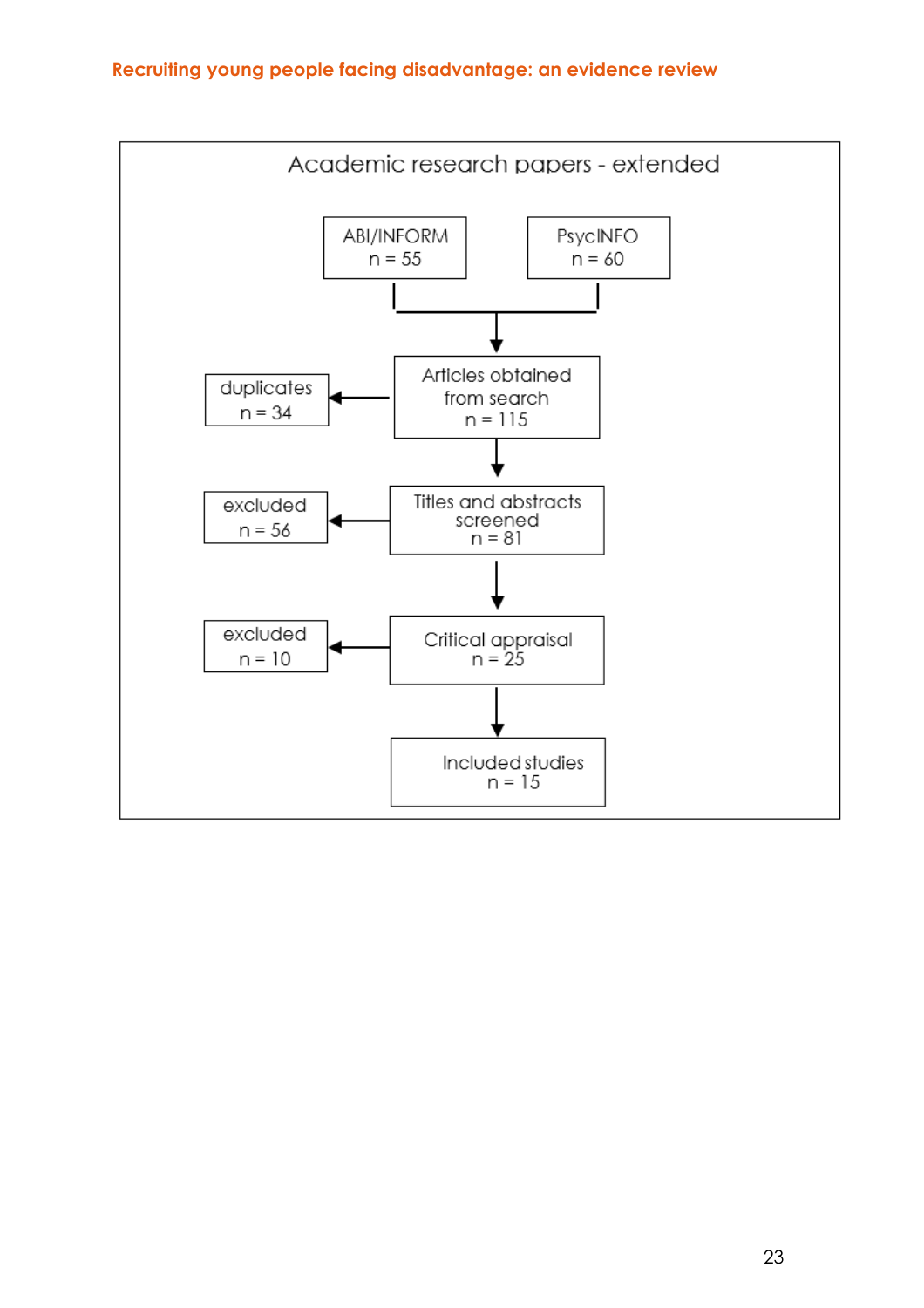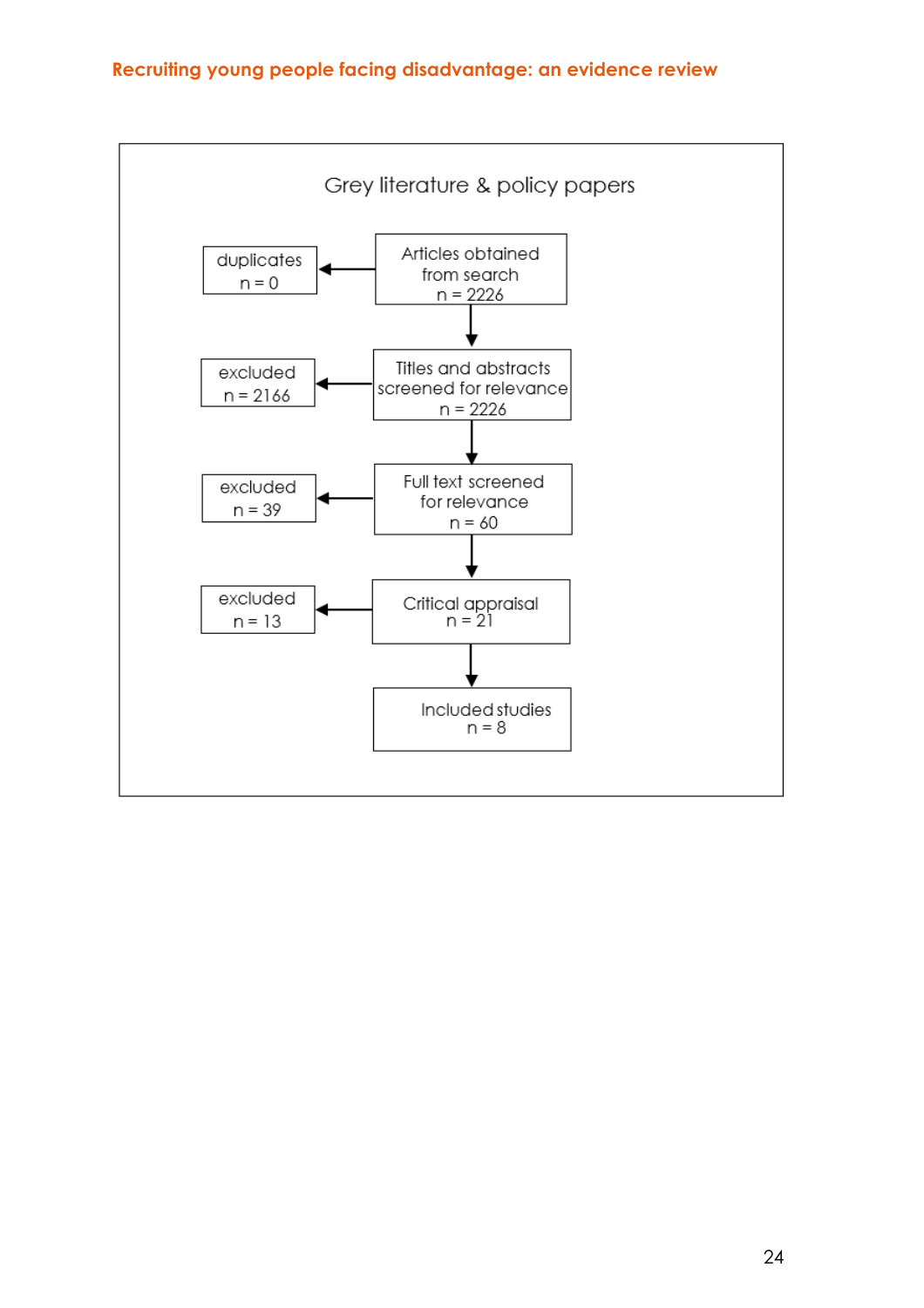### **Appendix III (scientific publications)**

#### **Data extraction form - employee selection (general)**

Study level is rated in relation to its intended purpose (see p.5), i.e. to assess: effect or impact (eff); frequency (freq); or difference (diff).

| <b>1st Author</b><br>and year | <b>Design and</b><br>sample size | Sector /<br><b>Population</b> | <b>Main findings</b>                              | <b>Effect sizes</b> | <b>Limitations</b>  | <b>Level</b>     |
|-------------------------------|----------------------------------|-------------------------------|---------------------------------------------------|---------------------|---------------------|------------------|
| Ι.                            | Meta-                            | dol                           |                                                   | Not reported        | Design of the       | $\overline{A}$   |
| Anderson                      | analysis of k                    | applicants                    | Quantitative summary into applicant reactions     |                     | included studies is | $_{\text{freq}}$ |
| (2010)                        | $=$ 38 studies,                  | from 17                       | to popular methods of employee selection.         |                     | not reported        |                  |
|                               | $N = 8974$                       | countries,                    |                                                   |                     |                     |                  |
|                               |                                  | junior level,                 | 1. Reaction favourability is structurally similar |                     |                     |                  |
|                               |                                  | entry-level                   | across countries and reveals a three-tier         |                     |                     |                  |
|                               |                                  | job roles and                 | clustering of overall favourability perceptions - |                     |                     |                  |
|                               |                                  | student                       | most preferred (work samples, interviews), less   |                     |                     |                  |
|                               |                                  | surrogate                     | favourably evaluated (resumes, cognitive          |                     |                     |                  |
|                               |                                  | samples.                      | tests, references, biodata, personality           |                     |                     |                  |
|                               |                                  |                               | inventories), and least preferred (honesty tests, |                     |                     |                  |
|                               |                                  |                               | personal contacts, graphology).                   |                     |                     |                  |
|                               |                                  |                               |                                                   |                     |                     |                  |
|                               |                                  |                               | 2. Further analyses revealed strong positive      |                     |                     |                  |
|                               |                                  |                               | correlations between favourability ratings and    |                     |                     |                  |
|                               |                                  |                               | their validity and international usage.           |                     |                     |                  |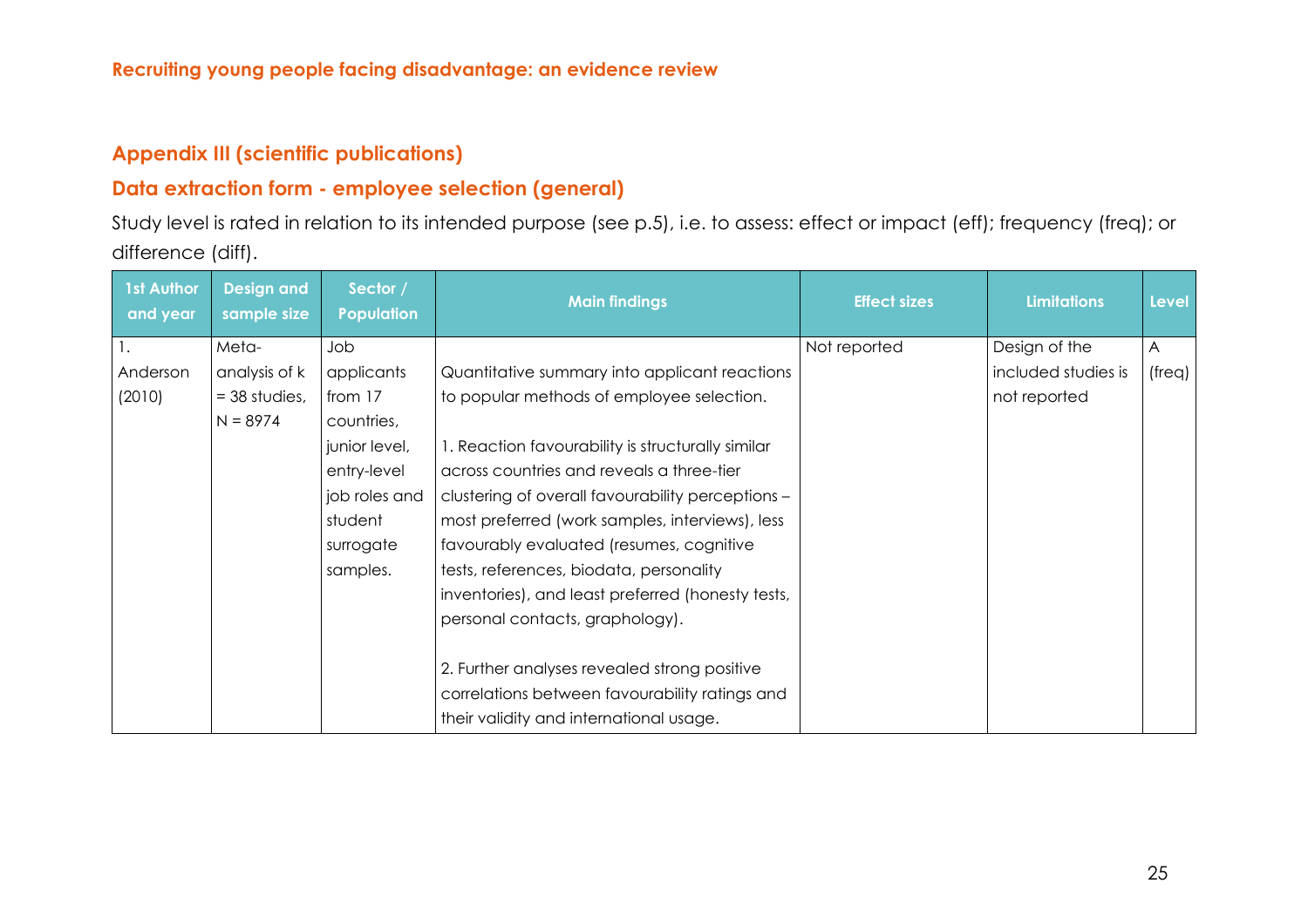| 2. Dean    | Meta-          | Job           | 1. Black-White differences in assessment       | 1.                        | Design of the       | $\overline{A}$ |
|------------|----------------|---------------|------------------------------------------------|---------------------------|---------------------|----------------|
| (2008)     | analysis of k  | applicants or | centres are higher than previously expected.   | Black-White group: $d =$  | included studies is | (diff)         |
|            | $= 27$ studies | iob           |                                                | 0.52;                     | not reported        |                |
|            |                | incumbents,   | 2. The adverse impact potential of assessment  |                           |                     |                |
|            |                | White, Black, | centres appears to be lower for Hispanic-White | 2.                        |                     |                |
|            |                | Hispanic;     | and male-female groups.                        | Hispanic-White group:     |                     |                |
|            |                | male and      |                                                | $d = 0.28$ ; male-female  |                     |                |
|            |                | female.       |                                                | group: $d = -0.19$ .      |                     |                |
| 3. Dixon   | Systematic     | Participants  |                                                | No pooled effect sizes    | Design of the       | $\mathsf{C}$   |
| (2002)     | review         | of panel      | Results revealed that setting, job analysis,   | reported                  | included studies is | (eff)          |
|            |                | interviews,   | scoring anchors, question type, training,      |                           | not reported        |                |
|            |                | adult         | structure, combination method and predictive   |                           |                     |                |
|            |                | population    | criteria have all demonstrated usefulness in   |                           | Synthesis is mostly |                |
|            |                | from wide     | explaining variance between (panel) interview  |                           | narrative           |                |
|            |                | range of      | studies.                                       |                           |                     |                |
|            |                | industries.   |                                                |                           |                     |                |
| 4. Gaugler | Meta-          | Adult         | The validity of assessment centres tend to be  |                           | Old study that may  | $\overline{A}$ |
| (1987)     | analysis,      | population    | higher when                                    | Effect sizes > purpose    | require revision.   | (eff)          |
|            | most likely    | from wide     |                                                | Performance $r = .36$     |                     |                |
|            | includes       | range of      | - the percentage of female assessees is high   | Potential $r = .53$       | Design of the       |                |
|            | experimental   | industries.   | - assessors were psychologists (rather than    | Dimension $r = .33$       | included studies is |                |
|            | studies        |               | managers)                                      | Training $r = .35$        | unclear.            |                |
|            |                |               | peer evaluation was used.                      | Career $r = 0.36$         |                     |                |
|            | $k = 50$       |               |                                                |                           | <b>Effect sizes</b> |                |
|            |                |               | Age of assessees and the percentage of         | (concerns weighted r's    | somewhat unclear    |                |
|            |                |               | minority assessees do not moderate             | corrected for statistical |                     |                |
|            |                |               | assessment centre validities                   | artifacts)                |                     |                |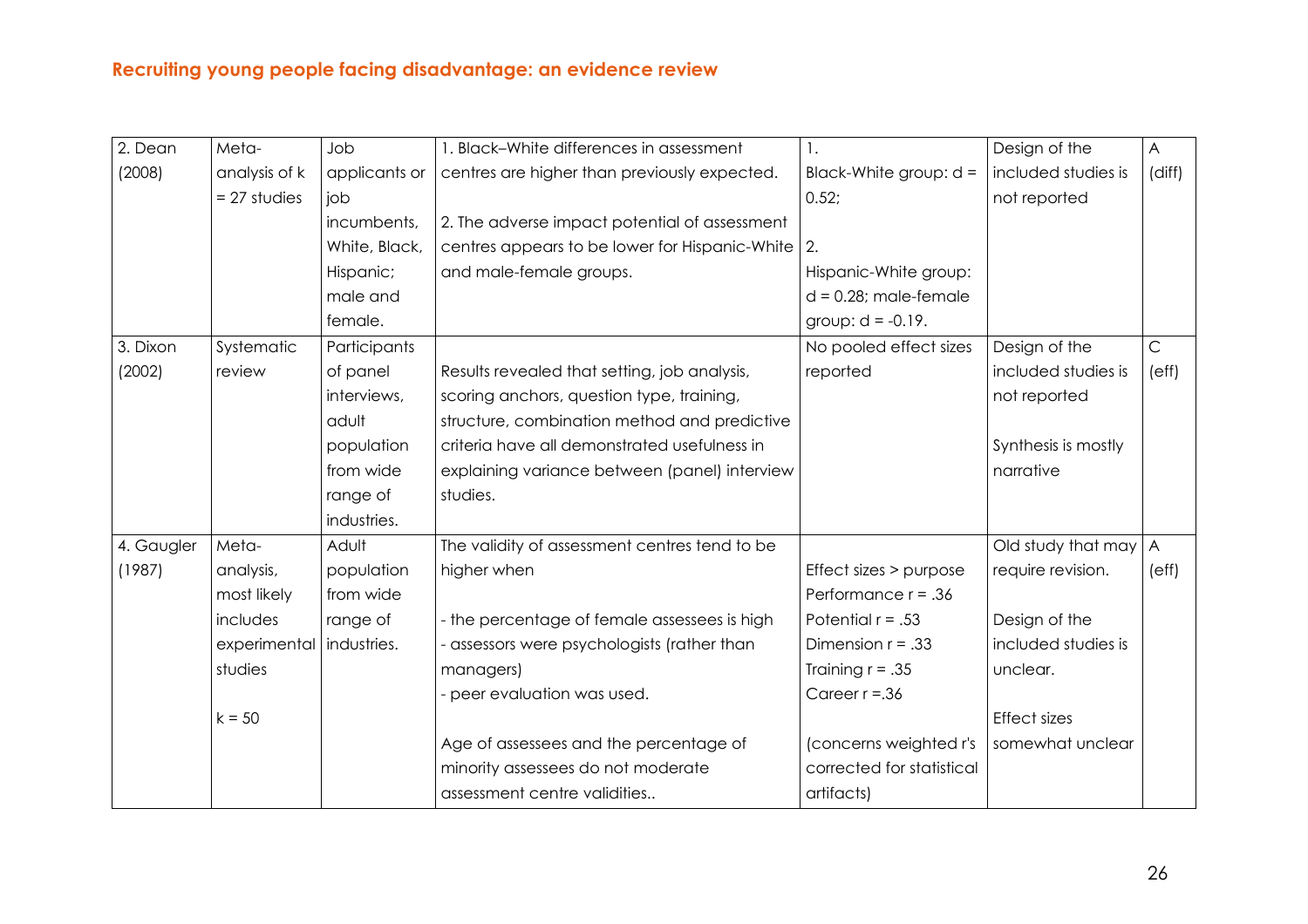|             |           |                     | Study design only slightly affected the effect<br>sizes found. |                          |                     |                |
|-------------|-----------|---------------------|----------------------------------------------------------------|--------------------------|---------------------|----------------|
| 5. Huffcutt | Meta-     | Entry-level         | (1) Structure is a major moderator                             | Not reported             | Design of the       | $\mathsf C$    |
| (1994)      | analysis  | jobs                | of interview validity;                                         |                          | included studies is | (eff)          |
|             |           | applicants.         |                                                                |                          | unclear.            |                |
|             | $K = 114$ |                     | (2) Interviews, particularly when structured,                  |                          |                     |                |
|             |           |                     | can reach levels of validity that are                          |                          | Effect size is not  |                |
|             |           |                     | comparable to those of mental ability tests;                   |                          | reported.           |                |
|             |           |                     | (3) Although validity does increase through                    |                          |                     |                |
|             |           |                     | much of the range of structure, there is a point               |                          |                     |                |
|             |           |                     | at which additional structure yields essentially               |                          |                     |                |
|             |           |                     | no incremental validity.                                       |                          |                     |                |
| 6. Huffcutt | Meta-     | <b>Black, White</b> | Interviews as a whole do not appear to affect                  |                          | Old study that may  | $\overline{A}$ |
| (1998)      | analysis  | and Hispanic        | minorities nearly as much as mental ability                    | <b>Black-White group</b> | require revision,   | (diff)         |
|             |           | applicants.         | tests.                                                         | overall $d = .25$        | the result might be |                |
|             | $K = 31$  |                     |                                                                | structure low vs high    | not relevant.       |                |
|             |           |                     | Results also suggested that (a) high-structure                 | .32 vs .23               |                     |                |
|             |           |                     | interviews have lower group differences on                     | job complexity low vs    | Design of the       |                |
|             |           |                     | average than low-structure interviews, (b)                     | high                     | included studies is |                |
|             |           |                     | group differences tend to decrease as the                      | .43 vs 0                 | unclear.            |                |
|             |           |                     | complexity of the job increases, and (c) group                 |                          |                     |                |
|             |           |                     | differences tend to be higher when there is a                  | Hispanic-White group     |                     |                |
|             |           |                     | greater proportion of a minority in the                        | overall $d = .26$        |                     |                |
|             |           |                     | applicant pool.                                                | structure low vs high    |                     |                |
|             |           |                     |                                                                | .32 vs .23               |                     |                |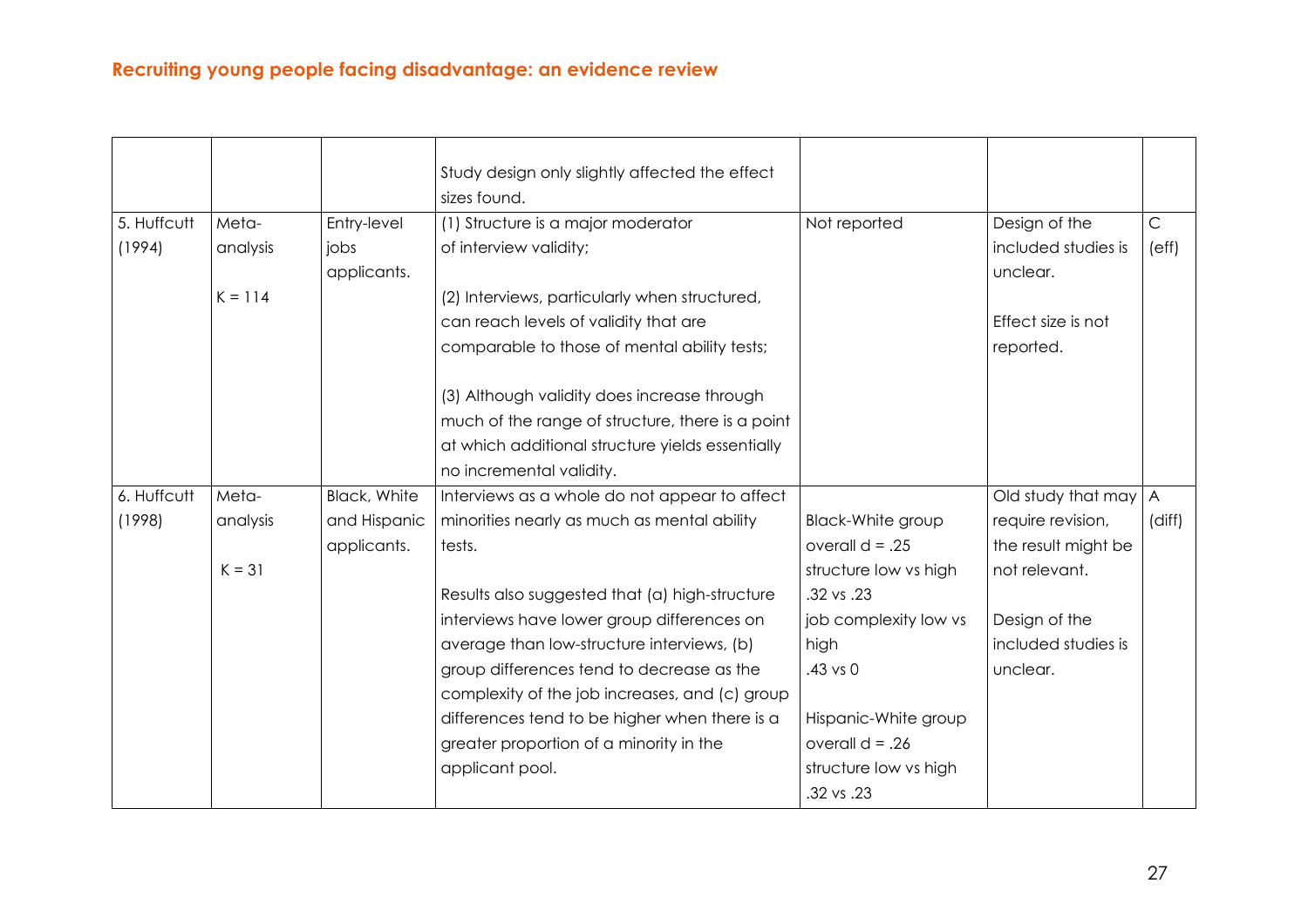|             |                  |               |                                                  | job complexity low vs     |                     |                |
|-------------|------------------|---------------|--------------------------------------------------|---------------------------|---------------------|----------------|
|             |                  |               |                                                  | high                      |                     |                |
|             |                  |               |                                                  | $.54$ vs $-.23$           |                     |                |
| 7. Huffcutt | Meta-            | Adult         | The purpose of this study was to analyse the     | Corrected correlations    | Design of the       | $\mathsf C$    |
| (1999)      | analysis of k    | population    | relationship between four interviewer-related    | 1. $r = .41$              | included studies is | (eff)          |
|             | $= 120$ studies, | from wide     | factors and the validity of the employment       | 2. $r = .31$              | unclear.            |                |
|             | $(N = 18, 158)$  | range of      | interview.                                       | $3. r = .36$              |                     |                |
|             |                  | industries.   |                                                  |                           |                     |                |
|             |                  |               | Results suggested that (1) training should be    | 4. $r = -.05$             |                     |                |
|             |                  |               | provided to interviewers regardless of whether   |                           |                     |                |
|             |                  |               | the interview itself (i.e., the questions and    |                           |                     |                |
|             |                  |               | rating scales) is structured; (2) the same       |                           |                     |                |
|             |                  |               | interviewer should be used across all            |                           |                     |                |
|             |                  |               | applicants, especially when the interview itself |                           |                     |                |
|             |                  |               | is not highly structured; (3) the interviewer    |                           |                     |                |
|             |                  |               | should take notes;                               |                           |                     |                |
|             |                  |               | (4) using a panel of interviewers does not       |                           |                     |                |
|             |                  |               | contribute to the validity, and may actually     |                           |                     |                |
|             |                  |               | have a detrimental effect.                       |                           |                     |                |
| 8.          | Meta-            | US,           | The results show that Whites obtained higher     | All effect sizes reported | Old study that may  | $\overline{A}$ |
| Martocchio  | analysis,        | workplace     | scores than non-Whites on cognitive ability      | (d's) were medium (in     | require revision.   | (diff)         |
| (1992)      | $k = 8$          | settings,     | tests and received higher performance ratings.   | the range of .28 - .46)   |                     |                |
|             |                  | different     | However, these differences were greater on       |                           | Very small number   |                |
|             |                  | contexts;     | the tests than on the ratings.                   |                           | of studies.         |                |
|             |                  | Black, White  |                                                  |                           |                     |                |
|             |                  | and Hispanic  | In addition, the comparison between              |                           |                     |                |
|             |                  | participants. | predicted and actual differences on              |                           |                     |                |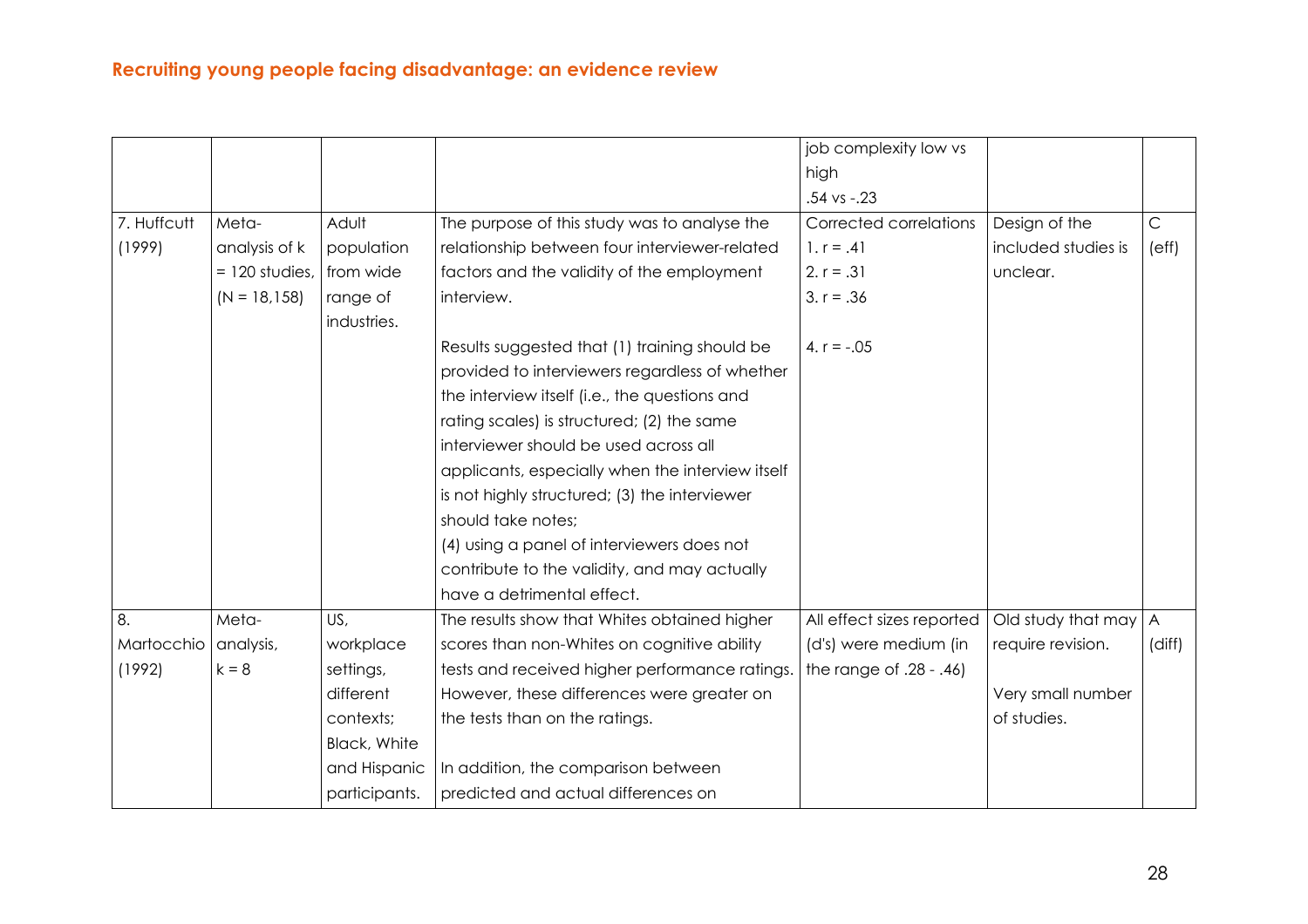|  | supervisory ratings of performance for Whites    | Design of the       |  |
|--|--------------------------------------------------|---------------------|--|
|  | and non-Whites indicate that predicted mean      | included studies is |  |
|  | criterion differences are smaller than the       | unclear.            |  |
|  | actual mean criterion differences, suggesting    |                     |  |
|  | that ratings indicate that Whites outperformed   | Sample size (total  |  |
|  | non-Whites to a greater extent than was          | N) is unclear.      |  |
|  | predicted.                                       |                     |  |
|  |                                                  |                     |  |
|  | Also, the samplesized, weighted average          |                     |  |
|  | criterion differences between Whites and non-    |                     |  |
|  | Whites is larger with subjective measures of     |                     |  |
|  | performance than with objective measures of      |                     |  |
|  | performance. The validities between cognitive    |                     |  |
|  | ability and objective and subjective ratings are |                     |  |
|  | highly similar.                                  |                     |  |
|  |                                                  |                     |  |
|  | Note: The actual mean difference between         |                     |  |
|  | Whites and non-Whites on objective criteria      |                     |  |
|  | was only -.009.                                  |                     |  |
|  |                                                  |                     |  |
|  | Thus, the findings imply that test results might |                     |  |
|  | actually not be fair predictors of performance   |                     |  |
|  | for minorities.                                  |                     |  |
|  |                                                  |                     |  |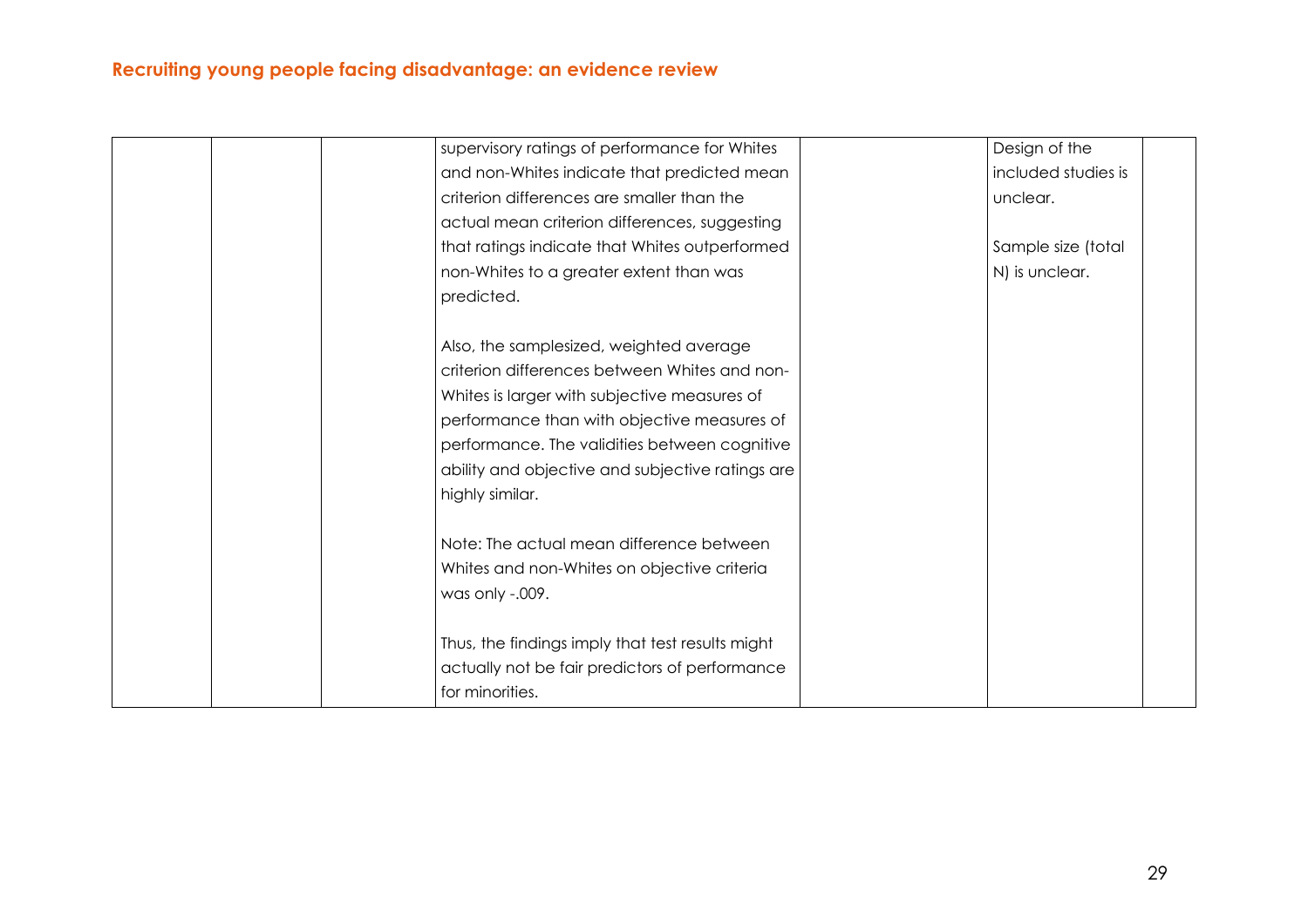| 9.       | Meta-        | Adult         | Interview validity depends on the content of       | See table 4, all effect                | Design of the       | $\mathsf C$    |
|----------|--------------|---------------|----------------------------------------------------|----------------------------------------|---------------------|----------------|
| McDaniel | analytic     | population    | the interview (situational, job related, or        | sizes reported were                    | included studies is | (eff)          |
| (1994)   | review       | from wide     | psychological), how the interview is               | small to moderate                      | unclear.            |                |
|          |              | range of      | conducted (structured vs unstructured; board       | (in the range of $.2 - .4$ )           |                     |                |
|          | $k = 245$    | industries.   | vs individual), and the nature of the criterion    |                                        |                     |                |
|          | $N = 86,311$ |               | (job performance, training performance, and        |                                        |                     |                |
|          |              |               | tenure; research or administrative ratings).       |                                        |                     |                |
|          |              |               | Situational interviews had higher validity than    |                                        |                     |                |
|          |              |               | did job-related interviews, which, in turn, had    |                                        |                     |                |
|          |              |               | higher validity than did psychologically-          |                                        |                     |                |
|          |              |               | based interviews. Structured interviews were       |                                        |                     |                |
|          |              |               | found to have higher validity than unstructured    |                                        |                     |                |
|          |              |               | interviews.                                        |                                        |                     |                |
|          |              |               | Interviews showed similar validity for job         |                                        |                     |                |
|          |              |               | performance and training performance               |                                        |                     |                |
|          |              |               | criteria, but validity for the tenure criteria was |                                        |                     |                |
|          |              |               | lower.                                             |                                        |                     |                |
| 10.      | Meta-        | Not reported. |                                                    | SJT - Cogn ability: $\rho =$           | Design of the       | $\overline{A}$ |
| McDaniel | analysis     |               | Results showed that response instructions          | .32                                    | included studies is | (diff)         |
| (2007)   |              |               | influenced the constructs measured by the          | SJT (knowl): $\rho = .35$              | unclear.            |                |
|          |              |               | tests.                                             | SJT (beh): $\rho = .19$                |                     |                |
|          |              |               | 1. Tests with knowledge instructions had higher    |                                        | Study does not      |                |
|          |              |               | correlations with cognitive ability.               | SJT - Big Five: $\rho = \text{all in}$ | take into account   |                |
|          |              |               |                                                    | the range of .2/.3, but                | job-performance     |                |
|          |              |               |                                                    |                                        | context (eg. in a   |                |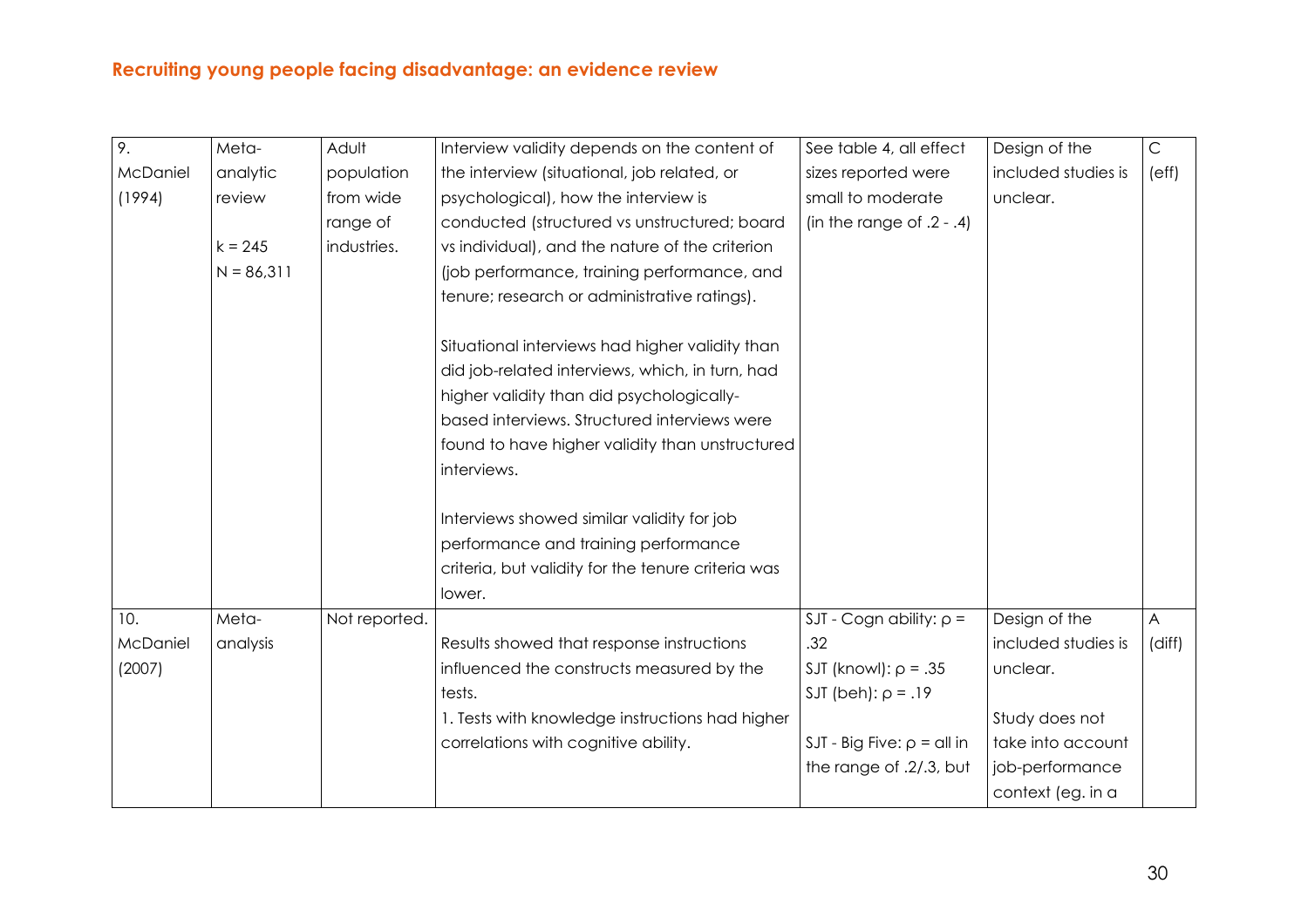|  | 2. Tests with behavioural tendency instructions | higher for behavioral    | high safety/risk    |  |
|--|-------------------------------------------------|--------------------------|---------------------|--|
|  | showed higher correlations with personality     | SJT                      | environment SJT     |  |
|  | constructs.                                     |                          | maybe more          |  |
|  | 3. Response instructions had little moderating  | Incremental validity for | relevant, whereas   |  |
|  | effect on criterion-related validity.           | both cognitive ability   | in a situation      |  |
|  | 4. Supplemental analyses showed that the        | and Big $5 > .1$         | where the job       |  |
|  | moderating effect of response instructions on   |                          | applicant will      |  |
|  | construct validity was not due to systematic    |                          | receive training it |  |
|  | differences in item content.                    |                          | may be less         |  |
|  | 5. SJTs have (very small) incremental validity  |                          | relevant).          |  |
|  | over cognitive ability, the Big 5, and over a   |                          |                     |  |
|  | composite of cognitive ability and the Big 5.   |                          |                     |  |
|  |                                                 |                          |                     |  |
|  | * Situational judgment tests (SJTs) are         |                          |                     |  |
|  | personnel selection instruments that present    |                          |                     |  |
|  | job applicants with work-related situations and |                          |                     |  |
|  | possible responses to the situations. There are |                          |                     |  |
|  | typically 2 types of instructions: behavioural  |                          |                     |  |
|  | tendency and knowledge. Behavioural             |                          |                     |  |
|  | tendency instructions ask respondents to        |                          |                     |  |
|  | identify how they would likely behave in a      |                          |                     |  |
|  | given situation. Knowledge instructions ask     |                          |                     |  |
|  | respondents to evaluate the effectiveness of    |                          |                     |  |
|  | possible responses to a given situation.        |                          |                     |  |
|  |                                                 |                          |                     |  |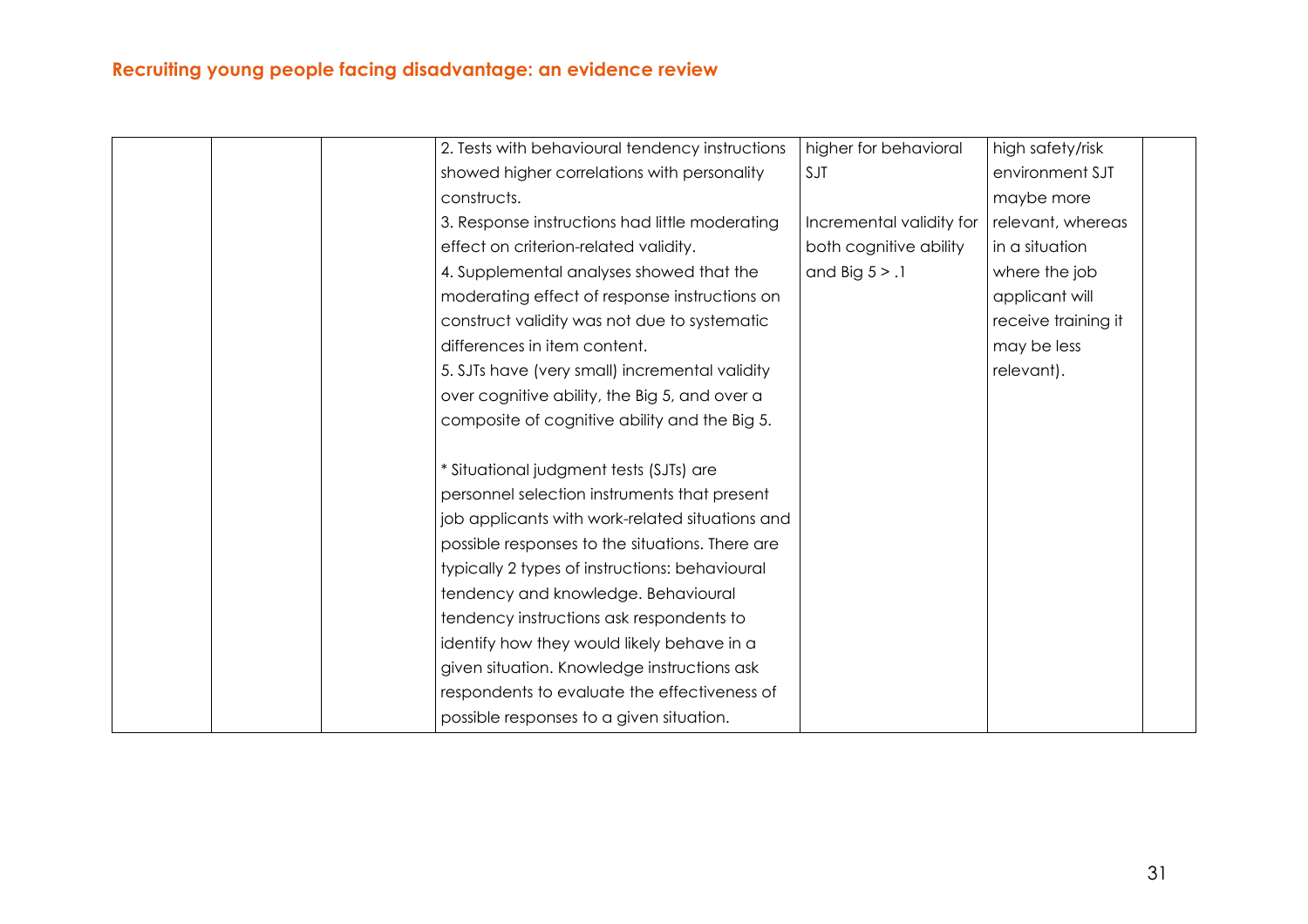| 11. Nye  | Meta-       |                  | Not reported.   FROM ABSTRACT                      | Small                   | Design of the       | $\mathsf{C}$ |
|----------|-------------|------------------|----------------------------------------------------|-------------------------|---------------------|--------------|
| (2017)   | analysis    |                  |                                                    | $(.16-.32)$             | included studies    | (eff)        |
|          |             |                  | Previous studies found that interests predict      |                         | not reported.       |              |
|          | $k = 90$    |                  | performance but the results differed with          |                         |                     |              |
|          | (1858 E)    |                  | respect to the validity of interest congruence.    |                         | Results and         |              |
|          |             |                  | This meta-analysis demonstrates that interest      |                         | relevance           |              |
|          |             |                  | congruence is a stronger predictor of              |                         | somewhat            |              |
|          |             |                  | performance outcomes than interest scores          |                         | unclear.            |              |
|          |             |                  | alone, with baseline correlations of 0.32 and      |                         |                     |              |
|          |             |                  | 0.16, respectively.                                |                         |                     |              |
| 12. Roth | Meta-       | Public sector    | Data for Black-White ethnic group shows that       | Medium to Large         | Design of the       | A            |
| (2008)   | analysis,   | organisations;   | overall work sample exams differences were         |                         | included studies is | (diff)       |
|          | $K = 40,$   | <b>Black and</b> | markedly larger for samples of job applicants      | $d = .36$ (incumbents   | not reported.       |              |
|          | $N = 8,087$ | White            | $(d = .73)$ than previously thought.               | studies)                |                     |              |
|          |             | incumbents       |                                                    | $d = .73$ (early-stage) |                     |              |
|          |             | and              | There were also substantial differences            | applicants studies      |                     |              |
|          |             | applicants.      | between different exercises, and saturation of     |                         |                     |              |
|          |             |                  | different constructs influenced work sample        |                         |                     |              |
|          |             |                  | differences. For example, work sample test         |                         |                     |              |
|          |             |                  | ratings of cognitive and job knowledge skills      |                         |                     |              |
|          |             |                  | were associated with a mean observed d =           |                         |                     |              |
|          |             |                  | .80, whereas ratings of various social skills were |                         |                     |              |
|          |             |                  | associated with mean observed ds that varied       |                         |                     |              |
|          |             |                  | from .21 to .27.                                   |                         |                     |              |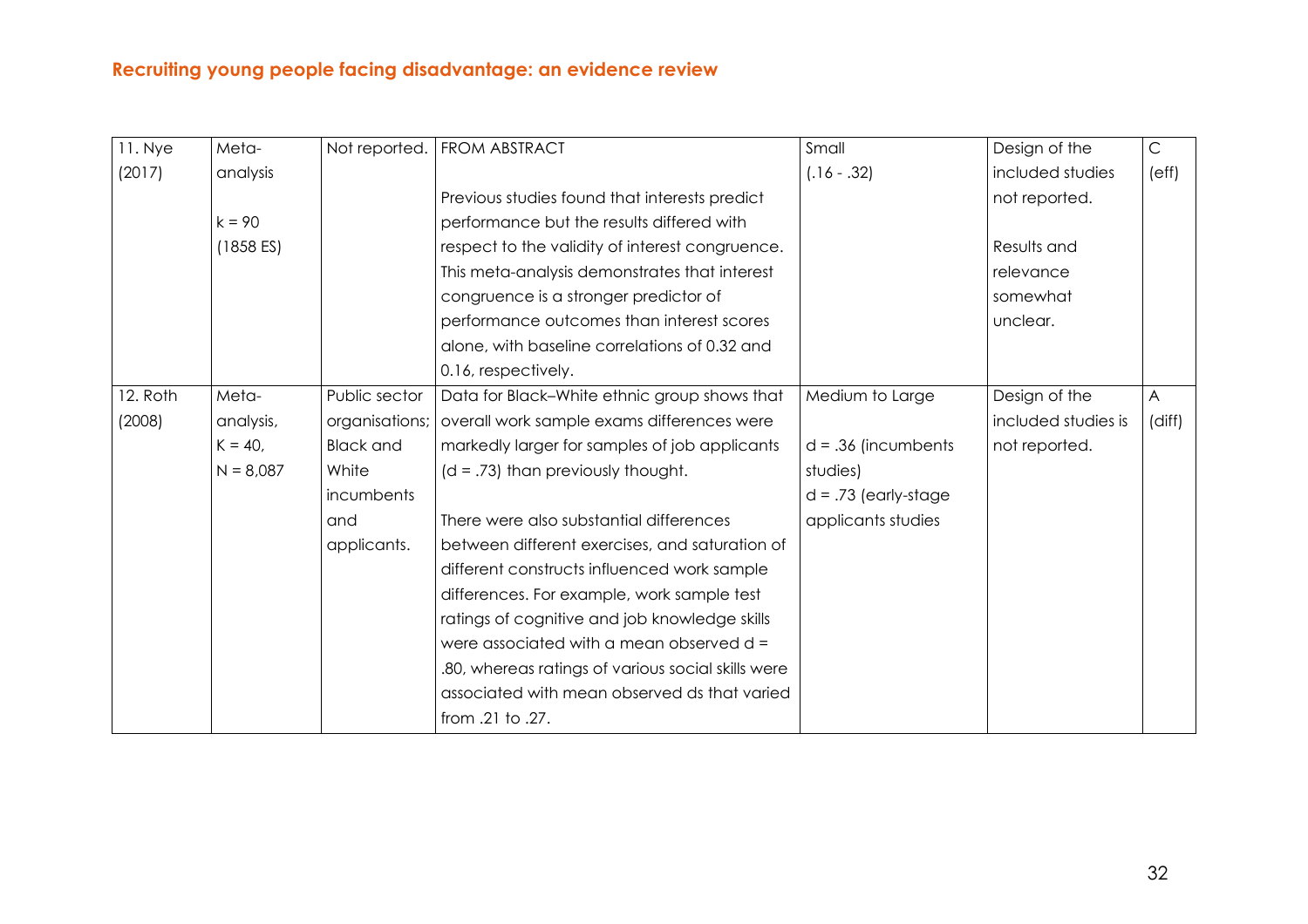| 13a.    | Literature    | Not reported. | The two combinations with the highest        | 1. Multiple $R = .63$     | No serious      | С     |
|---------|---------------|---------------|----------------------------------------------|---------------------------|-----------------|-------|
| Schmidt | review of 85  |               | multivariate validity for predicting job     | 2. Multiple $R = .63$     | limitations.    | (eff) |
| (1998)  | years of      |               | performance were 1) GMA plus a work sample   |                           |                 |       |
|         | research      |               | test and 2) GMA plus a structured interview. | See table 1 for all other |                 |       |
|         |               |               |                                              | (18) predictors           |                 |       |
| 13b.    | Literature    | Not reported  |                                              | Similar as in Schmidt,    | Research        | С     |
| Schmidt | review of 100 |               | The two combinations with the highest        | 1998, see table 1 for all | methodology     | (eff) |
| (2016)  | years of      |               | multivariate validity for predicting job     | other (30) predictors     | unclear.        |       |
|         | research      |               | performance were 1) GMA plus a work sample   |                           |                 |       |
|         |               |               | test and 2) GMA plus a structured interview. |                           | The paper was   |       |
|         | (replication  |               |                                              |                           | never published |       |
|         | of Schmidt,   |               |                                              |                           | (reason?).      |       |
|         | 1998)         |               |                                              |                           |                 |       |
|         |               |               |                                              |                           |                 |       |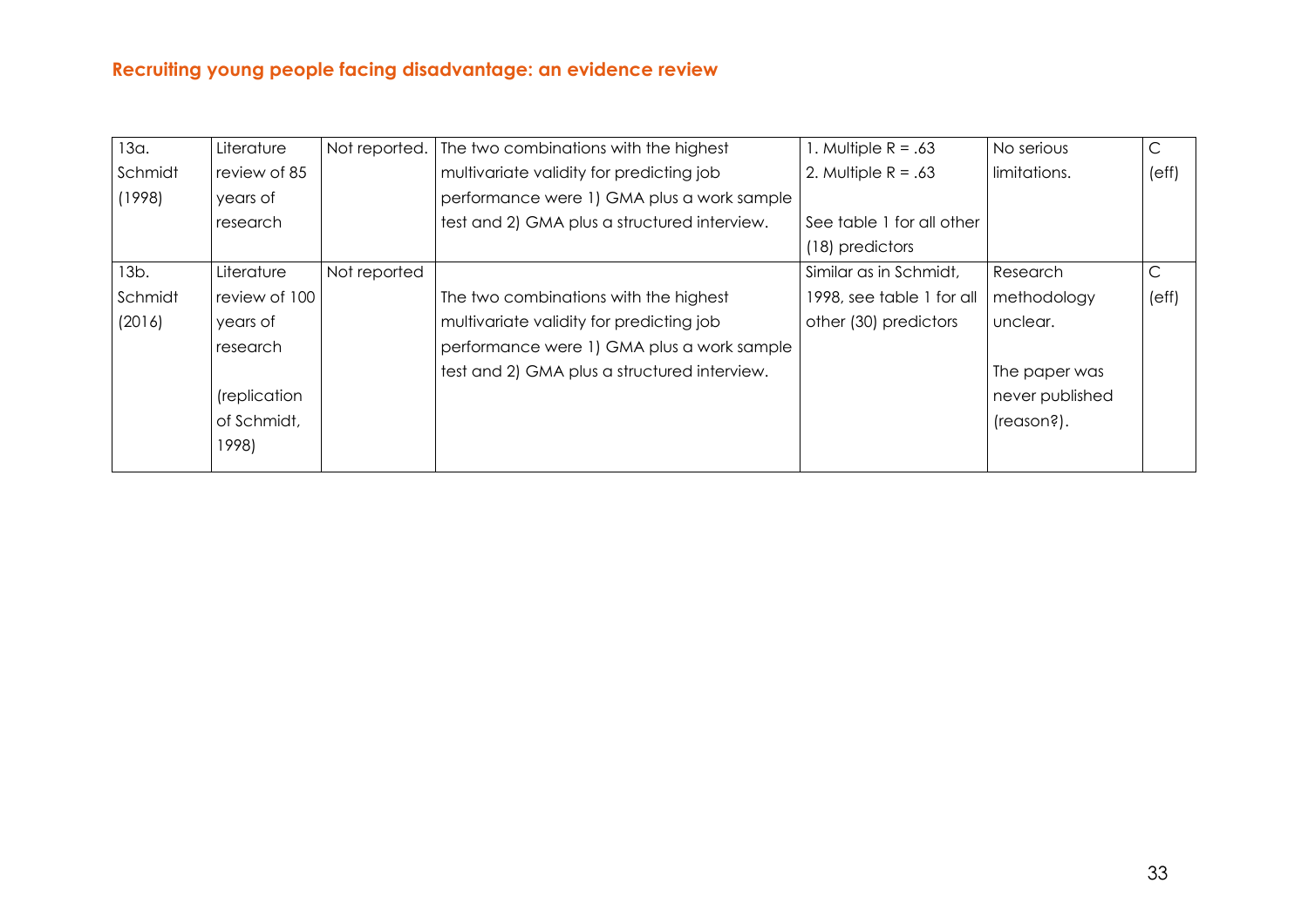| Meta-        | Not reported | Meta-analytical comparison of situational and   | 1. Validity coefficients:                                                                                                                                                                                                          | Design of the       | $\mathsf{A}$ |
|--------------|--------------|-------------------------------------------------|------------------------------------------------------------------------------------------------------------------------------------------------------------------------------------------------------------------------------------|---------------------|--------------|
| analysis     |              | past behaviour employment interview             | Past behaviour: $r = .63$                                                                                                                                                                                                          | included studies is | (diff)       |
|              |              | questions.                                      | Situational: $r = .47$                                                                                                                                                                                                             | unclear.            |              |
| $k = 30$     |              |                                                 |                                                                                                                                                                                                                                    |                     |              |
| (situational |              | 1. Studies using past behaviour questions,      | 2. Past behaviour: $r =$                                                                                                                                                                                                           |                     |              |
| studies)     |              | when used with descriptively anchored answer    | .56                                                                                                                                                                                                                                |                     |              |
|              |              | rating scales, yielded a substantially higher   | Situational: $r = .45$                                                                                                                                                                                                             |                     |              |
| $k = 19$     |              | mean validity estimate than studies using the   |                                                                                                                                                                                                                                    |                     |              |
| (past        |              | situational question format with descriptively  | 3. Past behaviour, low:                                                                                                                                                                                                            |                     |              |
| behaviour    |              | anchored answer rating scales.                  | $r = .71$                                                                                                                                                                                                                          |                     |              |
| studies)     |              |                                                 | Past behaviour, high: r                                                                                                                                                                                                            |                     |              |
|              |              | 2. Question type (situational versus past       | $=.56$                                                                                                                                                                                                                             |                     |              |
|              |              | behaviour) was found to moderate interview      | Situational: ns                                                                                                                                                                                                                    |                     |              |
|              |              | validity, after controlling for whether studies |                                                                                                                                                                                                                                    |                     |              |
|              |              | used answer rating scales.                      |                                                                                                                                                                                                                                    |                     |              |
|              |              |                                                 |                                                                                                                                                                                                                                    |                     |              |
|              |              |                                                 |                                                                                                                                                                                                                                    |                     |              |
|              |              |                                                 |                                                                                                                                                                                                                                    |                     |              |
|              |              |                                                 |                                                                                                                                                                                                                                    |                     |              |
|              |              |                                                 |                                                                                                                                                                                                                                    |                     |              |
|              |              |                                                 |                                                                                                                                                                                                                                    |                     |              |
|              |              |                                                 |                                                                                                                                                                                                                                    |                     |              |
|              |              | do?"                                            |                                                                                                                                                                                                                                    |                     |              |
|              |              | - Past behaviour = "Can you think of a time     |                                                                                                                                                                                                                                    |                     |              |
|              |              | when  what did you do?"                         |                                                                                                                                                                                                                                    |                     |              |
|              |              |                                                 | 3. The validity estimate for past behaviour<br>questions used with<br>low-complexity jobs was higher than for more<br>complex jobs.<br>- Situational = "Assume that you were faced<br>with the following situation  what would you |                     |              |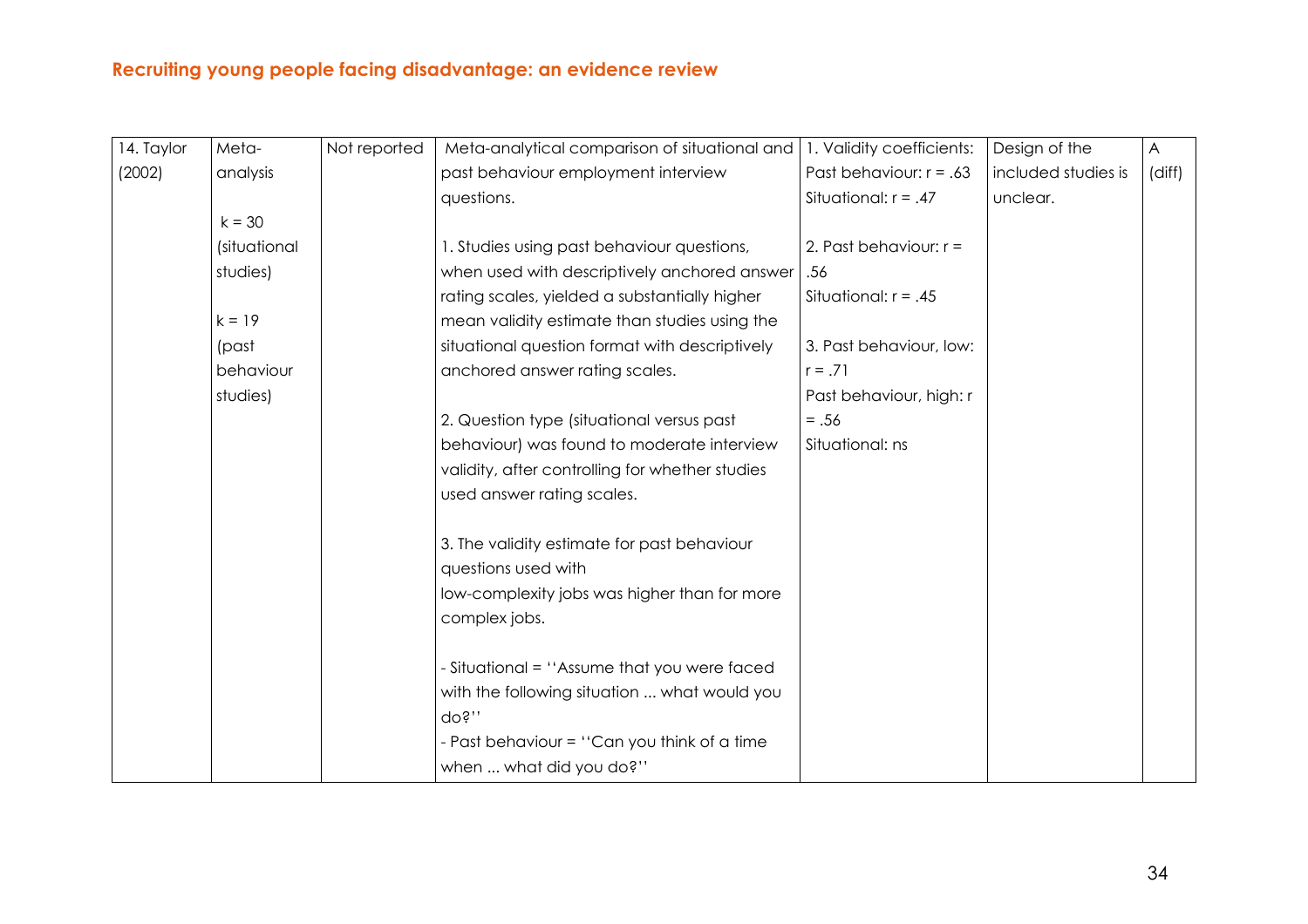| 15. Whetzel | Meta-    | Female and   | 1. On average, White test takers perform      |                        | Design of the       |        |
|-------------|----------|--------------|-----------------------------------------------|------------------------|---------------------|--------|
| (2008)      | analysis | male, White, | better on Situational Judgment Tests than     | Black-White: $d = .38$ | included studies is | (diff) |
|             |          | Black,       | Black, Hispanic and Asian test takers.        | Hispanic-White: $d =$  | unclear.            |        |
|             | $k = 62$ | Hispanic and |                                               | .24                    |                     |        |
|             |          | Asian        | 2. Female test takers perform slightly better | Asian-White: $d = .29$ | Most effect sizes   |        |
|             |          | situational  | than male test takers on Situational          |                        | reported concern    |        |
|             |          | judgment     | Judgement Tests.                              | 2.                     | vector              |        |
|             |          | test takers. |                                               | Male-Female: $d = -11$ | correlations.       |        |
|             |          |              |                                               |                        |                     |        |

### **Excluded studies**

| 1st Author and<br>year | <b>Design</b>     | <b>Reason for exclusion</b>                                                                       |
|------------------------|-------------------|---------------------------------------------------------------------------------------------------|
| . Bobko (2013)         | Literature review | The procedure/methodology of the review is unclear.                                               |
| 2. Hoffman (2015)      | Meta-analysis     | Too specific, not relevant to the review question.                                                |
| 3. Konradt (2020)      | Meta-analysis     | Too specific, does not address barriers or biases in the selection procedure.                     |
| 4. Levashina<br>(2014) | Meta-analysis     | The procedure/methodology of the review is unclear. Design of the included<br>studies is unclear. |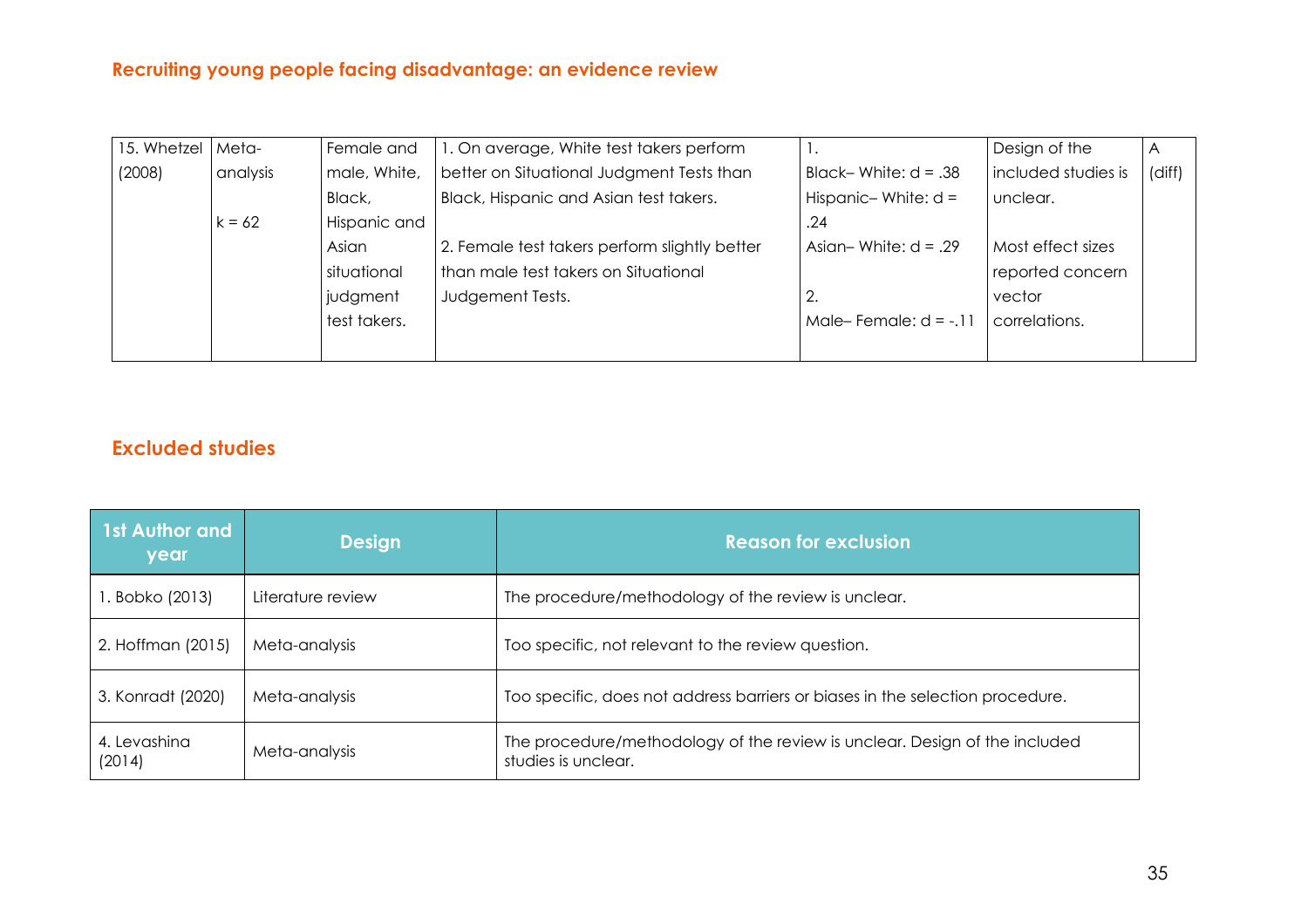| 5. Lievens (2017)   | Non-systematic review | The procedure/methodology of the review is unclear.                                                                                                                           |
|---------------------|-----------------------|-------------------------------------------------------------------------------------------------------------------------------------------------------------------------------|
| 6. Lievens (2021)   | Non-systematic review | Focuses mainly on predictors for future performance, no effect sizes were pooled.<br>In addition, the procedure/methodology of the review is unclear.                         |
| 7. Rothstein (2006) | Non-systematic review | The procedure/methodology of the review is unclear.                                                                                                                           |
| 8. Salgado (2019)   | Meta-analysis         | Only studies conducted by the U.S. Employment Service were included. GMA<br>validity estimates were only slightly smaller than those obtained by Hunter and<br>Hunter (1984). |
| 9. Wiesner (1988)   | Meta-analysis         | Not up-to-date. Not relevant to the review question.                                                                                                                          |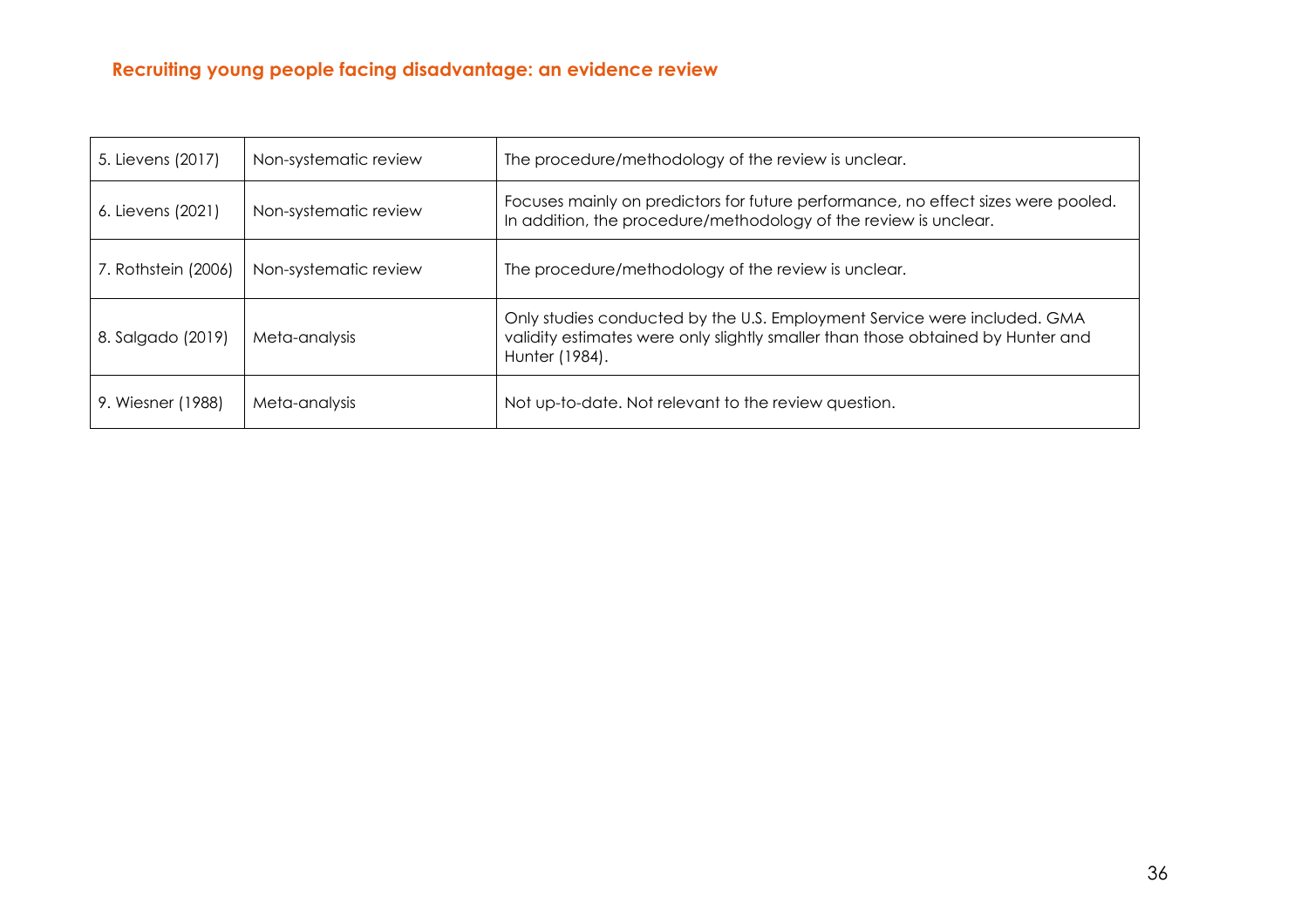#### **Appendix IV (papers)**

#### **Data extraction form - employee recruitment and selection - marginalised youth**

Study level is rated in relation to its intended purpose (see p.5), i.e. to assess: effect or impact (eff); frequency (freq); or difference (diff).

| <b>1st Author</b><br>and year | <b>Design and</b><br>sample size                                                                             | <b>Sector / Population</b>                                                                        | <b>Main findings</b>                                                                                                                                                                                                                                                                                                                                                                                            | <b>Effect sizes</b> | <b>Limitations</b>                                                        | <b>Level</b> |
|-------------------------------|--------------------------------------------------------------------------------------------------------------|---------------------------------------------------------------------------------------------------|-----------------------------------------------------------------------------------------------------------------------------------------------------------------------------------------------------------------------------------------------------------------------------------------------------------------------------------------------------------------------------------------------------------------|---------------------|---------------------------------------------------------------------------|--------------|
| Buchanan<br>(2016)            | Qualitative study<br>(observation<br>and semi-<br>structured<br>interviews<br>supported by a<br>focus group) | young people<br>$(16-19)$ not in<br>education,<br>employment or<br>training (NEET) in<br>Scotland | 1. Disadvantaged young people<br>face heightened barriers to<br>information access and use beyond<br>or not common to the<br>generaladolescent population (e.g.<br>low levels of literacy and self-<br>efficacy).                                                                                                                                                                                               | n.a.                | Purposive<br>sample,<br>small sample<br>size,<br>serious risk of<br>bias. | n.a          |
|                               | $N = 36/15$                                                                                                  |                                                                                                   | 2. Disadvantaged young people<br>internalised behaviour barriers to<br>information access and use beyond<br>or not common to the general<br>adolescent population. There is<br>evidence suggestive of deception,<br>risk-taking, secrecy and situational<br>relevance in their (often self-<br>protective) information behaviours.<br>3. These findings are indicative of an<br>impoverished information world. |                     |                                                                           |              |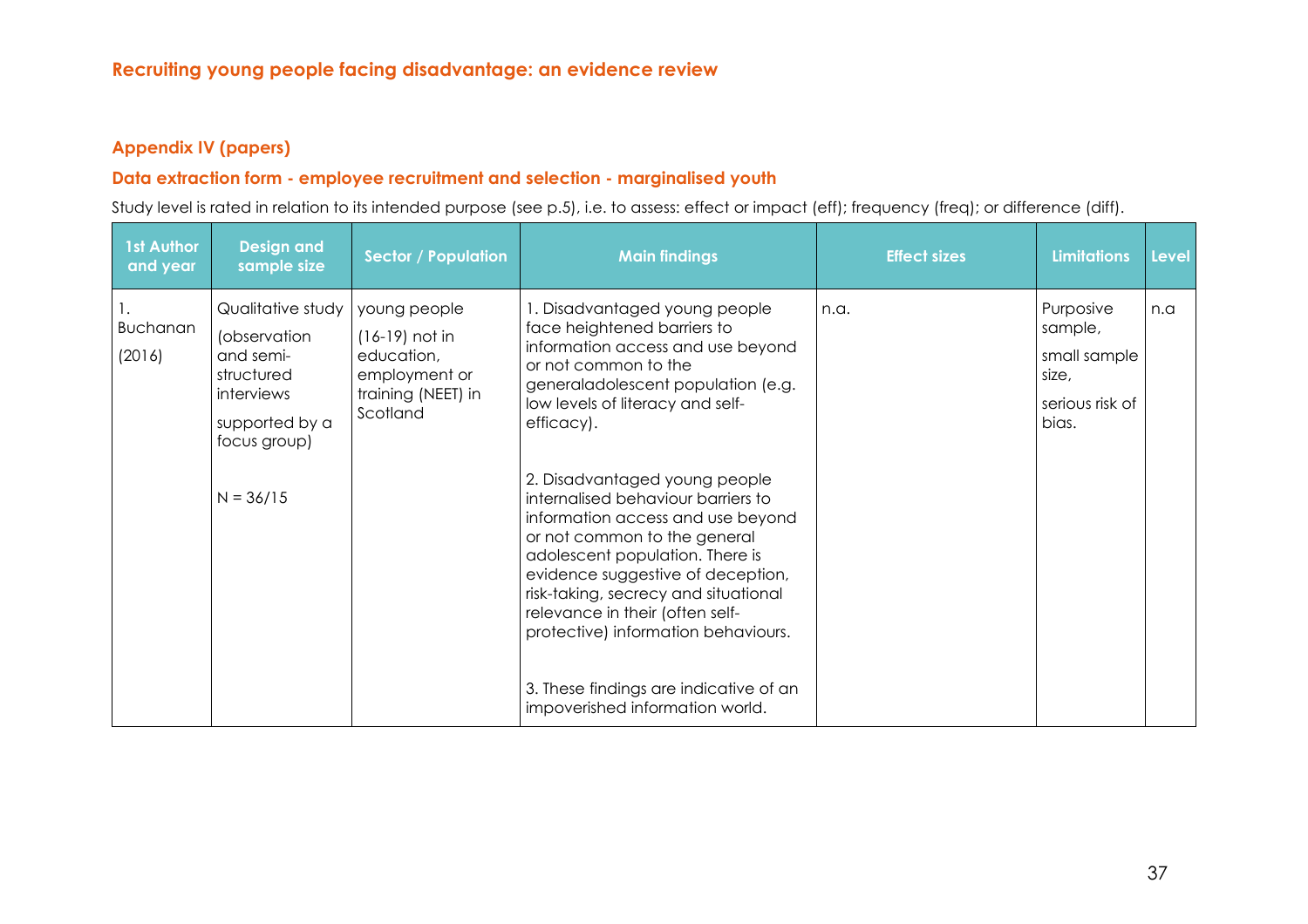| 2. Butt<br>(2010) | Randomised<br>controlled study<br>$N = 1,600$ | adolescents<br>from different states<br>of Malaysia | The study explores the possibility of<br>using ethnicity as a target variable<br>for adolescents.<br>1. The target ethnic group of<br>advertisements that use ethnic<br>marketing had a more positive<br>attitude towards the ad, the brand<br>in the advertisement and a higher<br>purchase intention compared with<br>the non-target ethnic group.<br>2. The majority ethnic group had a<br>more positive attitude towards the<br>ad, the brand in the advertisement<br>and a higher purchase intention for<br>target advertisements compared<br>with non-target advertisements.<br>3. Minority ethnic groups did not<br>differ in their attitude towards the<br>ad, the brand in the advertisement<br>and purchase intention for target<br>advertisements compared with non-<br>target advertisements. | not reported,<br>(but the partial<br>eta square<br>indicates that<br>ethnicity<br>predicted 10<br>percent of the<br>variation in<br>dependent<br>variables) | Unclear whether the<br>findings are<br>generalisable to other<br>ethnic groups and other<br>countries. | A<br>(eff) |
|-------------------|-----------------------------------------------|-----------------------------------------------------|-----------------------------------------------------------------------------------------------------------------------------------------------------------------------------------------------------------------------------------------------------------------------------------------------------------------------------------------------------------------------------------------------------------------------------------------------------------------------------------------------------------------------------------------------------------------------------------------------------------------------------------------------------------------------------------------------------------------------------------------------------------------------------------------------------------|-------------------------------------------------------------------------------------------------------------------------------------------------------------|--------------------------------------------------------------------------------------------------------|------------|
|                   |                                               |                                                     |                                                                                                                                                                                                                                                                                                                                                                                                                                                                                                                                                                                                                                                                                                                                                                                                           |                                                                                                                                                             |                                                                                                        |            |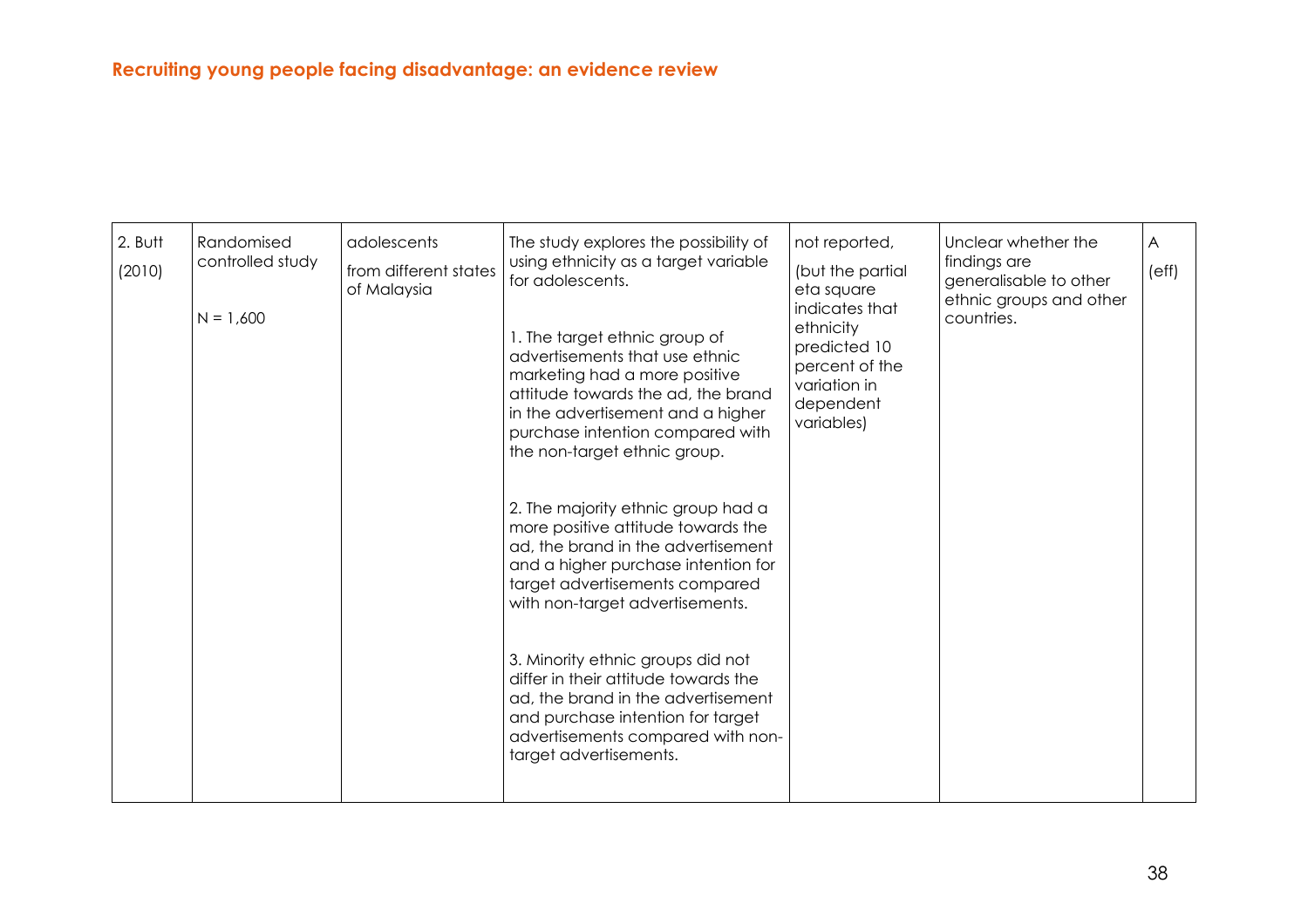|         |                                |                                      | * Ethnic marketing = incorporating<br>cultural and ethnic cues such as<br>language, using an ad model of<br>similar ethnic background, symbols<br>or any combination of these in the<br>communication strategy. |              |                                                                 |       |
|---------|--------------------------------|--------------------------------------|-----------------------------------------------------------------------------------------------------------------------------------------------------------------------------------------------------------------|--------------|-----------------------------------------------------------------|-------|
| 3. Butt | Randomised<br>controlled study | adolescents                          | 1. Compared with non-targeted<br>respondents, targeted                                                                                                                                                          | not reported | Unclear whether the<br>findings are                             | A     |
| (2012)  | $N = 800$                      | from different states<br>of Malaysia | advertisement respondents had<br>more positive attitudes towards the<br>advertisement and the brand<br>represented as well as greater<br>subsequent purchasing intent.                                          |              | generalisable to other<br>ethnic groups and other<br>countries. | (eff) |
|         | (replication of<br>Butt, 2010) |                                      |                                                                                                                                                                                                                 |              |                                                                 |       |
|         |                                |                                      | 2. Interestingly, no significant<br>differences were found between<br>strong and weak ethnic identifiers in<br>terms of attitudes towards<br>targeted/non-targeted<br>advertisements.                           |              |                                                                 |       |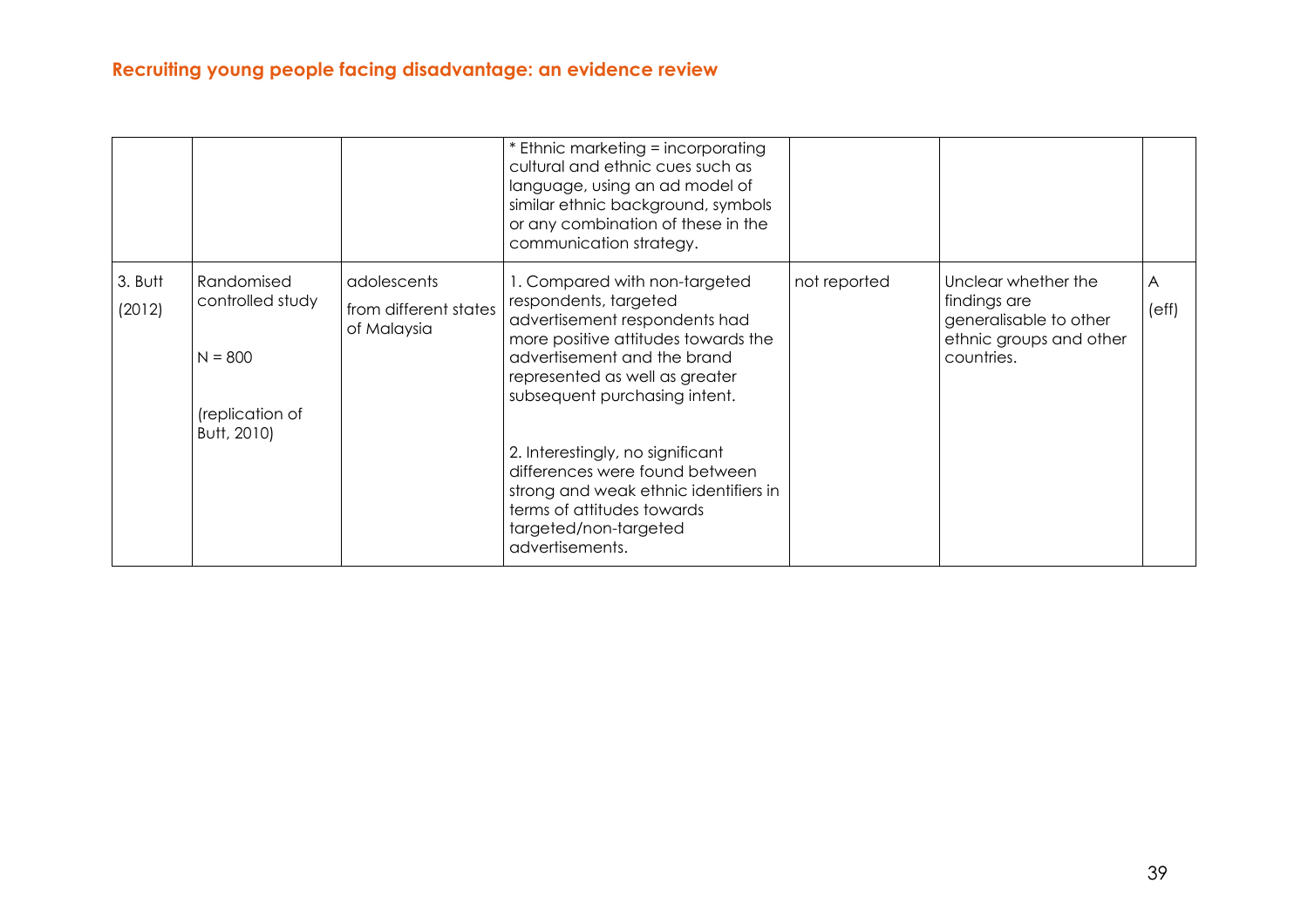| 4.<br>Chapple<br>(2002) | Qualitative study<br>(interviews)<br>$N = 90$ | US (Bay area) adult<br>mothers on welfare<br>who were working<br>part-time or not at<br>all | 1. For chronically unemployed<br>women, informal job search<br>methods in part explain poor labour<br>market outcomes, whereas career-<br>oriented women use network<br>resources and education to<br>connect to career paths.                                                                                                                                                | n.a. | n.a. | n.a |
|-------------------------|-----------------------------------------------|---------------------------------------------------------------------------------------------|-------------------------------------------------------------------------------------------------------------------------------------------------------------------------------------------------------------------------------------------------------------------------------------------------------------------------------------------------------------------------------|------|------|-----|
|                         |                                               |                                                                                             | 2. The networks of chronically<br>unemployed women not only fail to<br>lead to consistent or promising jobs,<br>but the very existence of these<br>networks as a resource enables<br>them to avoid the labour market. In<br>essence, informal job search keeps<br>them in a self-perpetuating loop of<br>connectedness to a secondary<br>labour market - and<br>unemployment. |      |      |     |
|                         |                                               |                                                                                             | 3. A system is needed for<br>connecting job seekers to<br>employers through employment<br>brokering programmes. These<br>services, along with apprenticeship<br>and mentoring programmes, are<br>essentially strategies that help fill<br>gaps in social networks, particularly<br>for the chronically unemployed.                                                            |      |      |     |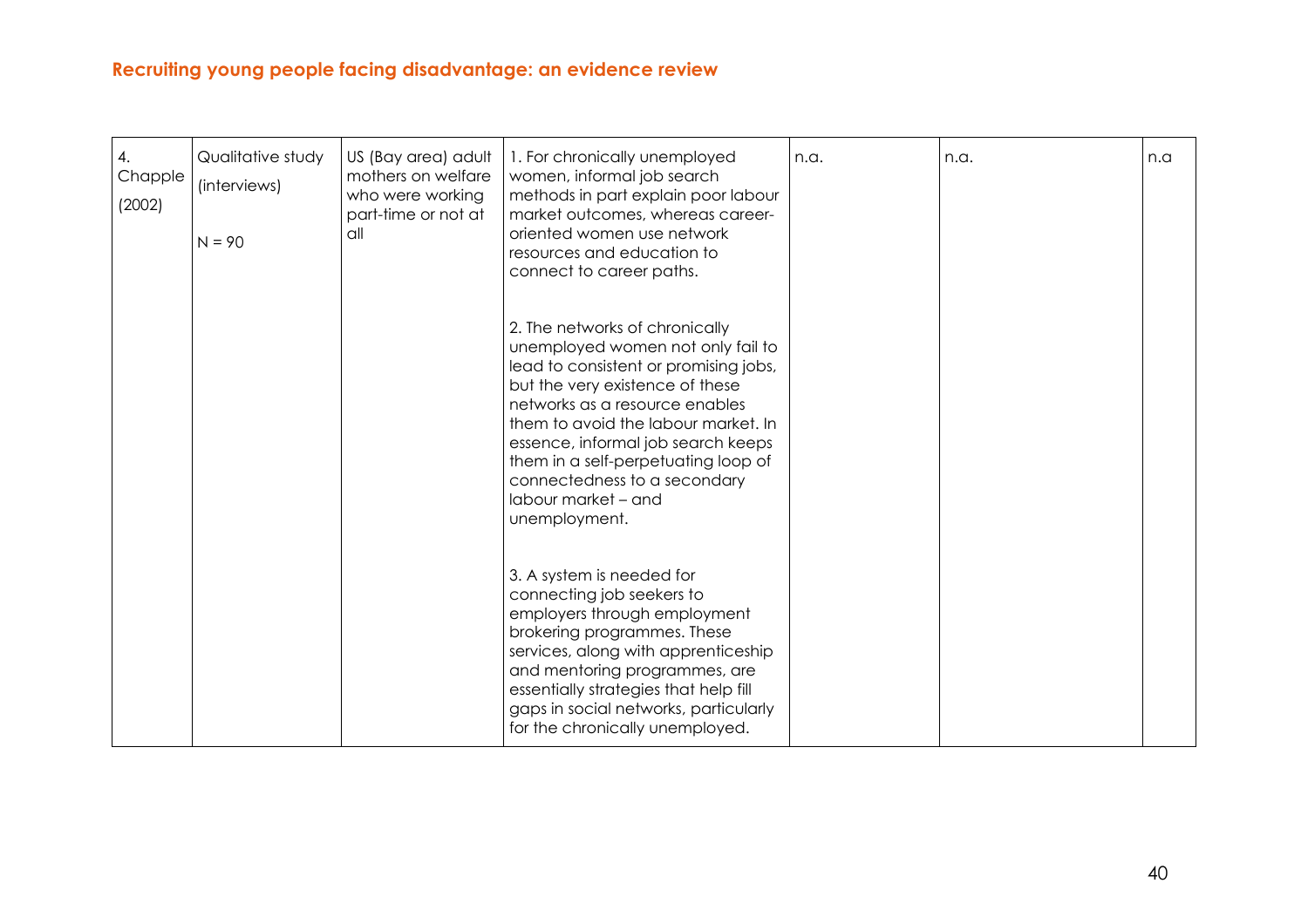| 5. Collins<br>(2001) | Mixed methods<br>(survey and focus<br>groups)<br>$N = 764$ | US adult education<br>students (South<br>Carolina) | Study focuses on ways to<br>communicate pro-social messages<br>to<br>overlooked and underserved<br>societal subgroups.                                                                                                                                                                                                                                                         | n.a | n.a. |
|----------------------|------------------------------------------------------------|----------------------------------------------------|--------------------------------------------------------------------------------------------------------------------------------------------------------------------------------------------------------------------------------------------------------------------------------------------------------------------------------------------------------------------------------|-----|------|
|                      |                                                            |                                                    | 1. Results suggest that traditional<br>mass media may not be the most<br>appropriate or efficient information<br>channels for public relations and<br>other communicators wishing to<br>convey such pro-social messages to<br>similar audiences (e.g. 68%<br>indicated that either friends or a<br>family member were the best<br>options to reach others like<br>themselves). |     |      |
|                      |                                                            |                                                    | 2. If mass media are employed, it<br>may be necessary to rethink<br>both the content and the intended<br>receivers of such messages.                                                                                                                                                                                                                                           |     |      |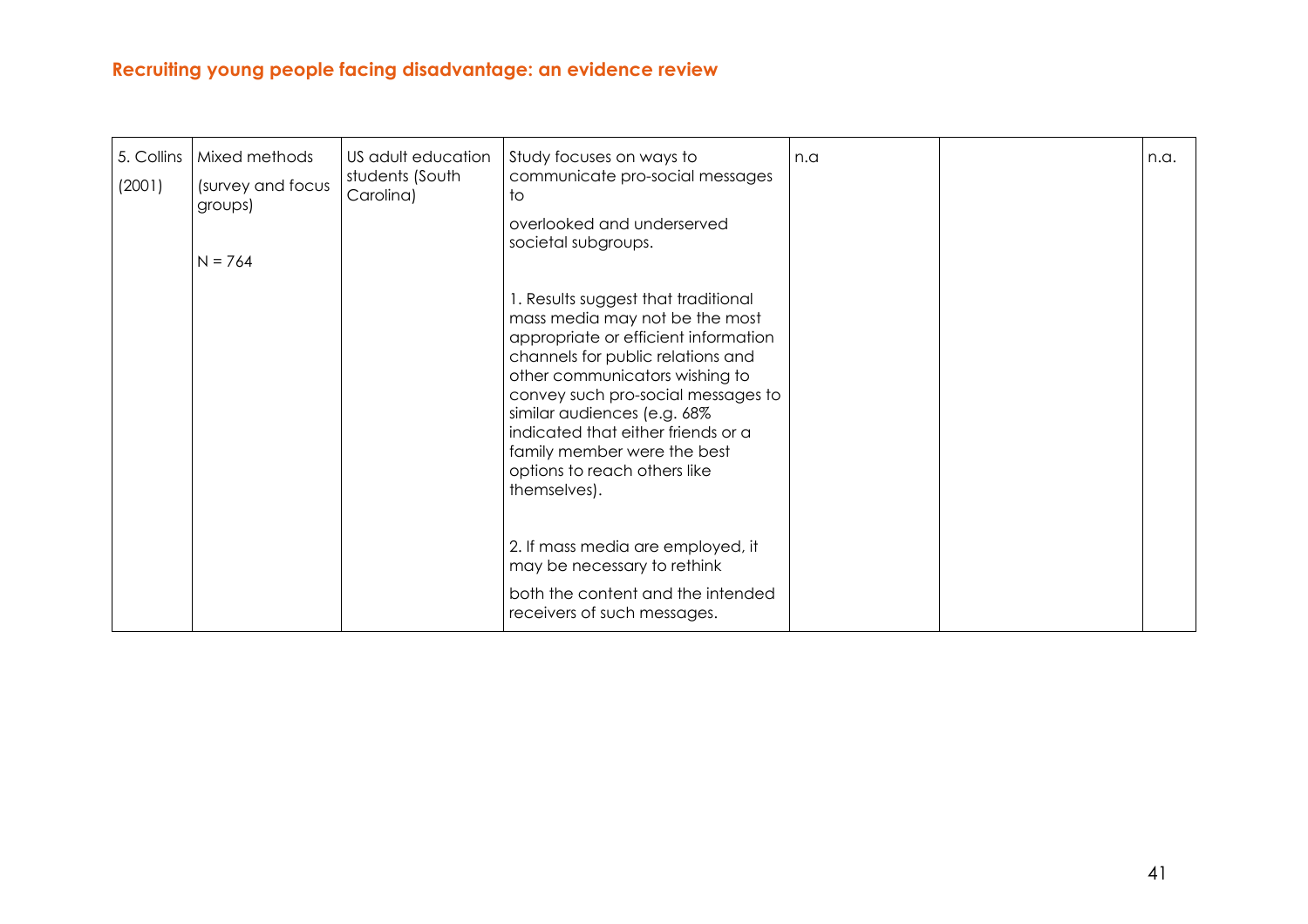| 6. Easley<br>(2018) | Cross-sectional<br>study | data drawn from<br>several US Census<br>data sets (2010) | 1. Residential segregation from<br>Whites is a central predictor of<br>exposure to spatial mismatch across<br>all minority groups, though findings<br>suggest that this relationship is not<br>driven by suburbanisation. | spatial mismatch<br>Black β = .55, R <sup>2</sup> =<br>.64<br>Mexican $\beta$ = .57,<br>$R^2 = .51$<br>Puerto Rican $\beta$ =<br>.45, $R^2 = .54$<br>Cuban $\beta$ = .45, $R^2$<br>$=.40$<br>Other Hisp $\beta$ = .46,<br>$R^2 = .59$<br>Chinese $\beta$ = .44, $R^2$<br>$=.51$<br>Vietnamese $\beta$ =<br>$.55, R2 = .56$<br>Korean $\beta$ = .55, $R^2$<br>$=.57$<br>Japanese $\beta$ = .38,<br>$R^2 = .44$<br>Other Asian $\beta$ = | Number of observations<br>unclear. | A<br>(diff) |
|---------------------|--------------------------|----------------------------------------------------------|---------------------------------------------------------------------------------------------------------------------------------------------------------------------------------------------------------------------------|----------------------------------------------------------------------------------------------------------------------------------------------------------------------------------------------------------------------------------------------------------------------------------------------------------------------------------------------------------------------------------------------------------------------------------------|------------------------------------|-------------|
|                     |                          |                                                          |                                                                                                                                                                                                                           | .45, $R^2 = .40$                                                                                                                                                                                                                                                                                                                                                                                                                       |                                    |             |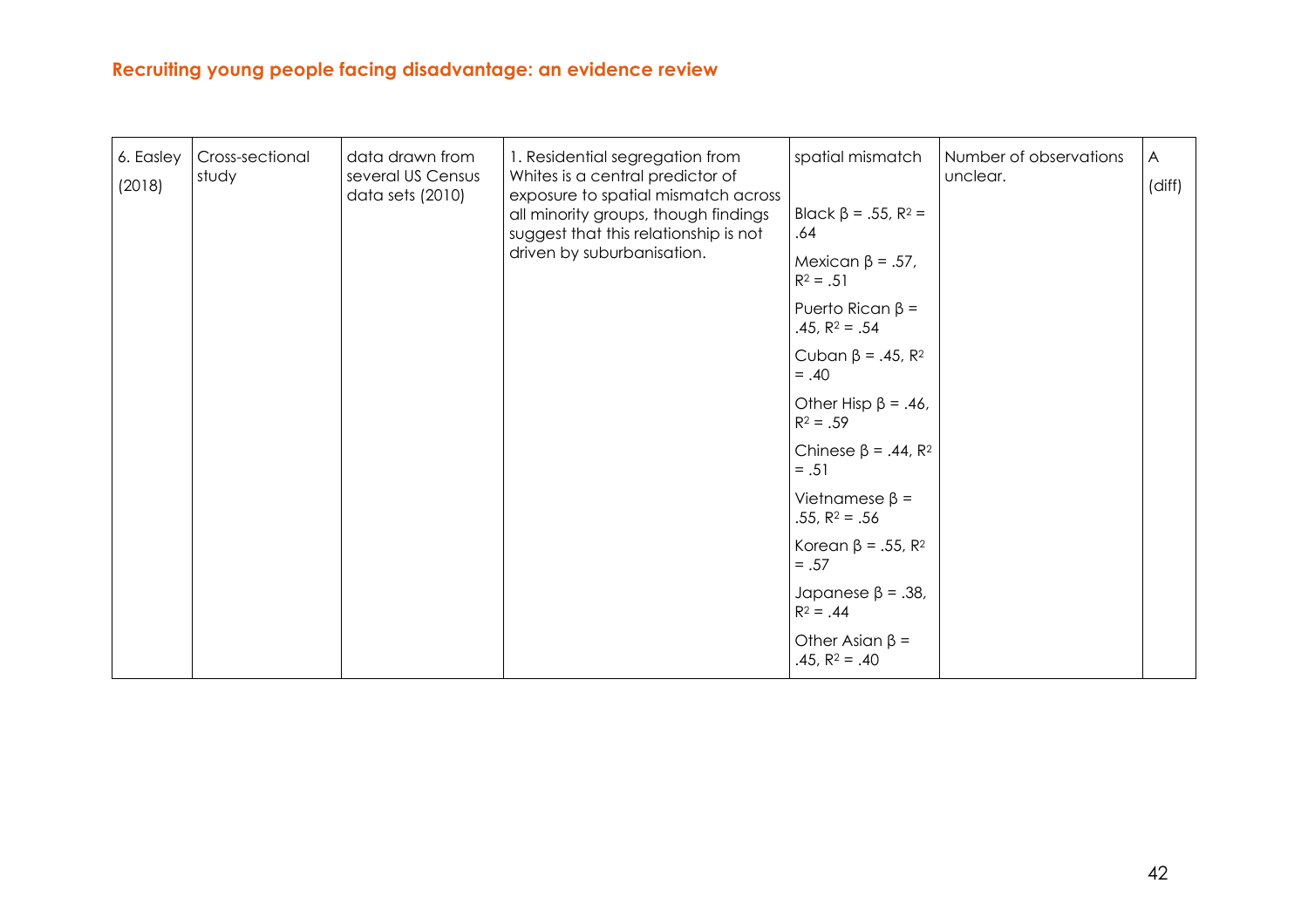| 7. Escott<br>(2012) | Mixed methods<br>(statistical analysis<br>of labour market<br>data, structured<br>interviews, $n = 80$ ,<br>and focus groups) | young women living<br>in disadvantaged<br>communities<br>across England | 1. Qualifications and ethnicity shape   n.a.<br>young women's relationships with<br>the labour market.<br>2. In poorer communities, caring                                                                                                                                                                                                                                                          | No serious limitations. | A/<br>n.a.<br>(diff) |
|---------------------|-------------------------------------------------------------------------------------------------------------------------------|-------------------------------------------------------------------------|-----------------------------------------------------------------------------------------------------------------------------------------------------------------------------------------------------------------------------------------------------------------------------------------------------------------------------------------------------------------------------------------------------|-------------------------|----------------------|
|                     |                                                                                                                               |                                                                         | responsibilities and ill health are<br>particularly important contributors<br>to low levels of engagement.                                                                                                                                                                                                                                                                                          |                         |                      |
|                     |                                                                                                                               |                                                                         | 3. Most young women have strong<br>work aspirations and appropriate<br>qualifications but considerable con-<br>straints limit their horizons, in turn<br>affecting their health and<br>wellbeing.                                                                                                                                                                                                   |                         |                      |
|                     |                                                                                                                               |                                                                         | 4. Labour market vulnerability<br>among young women is not simply<br>the result of social characteristics ><br>several other processes tend to<br>reproduce young people's<br>disengagement from the labour<br>market. For example, the jobs<br>available to the employable young<br>women are often poor quality, low<br>status, low pay and in a very narrow<br>range of sectors and occupations. |                         |                      |
|                     |                                                                                                                               |                                                                         | 5. Labour market activity was further<br>damaged by age and race<br>discrimination from local employers.                                                                                                                                                                                                                                                                                            |                         |                      |
|                     |                                                                                                                               |                                                                         | 6. The failure of job search services<br>was found to fuel the problem.<br>Although there were exceptions,<br>many job agencies did not appear<br>to be grounded in an                                                                                                                                                                                                                              |                         |                      |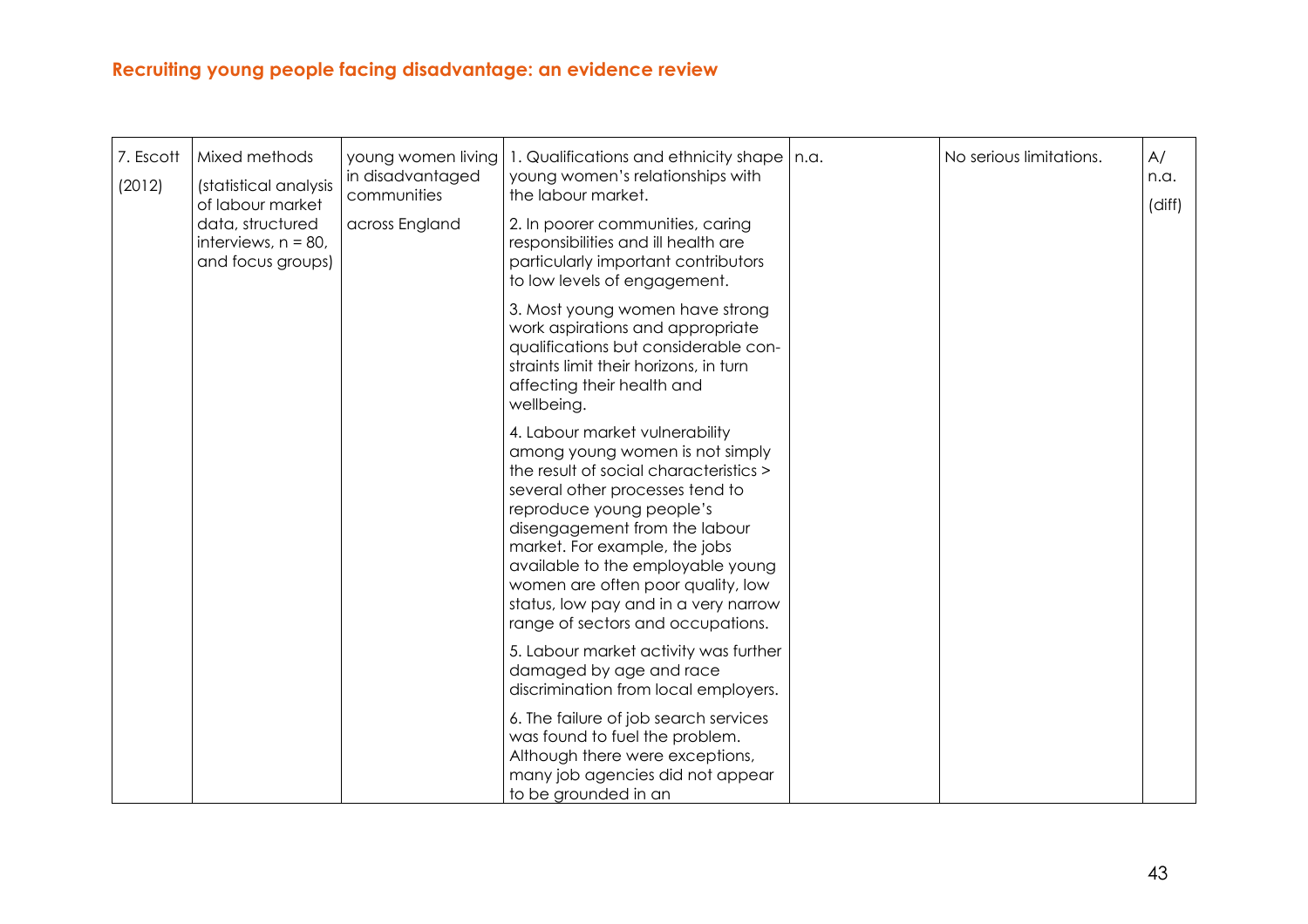|  | understanding of young women's<br>specific circumstances.                                                                                                                                                                                                                                                                                                                                      |  |  |
|--|------------------------------------------------------------------------------------------------------------------------------------------------------------------------------------------------------------------------------------------------------------------------------------------------------------------------------------------------------------------------------------------------|--|--|
|  | 7. Proximity to work, transport costs<br>and social networks were<br>repeatedly raised in the focus<br>groups and young women often<br>articulated the desire to work close<br>to home, suggesting that for<br>disadvantaged young people the<br>nature of the local labour market is<br>more important than for others, who<br>are more likely to access the wider<br>national labour market. |  |  |
|  |                                                                                                                                                                                                                                                                                                                                                                                                |  |  |
|  |                                                                                                                                                                                                                                                                                                                                                                                                |  |  |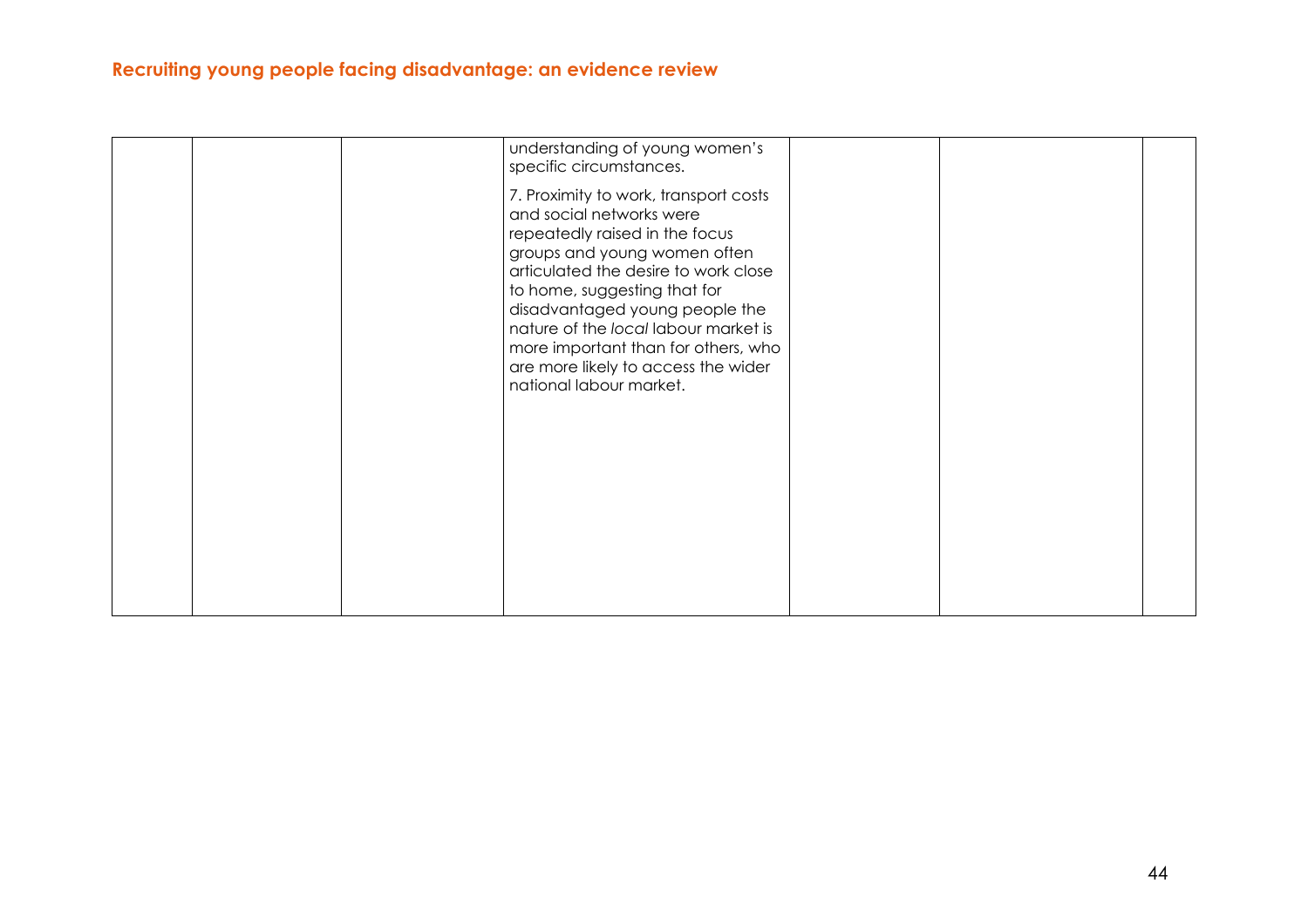| 8.<br>Gordon<br>(2006) | Systematic<br>review, includes<br><b>RCTs</b><br>$K = 35$ | mixed: young<br>people, adults,<br>minority ethnic and<br>disadvantaged<br>groups | 1. Research illustrates that social<br>marketing interventions of different<br>types can be effective and that<br>they can work with different target<br>groups: young people, adults,<br>minority ethnic and disadvantaged<br>groups. | not reported | Included studies focused<br>on smoking cessation,<br>physical activity<br>interventions, improving<br>diet and substance<br>misuse, so, hard to<br>generalise to the REA<br>target group. | AA<br>(eff) |
|------------------------|-----------------------------------------------------------|-----------------------------------------------------------------------------------|----------------------------------------------------------------------------------------------------------------------------------------------------------------------------------------------------------------------------------------|--------------|-------------------------------------------------------------------------------------------------------------------------------------------------------------------------------------------|-------------|
|                        |                                                           |                                                                                   | 2. Furthermore, the results<br>demonstrated that social marketing<br>interventions can be effective in a<br>range of different settings:                                                                                               |              |                                                                                                                                                                                           |             |
|                        |                                                           |                                                                                   | schools, the workplace, church<br>based, community and family-<br>based settings, clinical practices,<br>supermarkets and media-based<br>settings amongst others.                                                                      |              |                                                                                                                                                                                           |             |
|                        |                                                           |                                                                                   | 3. The reviews also produced<br>evidence that both narrow and<br>broad focus social marketing<br>interventions can be effective.                                                                                                       |              |                                                                                                                                                                                           |             |
|                        |                                                           |                                                                                   | * Social marketing takes learning<br>from the commercial sector and                                                                                                                                                                    |              |                                                                                                                                                                                           |             |
|                        |                                                           |                                                                                   | applies it to the resolution of social<br>and health problems. It focuses on<br>voluntary behaviour change rather<br>than coercion or enforcement.                                                                                     |              |                                                                                                                                                                                           |             |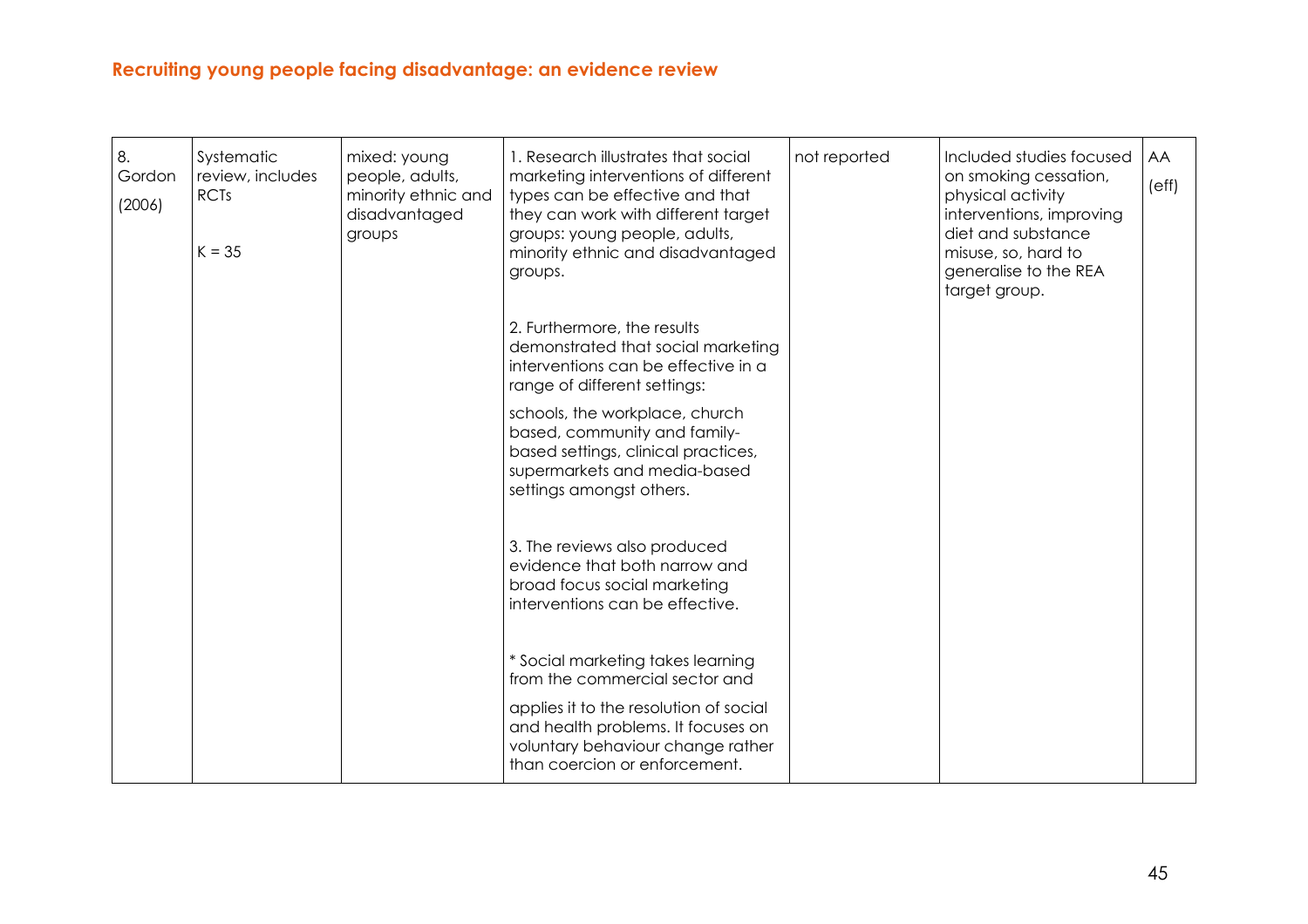| 9.<br>Klinthall<br>(2016) | Cross-sectional<br>study<br>$N = 605$ | Swedish-born<br>young adults in<br>Stockholm, whose<br>parents were born<br>either in Turkey or in<br>Sweden | 1. Results show that young persons<br>whose parents are born in Turkey<br>(Stratum T) use informal contacts in<br>order to find employment more<br>often than young persons whose<br>parents are born in Sweden<br>(Stratum S). Living in immigrant-<br>dense areas increases the likelihood<br>of finding employment through<br>informal contacts. | OR's vary from 1.5<br>to $1.7$ | No serious limitations. | A<br>(diff) |
|---------------------------|---------------------------------------|--------------------------------------------------------------------------------------------------------------|-----------------------------------------------------------------------------------------------------------------------------------------------------------------------------------------------------------------------------------------------------------------------------------------------------------------------------------------------------|--------------------------------|-------------------------|-------------|
|                           |                                       |                                                                                                              | 2. For Stratum T, co-ethnic contacts<br>are more important than other<br>contacts, in particular if they are<br>neighbours. Access to ethnic<br>networks and the use of ethnic<br>contacts in the labour market differ<br>between persons of Turkish, Kurdish<br>and Assyrian/Syriac backgrounds.                                                   |                                |                         |             |
|                           |                                       |                                                                                                              | 3. These findings suggest that young<br>adults in immigrant-dense<br>neighbourhoods have access to<br>and benefit more from informal<br>channels in order to find ways into<br>the labour market.                                                                                                                                                   |                                |                         |             |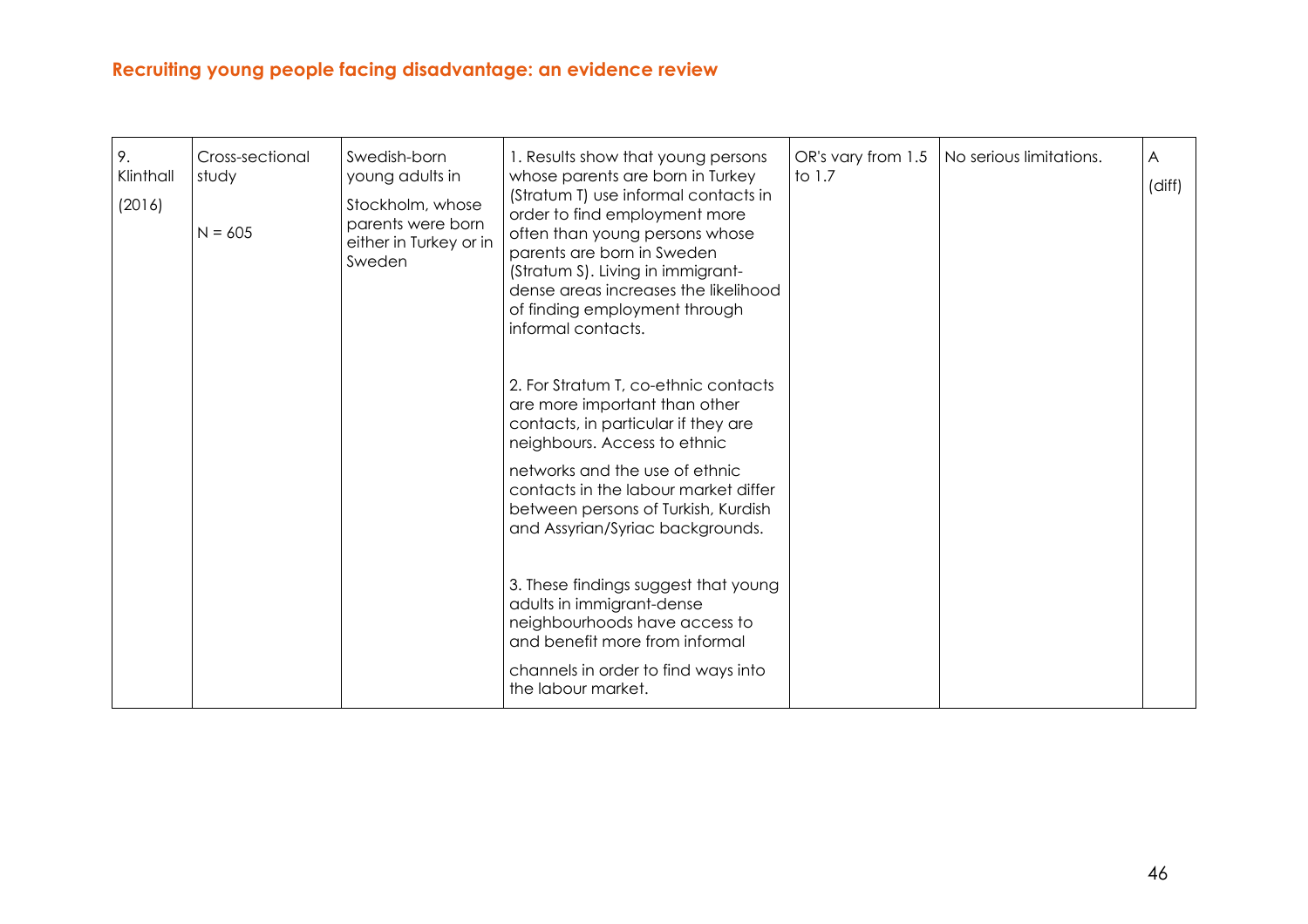| 10.<br>Perkic<br>(2019) | Qualitative<br>research<br>(semi-structured<br>interviews) | people responsible<br>for the recruitment<br>of disadvantaged<br>youth in (Dutch)<br>organisations | 1. Results showed that almost three-<br>quarters of the organisations recruit<br>young people through their own<br>social network.               | n.a. | Master thesis, but<br>methodological quality<br>appears to be sufficient<br>to include. | n.a. |
|-------------------------|------------------------------------------------------------|----------------------------------------------------------------------------------------------------|--------------------------------------------------------------------------------------------------------------------------------------------------|------|-----------------------------------------------------------------------------------------|------|
|                         | $N = 16$                                                   |                                                                                                    | 2. Other methods, which cost more<br>time and money, were mentioned<br>to be used mainly when their own<br>network was not (yet) built.          |      |                                                                                         |      |
|                         |                                                            |                                                                                                    | 3. Organisations were able to reach<br>disadvantaged young people<br>because they actively targeted<br>them in all their recruitment<br>methods. |      |                                                                                         |      |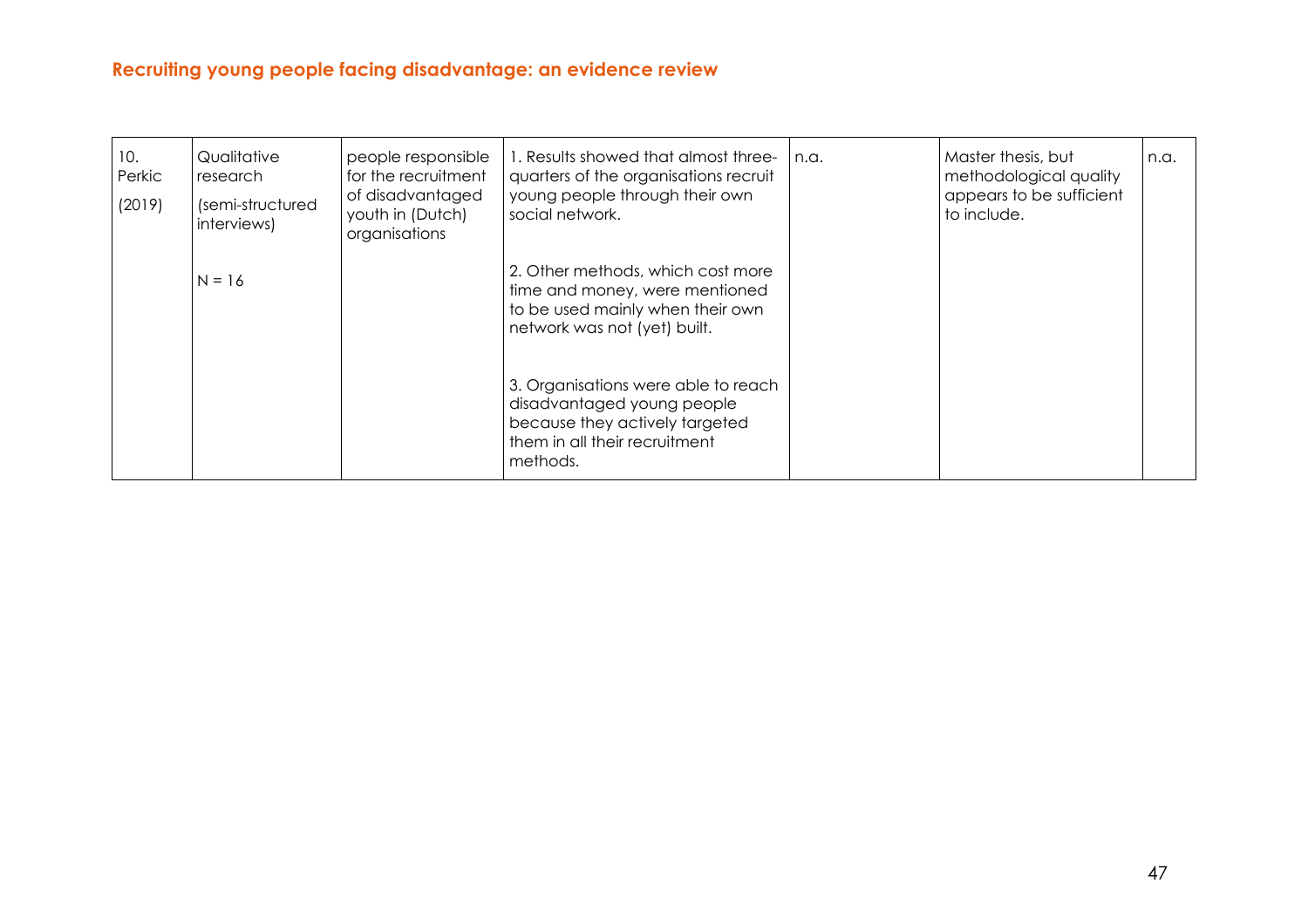| 11.<br>Thornley<br>(2010) | Systematic review<br>of 45 papers<br>covering 15<br>campaigns from<br>the US, Australia,<br>New Zealand and<br>Tonga | Findings suggest that effective<br>youth social marketing campaigns<br>incorporated the following key<br>features:<br>1. By young people for young<br>people, where they were included<br>in all aspects of the campaign and<br>their guidance was taken on board<br>and used to shape and refine the<br>campaign. | n.a. | Merely narrative and<br>descriptive review.<br>Methodological design<br>and quality of the<br>included papers unclear. | n.a |
|---------------------------|----------------------------------------------------------------------------------------------------------------------|--------------------------------------------------------------------------------------------------------------------------------------------------------------------------------------------------------------------------------------------------------------------------------------------------------------------|------|------------------------------------------------------------------------------------------------------------------------|-----|
|                           |                                                                                                                      | 2. Use of methods and channels<br>that were accessible and<br>appealing to young people.                                                                                                                                                                                                                           |      |                                                                                                                        |     |
|                           |                                                                                                                      | 3. Ethnic-specific approaches.                                                                                                                                                                                                                                                                                     |      |                                                                                                                        |     |
|                           |                                                                                                                      | 4. Targeting to subgroups such as<br>adolescents e.g. 9-14 years and<br>high-risk adolescents.                                                                                                                                                                                                                     |      |                                                                                                                        |     |
|                           |                                                                                                                      | 5. Aim for high exposure to a variety<br>of different marketing activities.                                                                                                                                                                                                                                        |      |                                                                                                                        |     |
|                           |                                                                                                                      | 6. Messages that empower young<br>people and appeal to their need<br>for independence and rebellion.                                                                                                                                                                                                               |      |                                                                                                                        |     |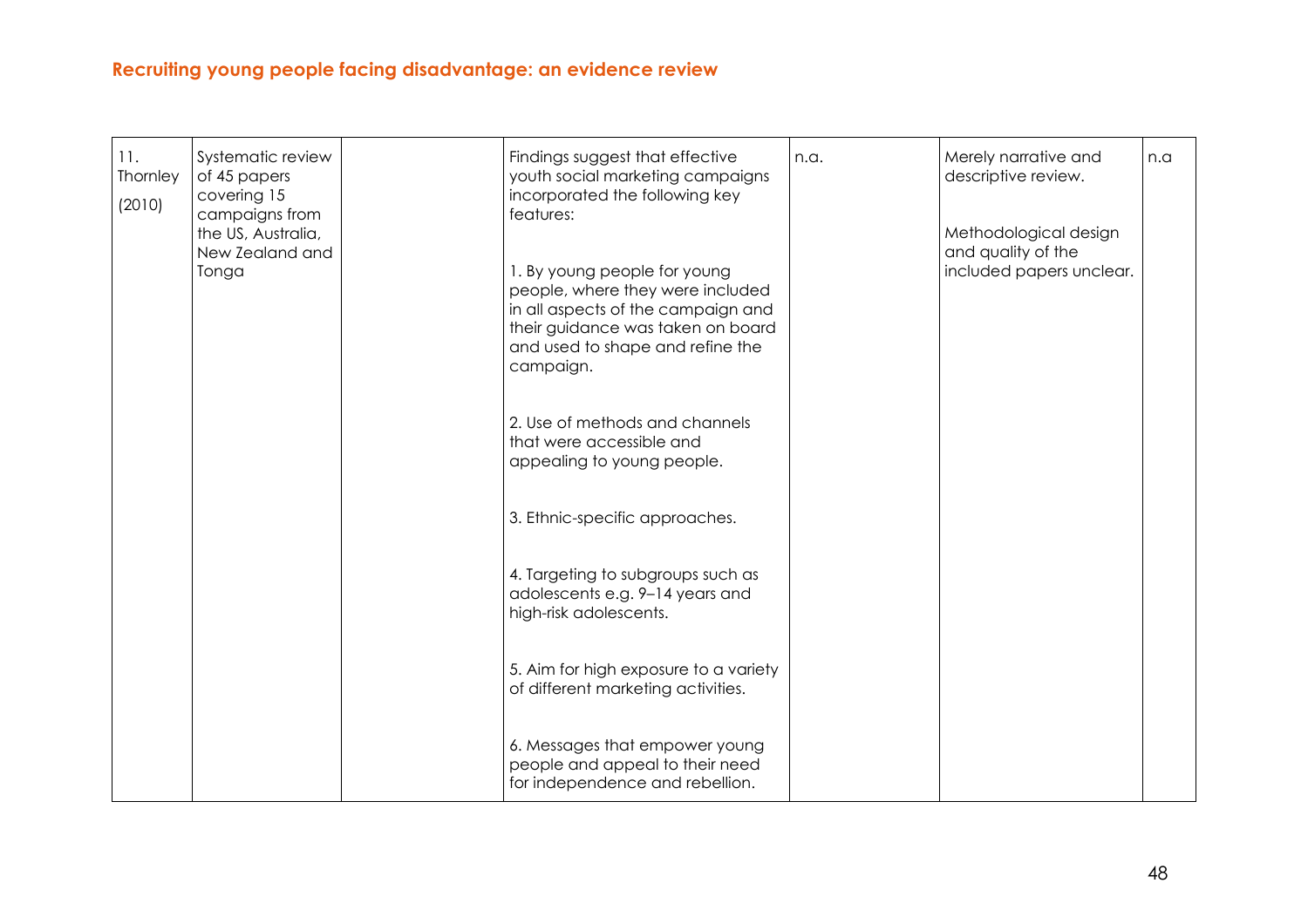|                          |                                      |                                                                            | 7. Strong and intense emotional<br>messages (both positive and<br>negative), use of social threat and<br>personal testimony.                                                                                                                   |              |                                                                        |                                 |
|--------------------------|--------------------------------------|----------------------------------------------------------------------------|------------------------------------------------------------------------------------------------------------------------------------------------------------------------------------------------------------------------------------------------|--------------|------------------------------------------------------------------------|---------------------------------|
| 12.<br>Wozniak<br>(2011) | Cross-sectional<br>study<br>$N = 31$ | employers in the<br>low-skilled labour<br>market in South<br>Bend, Indiana | 1. Results provide a strong indication<br>of racial bias during the recruitment<br>and selection process: Employers<br>believed young black male<br>applicants were less likely to have<br>the desired interpersonal skills and<br>work ethic. | not reported | Limited information on<br>research methodology,<br>data analysis, etc. | $\bigwedge$<br>$_{\text{freq}}$ |